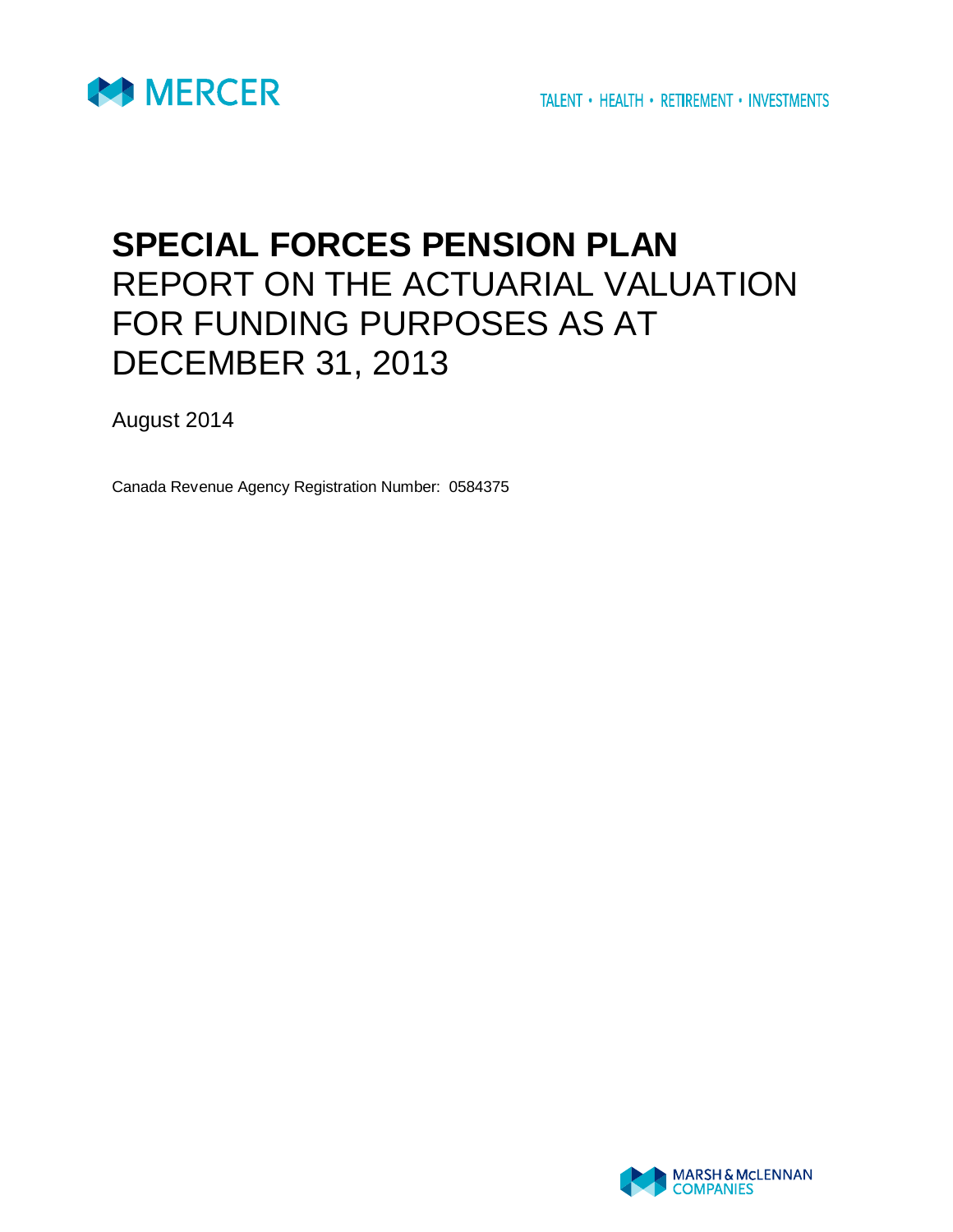#### **Note to reader regarding actuarial valuations:**

This valuation report may not be relied upon for any purpose other than those explicitly noted in the Introduction, nor may it be relied upon by any party other than the parties noted in the Introduction. Mercer is not responsible for the consequences of any other use. A valuation report is a snapshot of a plan's estimated financial condition at a particular point in time; it does not predict a pension plan's future financial condition or its ability to pay benefits in the future. If maintained indefinitely, a plan's total cost will depend on a number of factors, including the amount of benefits the plan pays, the number of people paid benefits, the amount of plan expenses, and the amount earned on any assets invested to pay the benefits. These amounts and other variables are uncertain and unknowable at the valuation date. The content of the report may not be modified, incorporated into or used in other material, sold or otherwise provided, in whole or in part, to any other person or entity, without Mercer's permission. All parts of this report, including any documents incorporated by reference, are integral to understanding and explaining its contents; no part may be taken out of context, used, or relied upon without reference to the report as a whole. To prepare the results in this report, actuarial assumptions are used to model a single scenario from a range of possibilities for each valuation basis. The results based on that single scenario are included in this report. However, the future is uncertain and the plan's actual experience will differ from those assumptions; these differences may be significant or material. Different assumptions or scenarios within the range of possibilities may also be reasonable, and results based on those assumptions would be different. Furthermore, actuarial assumptions may be changed from one valuation to the next because of changes in regulatory and professional requirements, developments in case law, plan experience, changes in expectations about the future, and other factors.

The valuation results shown in this report also illustrate the sensitivity to one of the key actuarial assumptions, the discount rate. We note that the results presented herein rely on many assumptions, all of which are subject to uncertainty, with a broad range of possible outcomes, and the results are sensitive to all the assumptions used in the valuation.

The solvency financial position estimates the financial position of the plan assuming it is wound up on the valuation date. Emerging experience will affect the wind-up financial position of the plan assuming it is wound up in the future. In fact, even if the plan were wound up on the valuation date, the financial position would continue to fluctuate until the benefits are fully settled.

Decisions about benefit changes, granting new benefits, investment policy, funding policy, benefit security, and/or benefit-related issues should not be made solely on the basis of this valuation, but only after careful consideration of alternative economic, financial, demographic, and societal factors, including financial scenarios that assume future sustained investment losses.

Funding calculations reflect our understanding of the requirements of the Public Sector Pension Plans Act, the Income Tax Act and related regulations, and the Employment Pension Plans Act and related regulations that are effective as of the valuation date. Mercer is not a law firm, and the analysis presented in this report is not intended to be a legal opinion. You should consider securing the advice of legal counsel with respect to any legal matters related to this report.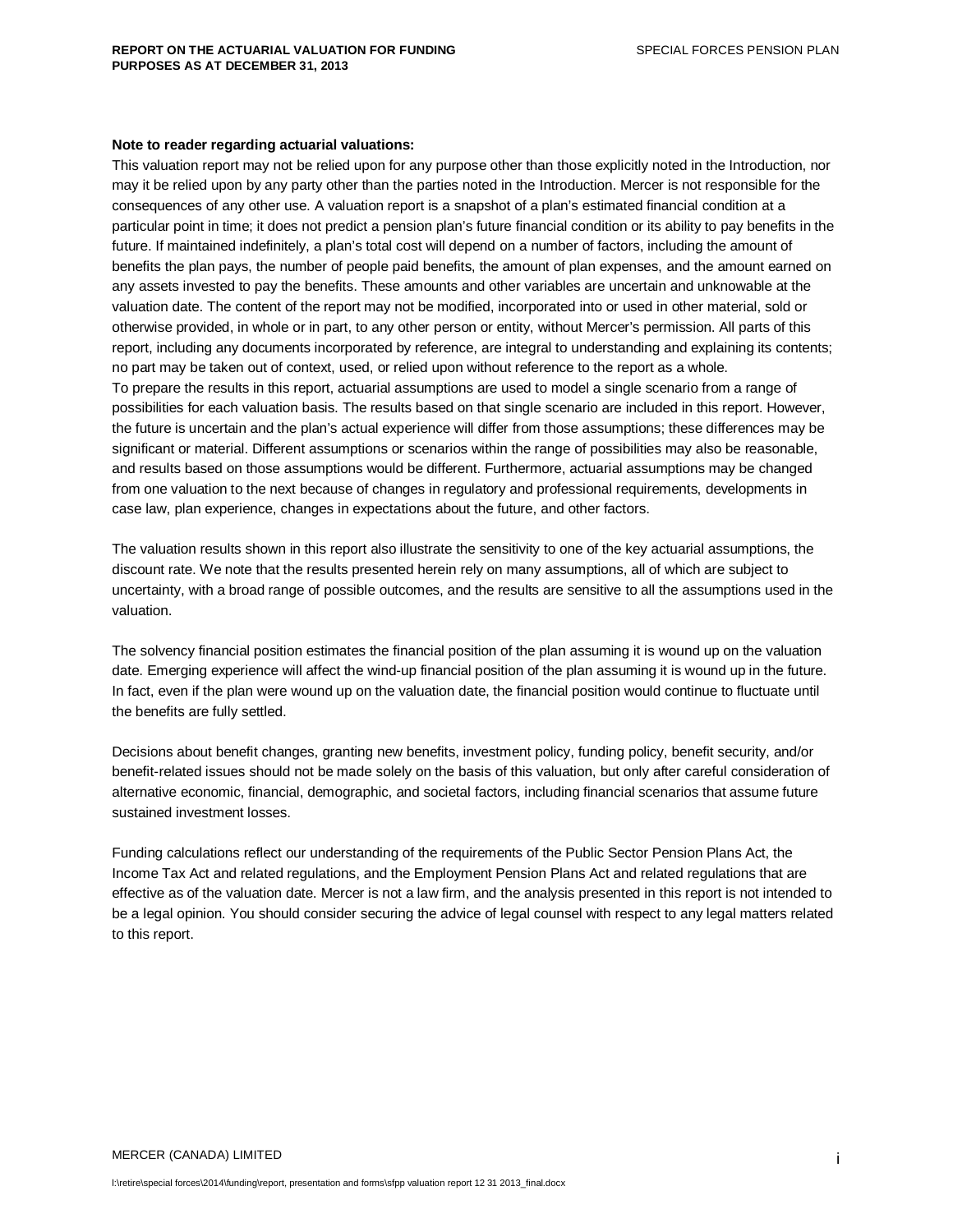# **CONTENTS**

|  | Appendix E: Alberta Pensions Services Corporation Certification57 |  |
|--|-------------------------------------------------------------------|--|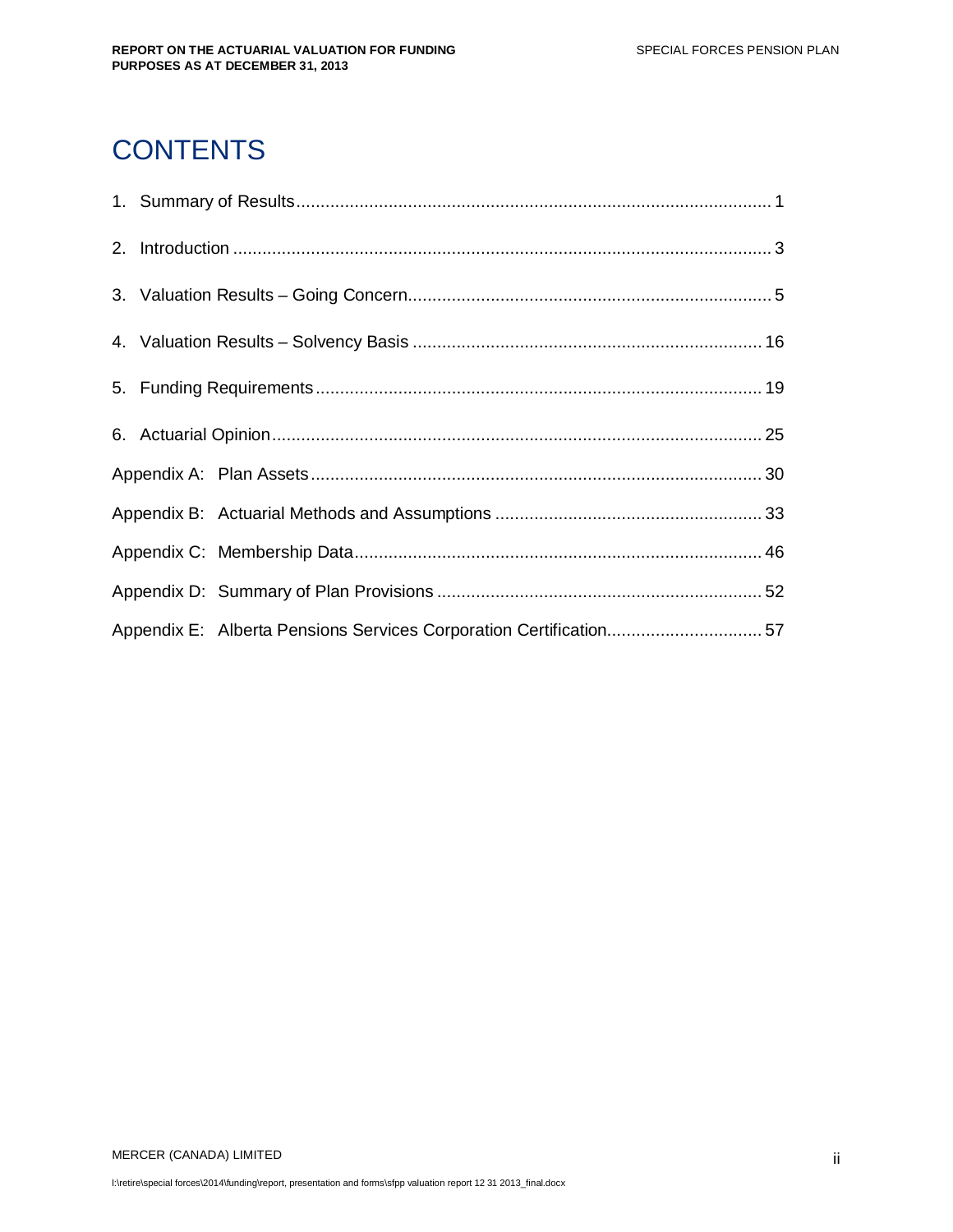# 1

# Summary of Results **(\$000,000's)**

| <b>Going-Concern Financial Position,</b><br><b>Minimum Indexing for Post-2000 Service</b> | 31.12.2013 | 31.12.2011  |
|-------------------------------------------------------------------------------------------|------------|-------------|
| Actuarial value of assets                                                                 | \$1,902.4  | \$1,566.1   |
| Actuarial liability                                                                       | \$2,367.0  | \$2,057.4   |
| Funding excess (unfunded liability)                                                       | (\$464.6)  | (\$491.3)   |
| Funded ratio                                                                              | 80.4%      | 76.1%       |
| <b>Gong-Concern Financial Position,</b><br>Indexing at 30% of CPI for Post-2000 Service   | 31.12.2013 | 31.12.2011  |
| Actuarial value of assets                                                                 | \$1,902.4  | \$1,566.1   |
| <b>Actuarial liability</b>                                                                | \$2,388.3  | \$2,079.0   |
| Funding excess (unfunded liability)                                                       | (\$485.9)  | (\$512.9)   |
| Funded ratio                                                                              | 79.7%      | 75.3%       |
| Solvency Financial Position <sup>1</sup>                                                  | 31.12.2013 | 31.12.2011  |
| Solvency assets                                                                           | \$2,025.3  | \$1,547.9   |
| Solvency liability                                                                        | \$3,013.3  | \$2,709.0   |
| Solvency excess (deficiency)                                                              | (\$988.0)  | (\$1,161.1) |
| Solvency ratio                                                                            | 67.2%      | 57.1%       |

<sup>1</sup> Note that in respect of pre-1992 service, the Government of Alberta has an obligation to fund a portion of the unfunded liability. Their share is being funded by contributions of 1.25% of payroll each year. The present value of these future contributions has not been included as an asset in this financial summary.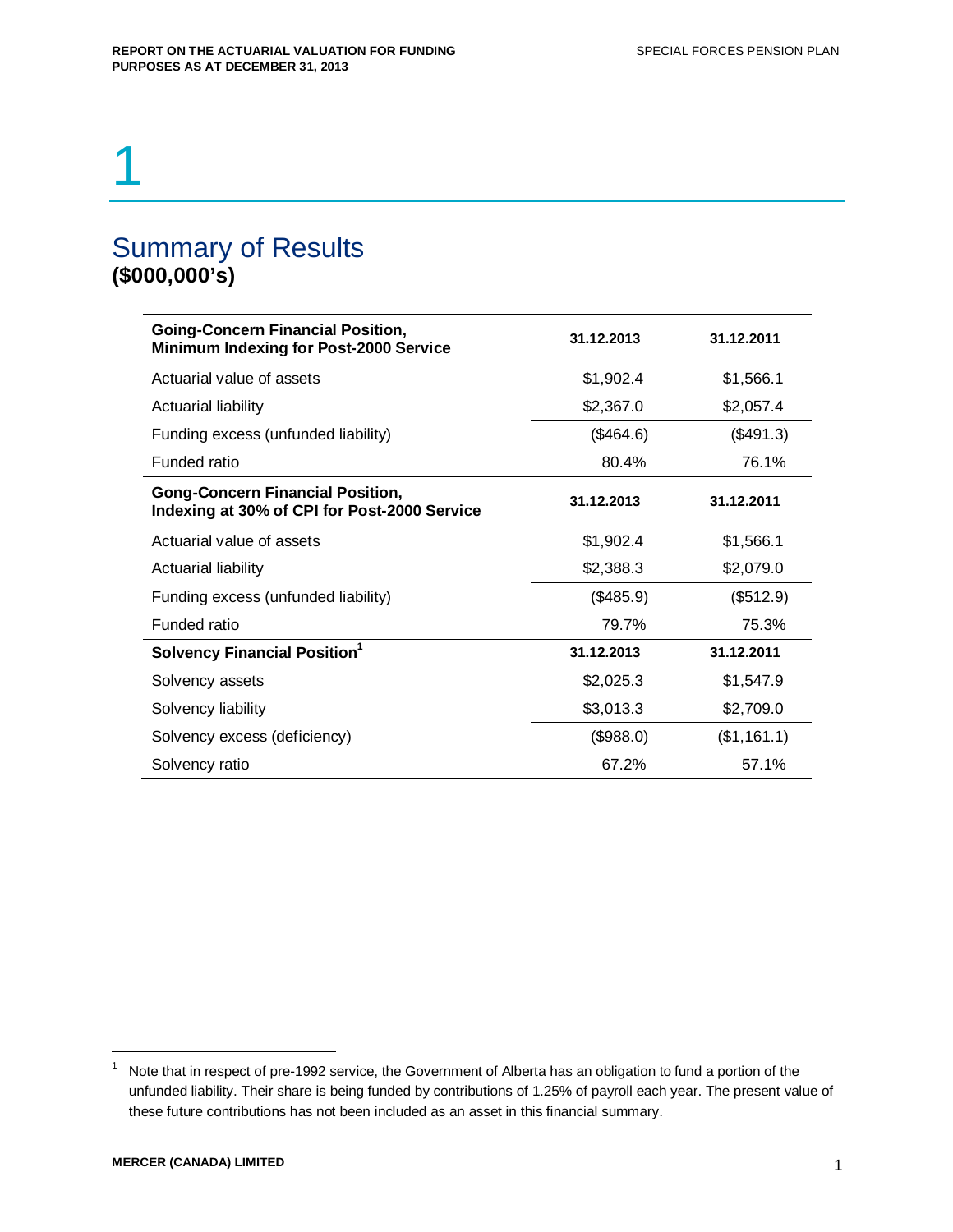# Summary of Results (cont'd.) **(\$000,000's)**

| Funding Requirements, Based on COLA for<br>Post-2000 Service at 30% of CPI                  | 2014   | 2012   |
|---------------------------------------------------------------------------------------------|--------|--------|
| Current service cost expressed as a percentage of<br>pensionable earnings in following year |        |        |
| Basic Current Service Cost plus expenses                                                    | 19.42% | 18.04% |
| COLA                                                                                        | 1.50%  | 1.50%  |
| Total                                                                                       | 20.92% | 19.54% |
| Pre-1992 Unfunded Liability Contributions                                                   | 2.75%  | 2.75%  |
| Post-1991 Unfunded Liability Contributions                                                  | 5.58%  | 6.96%  |
| <b>Total Contributions</b>                                                                  | 29.25% | 29.25% |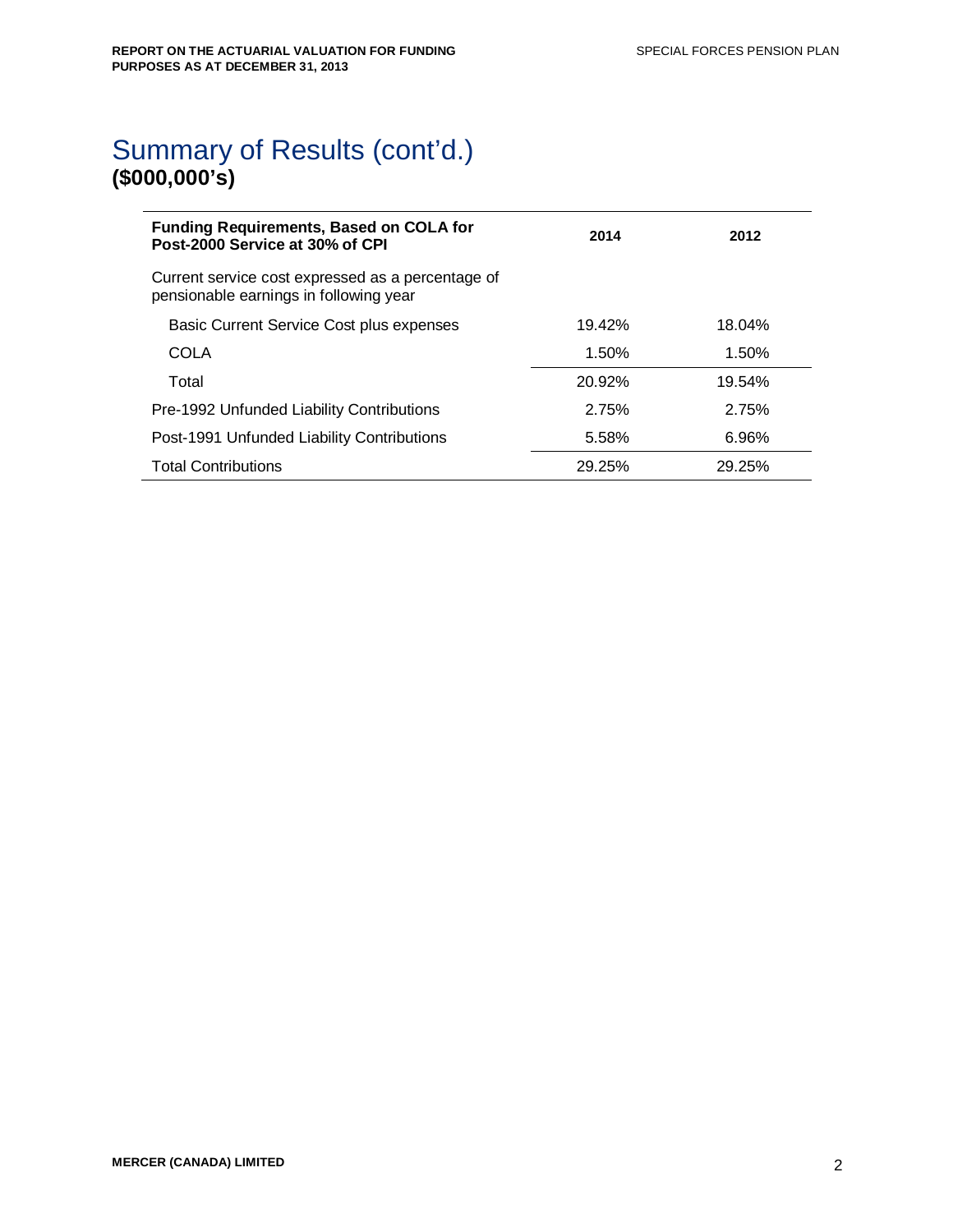# 2

# **Introduction**

## **To the Special Forces Pension Board**

At your request, we have conducted an actuarial valuation of the Special Forces Pension Plan (the "SFPP" or the "Plan") as at December 31, 2013. We are pleased to present the results of the valuation.

# **Purpose**

The purpose of this valuation is to determine:

- The funded status of the plan as at December 31, 2013 on going-concern, solvency and wind-up bases; and
- The range of permissible funding contributions pursuant to the *Public Sector Pension Plans Act* for years 2014 and on.

The information contained in this report was prepared for the Special Forces Pension Board and Alberta Treasury Board & Finance for their internal use and for filing with the Canada Revenue Agency, in connection with our actuarial valuation of the plan. This report is not intended or necessarily suitable for other purposes.

The next actuarial valuation of the plan will be required as at a date not later than December 31, 2016 or as at the date of an earlier amendment to the plan, in accordance with the minimum requirements of the *Public Sector Pension Plans Act*.

# **Terms of Engagement**

In accordance with our terms of engagement with the Board of Trustees, our actuarial valuation of the Plan is based on the following material terms:

- It has been prepared in accordance with applicable pension legislation and actuarial standards of practice in Canada; and
- As instructed by the Board of Trustees, we have reflected a margin for adverse deviations in our going-concern valuation by reducing the going-concern discount rate by 0.90% per year.

# **Events since the Last Valuation at December 31, 2011** *Pension Plan*

We are not aware of any changes to the plan since the previous valuation at December 31, 2011 that have a material effect on the plan's funding.

This valuation reflects the provisions of the plan as at December 31, 2013. A summary of the plan provisions is provided in Appendix D.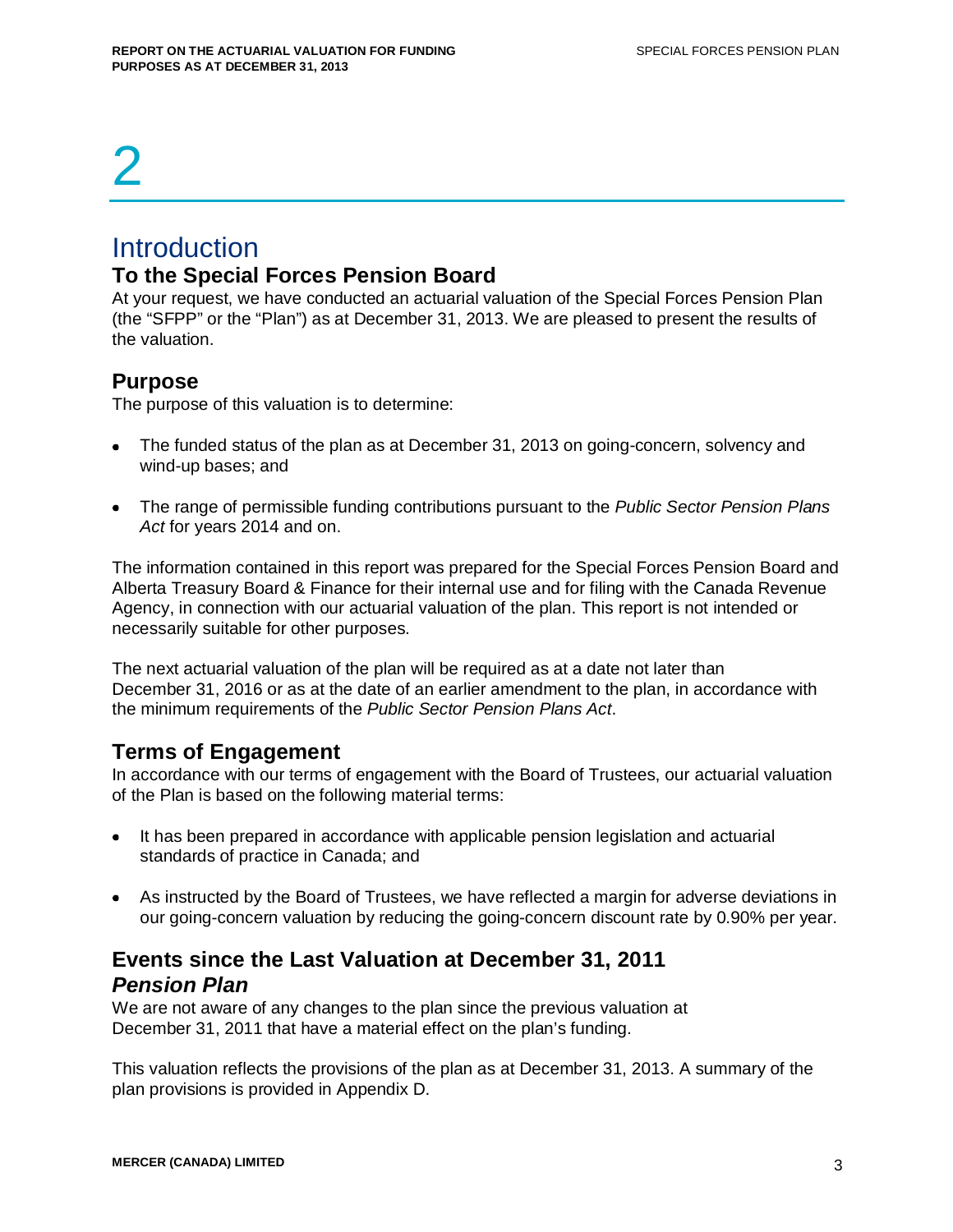## *Assumptions*

We have used the same going-concern valuation assumptions and methods as were used for the previous valuation, except for the following:

|                                                | <b>Current Valuation</b>                                                                 | <b>Previous Valuation</b>                                                      |
|------------------------------------------------|------------------------------------------------------------------------------------------|--------------------------------------------------------------------------------|
| Discount Rate                                  | 6.1%                                                                                     | 6.3%                                                                           |
| <b>Mortality Rates</b>                         | 120% of the rates of the 2014<br><b>Canadian Pensioners Mortality</b><br>Table (CPM2014) | 100% of the rates of the 1994<br><b>Uninsured Pensioner Mortality</b><br>Table |
| Mortality Improvements                         | Fully generational using CPM<br><b>Improvement Scale B</b>                               | Fully generational using Scale<br>AA                                           |
| Interest credited on employee<br>contributions | 3.50%                                                                                    | 5.00%                                                                          |
| Explicit expenses                              | \$2.6 million                                                                            | \$2.2 million                                                                  |

The solvency assumptions have been updated to reflect market conditions at the valuation date.

A summary of the going-concern and solvency methods and assumptions are provided in Appendix B.

# *Regulatory Environment and Actuarial Standards*

The Alberta government enacted legislation exempting certain public sector pension plans from funding solvency deficiencies effective January 1, 2003. The funding requirements of the Plan incorporated in this valuation report reflect this legislation.

We are not aware of any other changes to the *Public Sector Pension Plans Act* which impact the funding of the Plan.

# **Subsequent Events**

After checking with representatives of the Company, to the best of our knowledge there have been no events subsequent to the valuation date which, in our opinion, would have a material impact on the results of the valuation. Our valuation reflects the financial position of the Plan as of the valuation date and does not take into account any experience after the valuation date.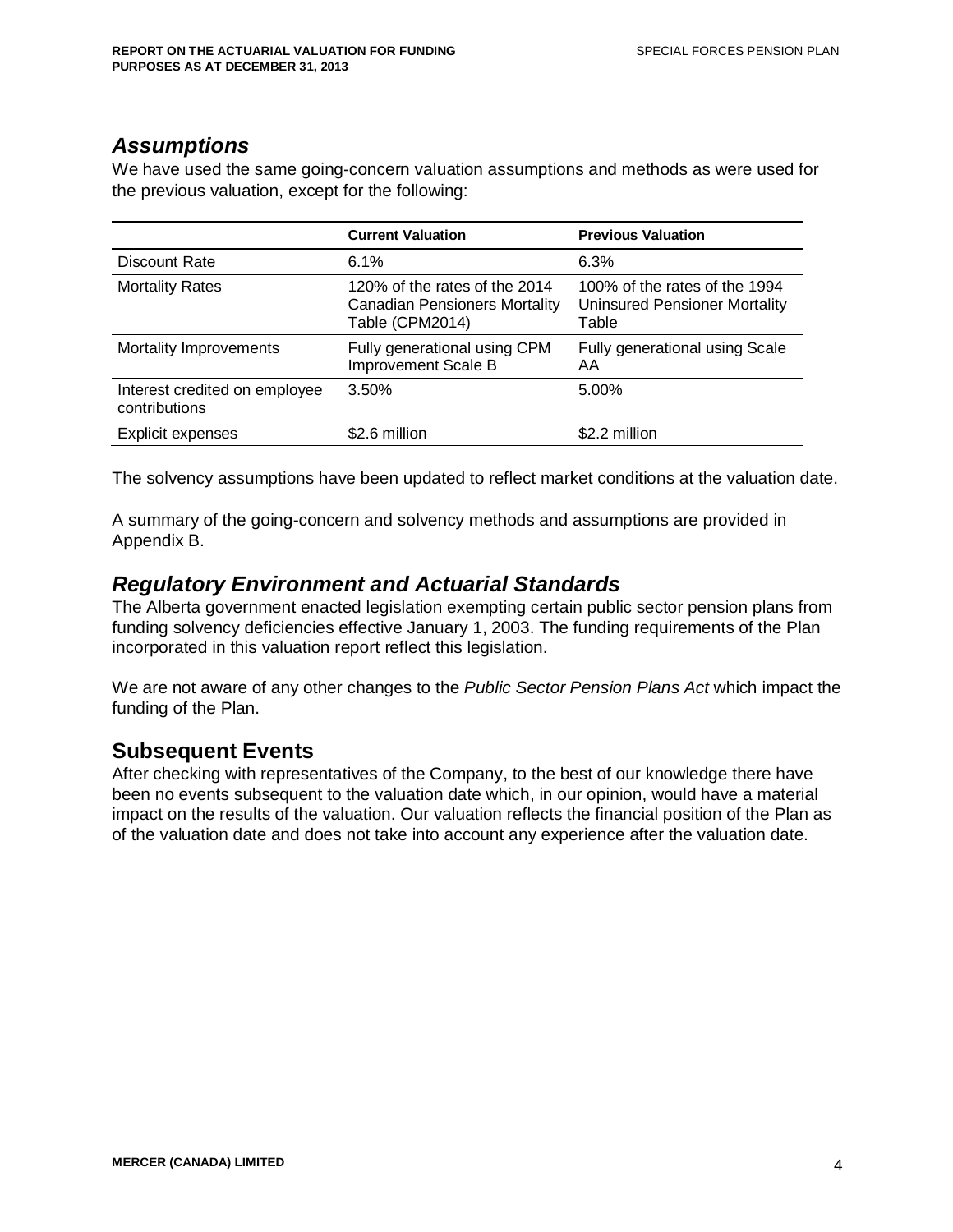# 3

# Valuation Results – Going Concern

## **Financial Status**

A going concern valuation compares the relationship between the value of Plan assets and the present value of expected future benefit cash flows in respect of accrued service, assuming the Plan will be maintained indefinitely.

Within the Plan, cost-of-living adjustments ("COLA" or "indexing") are made on a contractual basis at 60% of Alberta CPI for pre-2001 service. Indexing for service after 2000 is set based on Board policy and financial affordability.

Members and employers currently contribute 1.5% of covered pay (0.75% of covered pay each) towards indexing for post-2000 service. These contributions, together with accumulated capital appreciation (depreciation) and other investment income, are deposited in the Indexing Fund of the Plan and ultimately used to provide indexing in respect of benefits for post-2000 service.

Since the value of the Indexing Fund must ultimately be used to provide indexing under the Plan terms, the Board holds a minimum COLA liability on the Plan's balance sheet for post-2000 service equal to the value of the Indexing Fund.

The Income Tax Act and associated Regulations prescribe the maximum level of indexing that the Board may grant for post-2000 service. Currently, this maximum is set at 100% of CPI. The Board, therefore, may not establish balance sheet liabilities or contribution rates that include indexing at a level higher than 100% of Alberta CPI.

Within these boundaries (the minimum and maximum indexing as outlined in the preceding two paragraphs), the Board may establish the rate of indexing for post-2000 service, provided that the Plan continues to meet the minimum funding requirements of the Alberta *Employment Pension Plans Act*.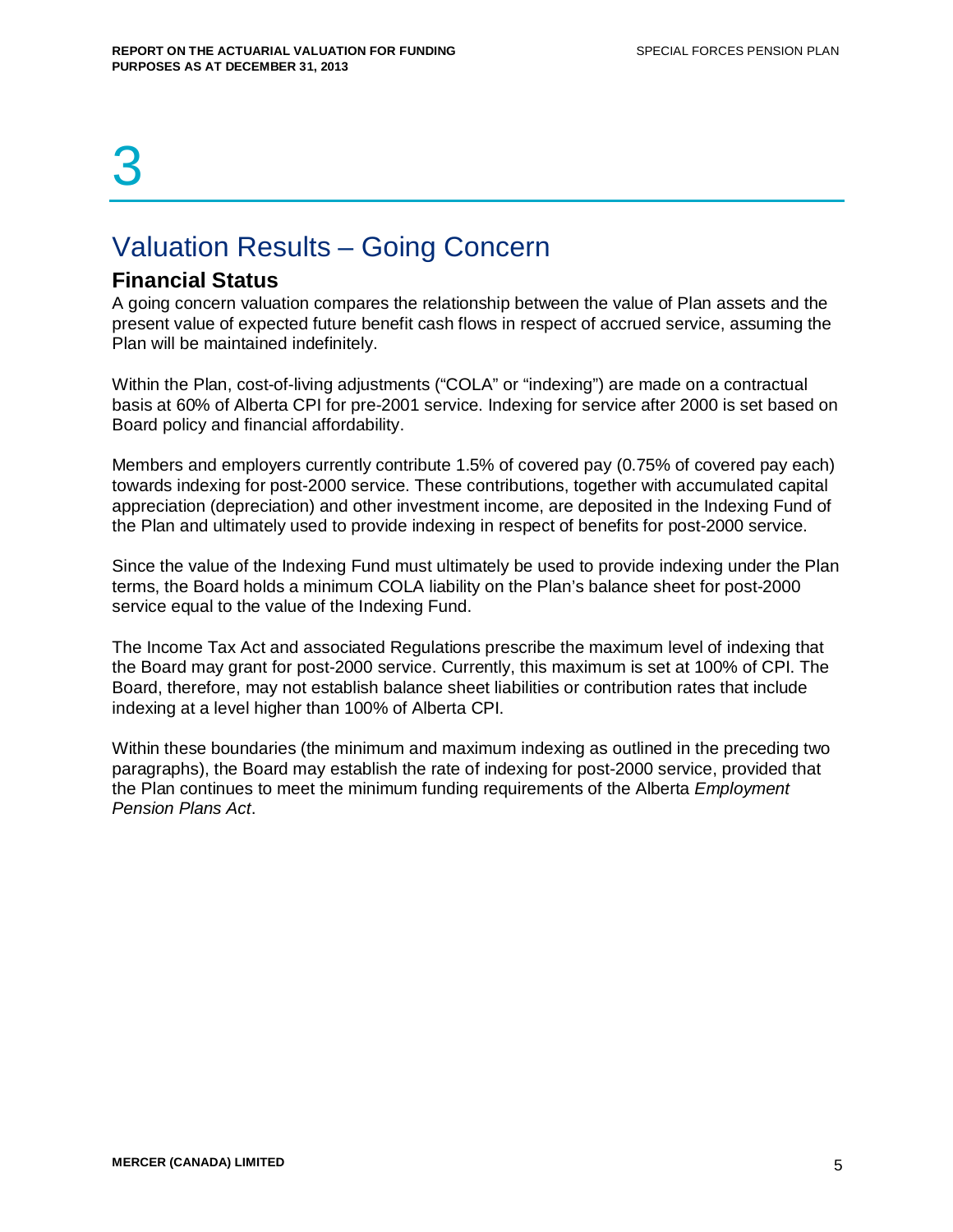In this report, the financial position of the Plan has been illustrated under the following three scenarios:

- 1. Minimum indexing based on the value of the Indexing Fund and current service contributions towards COLA;
- 2. Maximum indexing based on the limits imposed under the Income Tax Act; and
- 3. Indexing based on 30% of Alberta CPI, which is the historical level of indexing provided. The cost of providing indexing of 30% of Alberta CPI is approximately 1.6% of pay, higher than the 1.5% current service contribution towards COLA (ignoring any unfunded liabilities relating to indexing for post-2000 service). The difference of 0.1% of pay is made up by additional current service cost contributions.

## *Financial Position – Minimum Indexing*

The results of the valuation as at December 31, 2013, in comparison with those of the previous valuation as at December 31, 2011, are summarized as follows:

| <u>Militilium indexing for Post-Zuuv Service Based on value of indexing Pund</u> |            |            |  |
|----------------------------------------------------------------------------------|------------|------------|--|
|                                                                                  | 31.12.2013 | 31.12.2011 |  |
| <b>Actuarial value of assets</b>                                                 |            |            |  |
| Adjusted market value - Main Fund                                                | \$1,970.1  | \$1,513.9  |  |
| Smoothing adjustment                                                             | (\$123.7)  | \$17.4     |  |
| Total actuarial value of assets - Main Fund                                      | \$1,846.4  | \$1,531.3  |  |
| Market value - Indexing Fund                                                     | \$56.0     | \$34.8     |  |
| Total actuarial value of assets                                                  | \$1,902.4  | \$1,566.1  |  |
|                                                                                  |            |            |  |
| <b>Actuarial liability</b>                                                       |            |            |  |
| Present value of accrued benefits for:                                           |            |            |  |
| Active members                                                                   | \$1,066.7  | \$947.2    |  |
| Pensioners and survivors                                                         | \$1,231.6  | \$1,066.7  |  |
| Deferred pensioners and hold-on-deposits                                         | \$12.7     | \$8.7      |  |
| Indexing for post-2000 service<br>٠                                              | \$56.0     | \$34.8     |  |
| <b>Total liability</b>                                                           | \$2,367.0  | \$2,057.4  |  |
| <b>Funding excess (unfunded liability)</b>                                       | (\$464.7)  | (\$491.3)  |  |
| <b>Funded ratio</b>                                                              | 80.4%      | 76.1%      |  |

#### **Financial Position – Going-Concern Basis (\$000,000's) Minimum Indexing for Post-2000 Service Based on Value of Indexing Fund**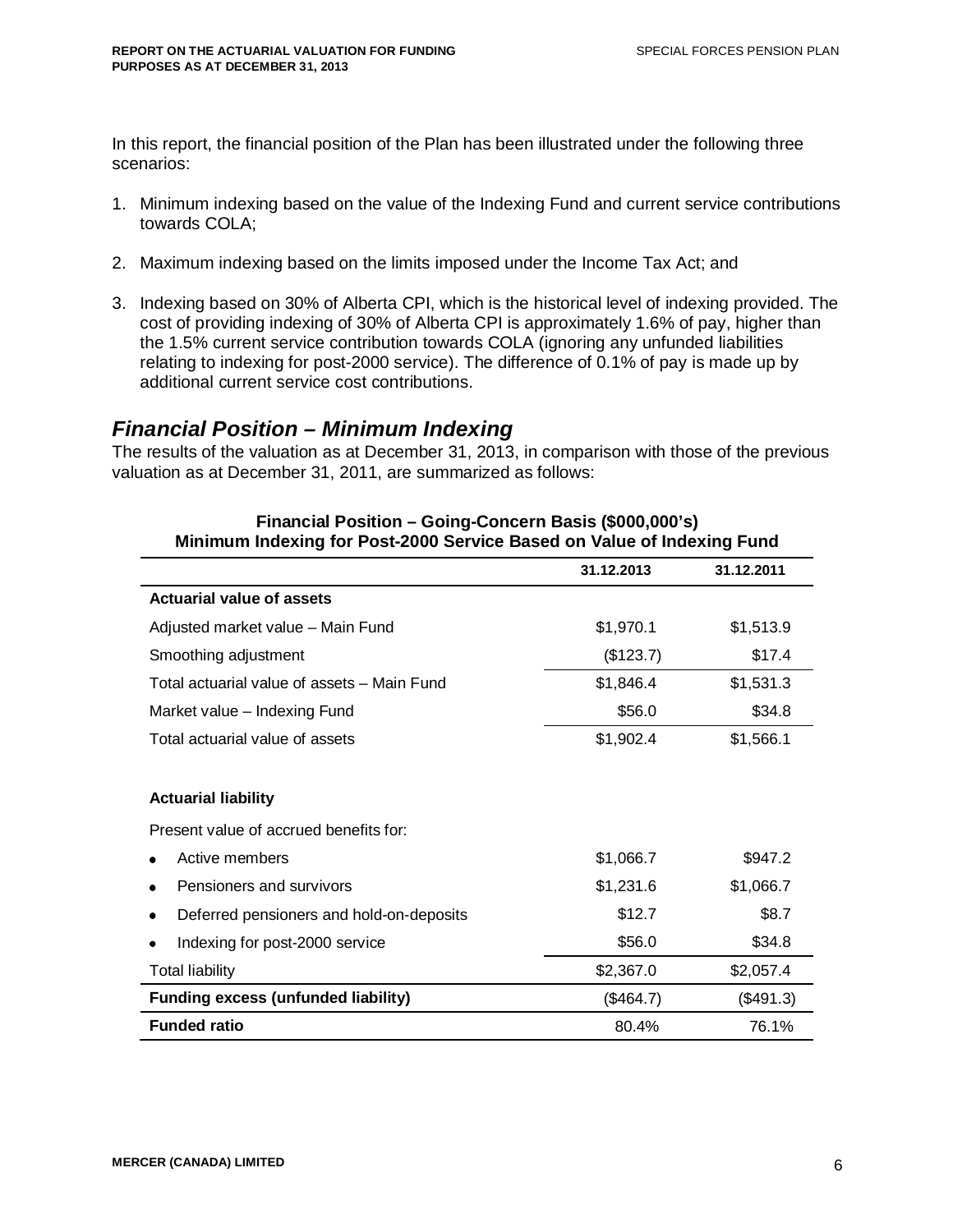Due to the nature of the financing arrangement for the unfunded liability in respect of pre-1992 service, it is necessary to track the financial status of the plan for service before and after January 1, 1992. The following table summarizes this split.

|                                                 | As at December 31, 2013<br>(\$000,000's) |           |           |
|-------------------------------------------------|------------------------------------------|-----------|-----------|
|                                                 | <b>Pre-1992</b>                          | Post-1991 | Total     |
| <b>Actuarial value of assets</b>                |                                          |           |           |
| Adjusted market value - Main Fund               | \$598.2                                  | \$1,371.9 | \$1,970.1 |
| Smoothing adjustment                            | (\$39.7)                                 | (\$84.0)  | (\$123.7) |
| Total actuarial value of assets - Main Fund     | \$558.5                                  | \$1,287.9 | \$1,846.4 |
| Market value - Indexing Fund                    | \$0.0                                    | \$56.0    | \$56.0    |
| Total actuarial value of assets                 | \$558.5                                  | \$1,343.9 | \$1,902.4 |
| <b>Actuarial liability</b>                      |                                          |           |           |
| Present value of accrued benefits for:          |                                          |           |           |
| Active members                                  | \$96.5                                   | \$970.2   | \$1,066.7 |
| Pensioners and survivors                        | \$747.7                                  | \$483.9   | \$1,231.6 |
| Deferred pensioners and hold-on-deposits        | \$1.8                                    | \$10.9    | \$12.7    |
| Indexing for post-2000 service                  | \$0.0                                    | \$56.0    | \$56.0    |
| Total liability                                 | \$846.0                                  | \$1,521.0 | \$2,367.0 |
| <b>Funding excess (unfunded liability)</b>      | (\$287.5)                                | (\$177.1) | (\$464.6) |
| <b>Funded ratio</b>                             | 66.0%                                    | 88.4%     | 80.4%     |
| Government share of unfunded liability          | \$186.1                                  | \$0.0     | \$186.1   |
| Employer and member share of unfunded liability | \$101.4                                  | \$177.1   | \$278.5   |

### **Minimum Indexing for Post-2000 Service Based on Value of Indexing Fund**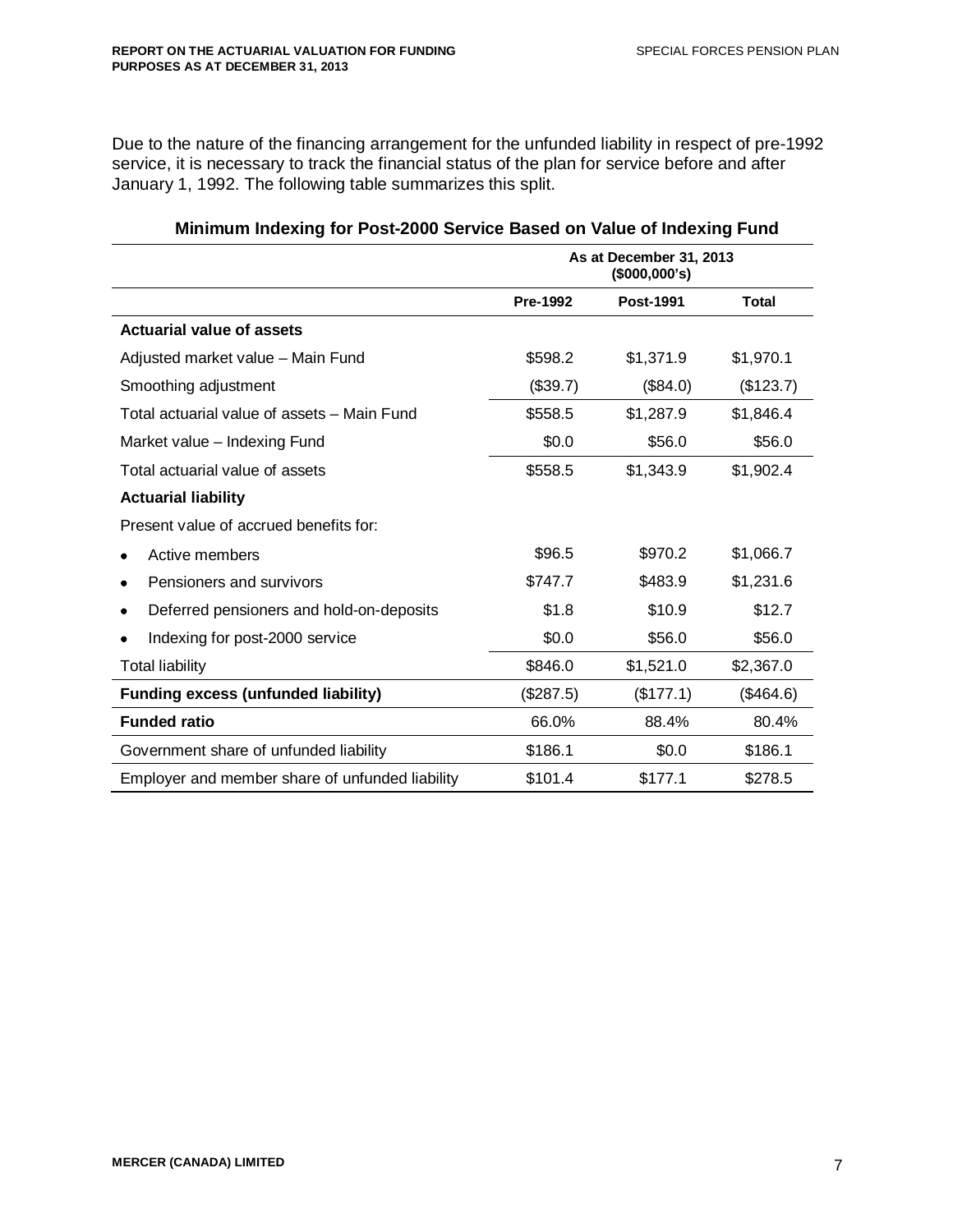## *Financial Position – Maximum Indexing*

The financial position of the Plan reflecting the maximum level of indexing for post-2000 service that is permitted under the Income Tax Act is as follows. A comparison with the results of the valuation as at December 31, 2011 is also provided:

| <u>MAAIIHUIH IIIUCAIHU IUI I USL-LUUU JEI VILE DASEU UII TUU 70 UI AINEITA UI I</u> |            |            |  |  |
|-------------------------------------------------------------------------------------|------------|------------|--|--|
|                                                                                     | 31.12.2013 | 31.12.2011 |  |  |
| <b>Actuarial value of assets</b>                                                    |            |            |  |  |
| Adjusted market value - Main Fund                                                   | \$1,970.1  | \$1,513.9  |  |  |
| Smoothing adjustment                                                                | (\$123.7)  | \$17.4     |  |  |
| Total actuarial value of assets - Main Fund                                         | \$1,846.4  | \$1,531.3  |  |  |
| Market value - Indexing Fund                                                        | \$56.0     | \$34.8     |  |  |
| Total actuarial value of assets                                                     | \$1,902.4  | \$1,566.1  |  |  |
|                                                                                     |            |            |  |  |
| <b>Actuarial liability</b>                                                          |            |            |  |  |
| Present value of accrued benefits for:                                              |            |            |  |  |
| Active members                                                                      | \$1,315.7  | \$1,134.0  |  |  |
| Pensioners and survivors                                                            | \$1,285.8  | \$1,100.3  |  |  |
| Deferred pensioners and hold-on-deposits                                            | \$16.7     | \$11.2     |  |  |
| <b>Total liability</b>                                                              | \$2,618.2  | \$2,245.5  |  |  |
| <b>Funding excess (unfunded liability)</b>                                          | (\$715.8)  | (\$679.4)  |  |  |
| <b>Funded ratio</b>                                                                 | 72.7%      | 69.7%      |  |  |

#### **Financial Position – Going-Concern Basis (\$000,000's) Maximum Indexing for Post-2000 Service Based on 100% of Alberta CPI**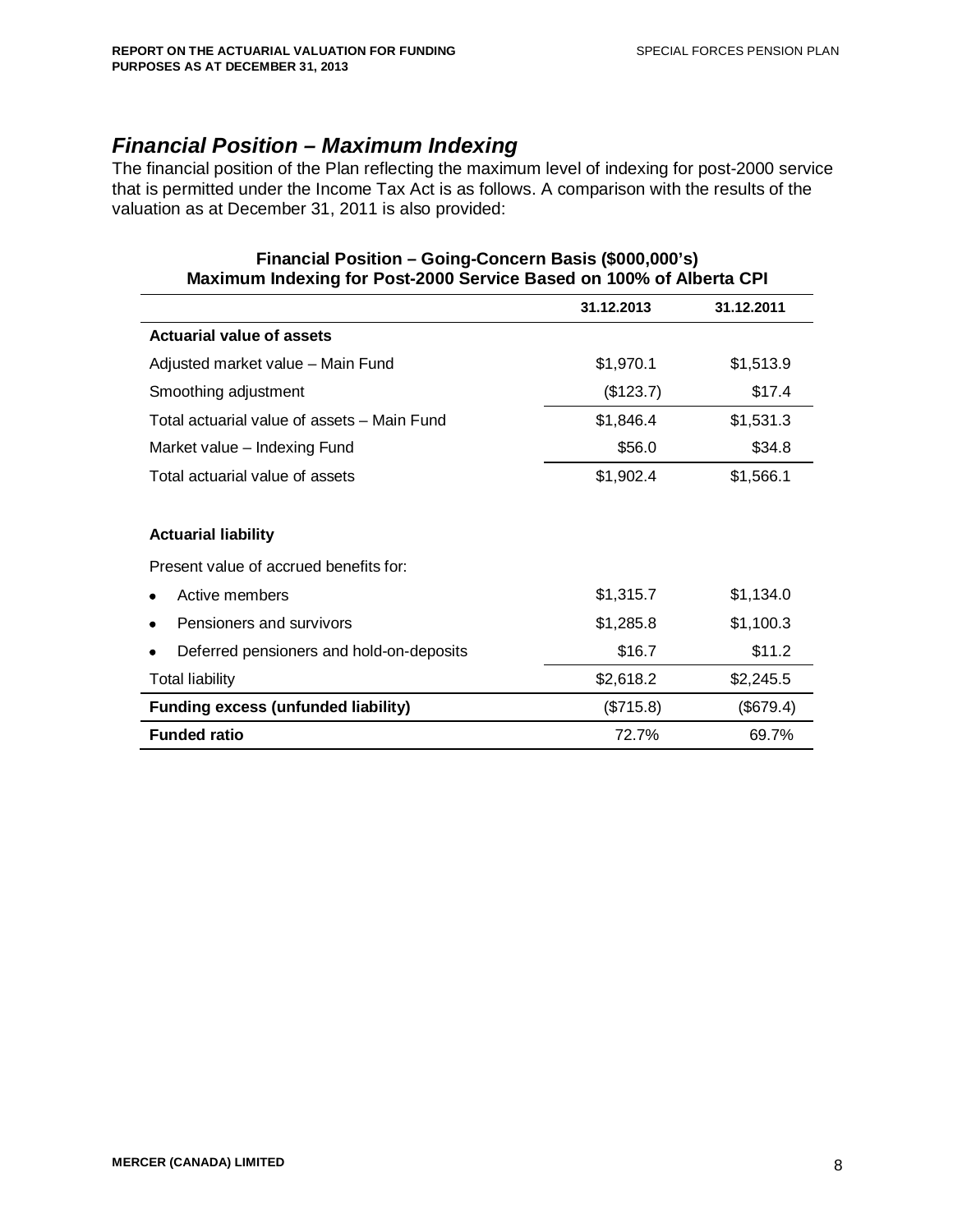Due to the nature of the financing arrangement for the unfunded liability in respect of pre-1992 service, it is necessary to track the financial status of the plan for service before and after January 1, 1992. The following table summarizes this split.

|                                             | As at December 31, 2013<br>(\$000,000's) |                  |           |
|---------------------------------------------|------------------------------------------|------------------|-----------|
|                                             | Pre-1992                                 | <b>Post-1991</b> | Total     |
| <b>Actuarial value of assets</b>            |                                          |                  |           |
| Adjusted market value - Main Fund           | \$598.2                                  | \$1,371.9        | \$1,970.1 |
| Smoothing adjustment                        | (\$39.7)                                 | (\$84.0)         | (\$123.7) |
| Total actuarial value of assets - Main Fund | \$558.5                                  | \$1,287.9        | \$1,846.4 |
| Market value - Indexing Fund                | \$0.0                                    | \$56.0           | \$56.0    |
| Total actuarial value of assets             | \$558.5                                  | \$1,343.9        | \$1,902.4 |
| <b>Actuarial liability</b>                  |                                          |                  |           |
| Present value of accrued benefits for:      |                                          |                  |           |
| Active members                              | \$96.5                                   | \$1,219.2        | \$1,315.7 |
| Pensioners and survivors                    | \$747.7                                  | \$538.1          | \$1,285.8 |
| Deferred pensioners and hold-on-deposits    | \$1.8                                    | \$14.9           | \$16.7    |
| Total liability, inclusive of COLA          | \$846.0                                  | \$1,772.2        | \$2,618.2 |
| <b>Funding excess (unfunded liability)</b>  | (\$287.5)                                | (\$428.3)        | (\$715.8) |

### **Maximum Indexing For Post-2000 Service Based on 100% of Alberta CPI**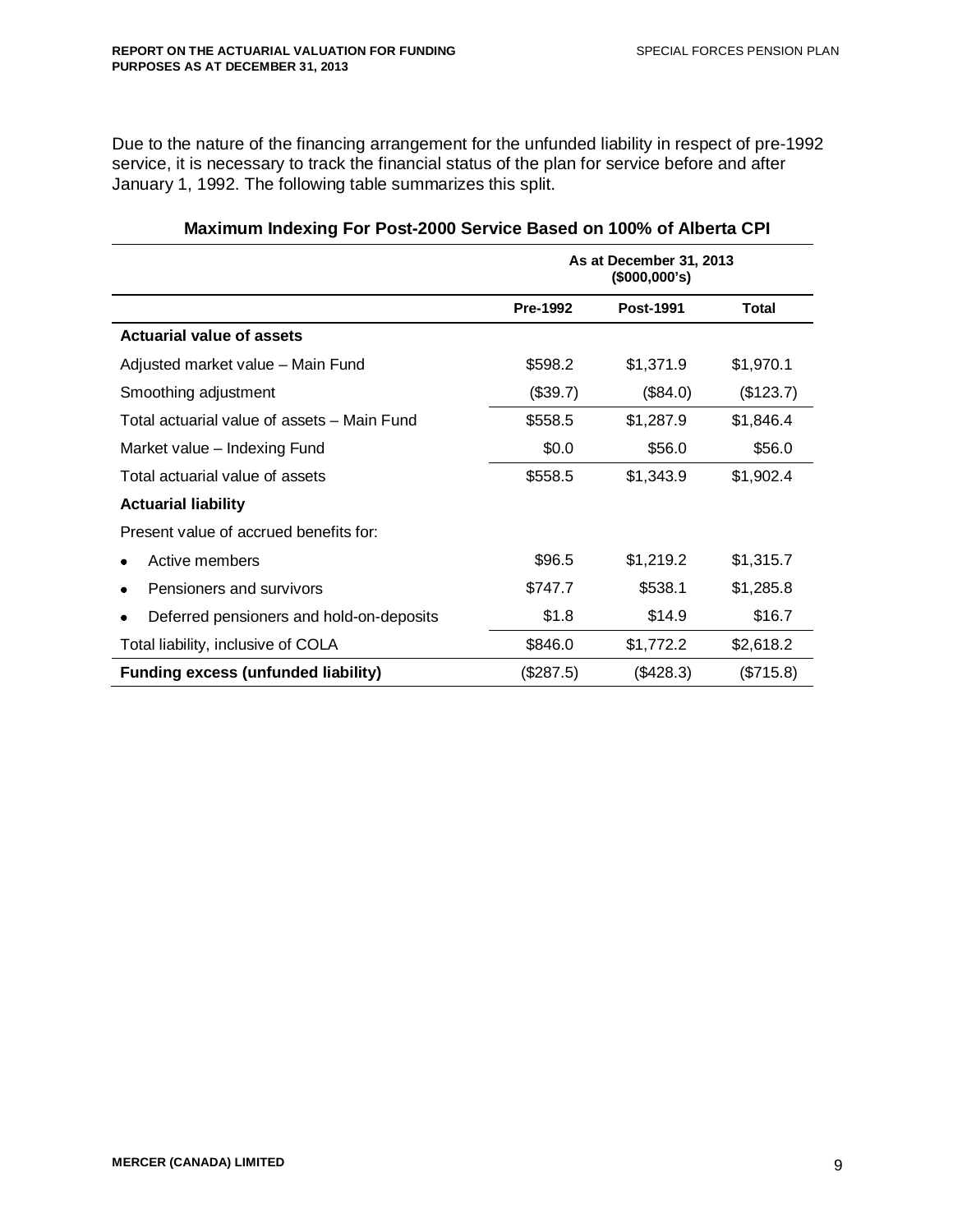## *Financial Position – Indexing at 30% of CPI*

The financial position of the Plan reflecting indexing for post-2000 service at 30% of Alberta CPI is as follows. A comparison with the results of the valuation as at December 31, 2011 is also provided:

|                                             | 31.12.2013 | 31.12.2011 |
|---------------------------------------------|------------|------------|
| <b>Actuarial value of assets</b>            |            |            |
| Adjusted market value - Main Fund           | \$1,970.1  | \$1,513.9  |
| Smoothing adjustment                        | (\$123.7)  | \$17.4     |
| Total actuarial value of assets - Main Fund | \$1,846.4  | \$1,531.3  |
| Market value - Indexing Fund                | \$56.0     | \$34.8     |
| Total actuarial value of assets             | \$1,902.4  | \$1,566.1  |
|                                             |            |            |
| <b>Actuarial liability</b>                  |            |            |
| Present value of accrued benefits for:      |            |            |
| Active members                              | \$1,129.2  | \$994.5    |
| Pensioners and survivors                    | \$1,245.4  | \$1,075.3  |
| Deferred pensioners and hold-on-deposits    | \$13.7     | \$9.2      |
| <b>Total liability</b>                      | \$2,388.3  | \$2,079.0  |
| <b>Funding excess (unfunded liability)</b>  | (\$485.9)  | (\$512.9)  |
| <b>Funded ratio</b>                         | 79.7%      | 75.3%      |

#### **Financial Position – Going-Concern Basis (\$000,000's) Indexing for Post-2000 Service Based on 30% of Alberta CPI**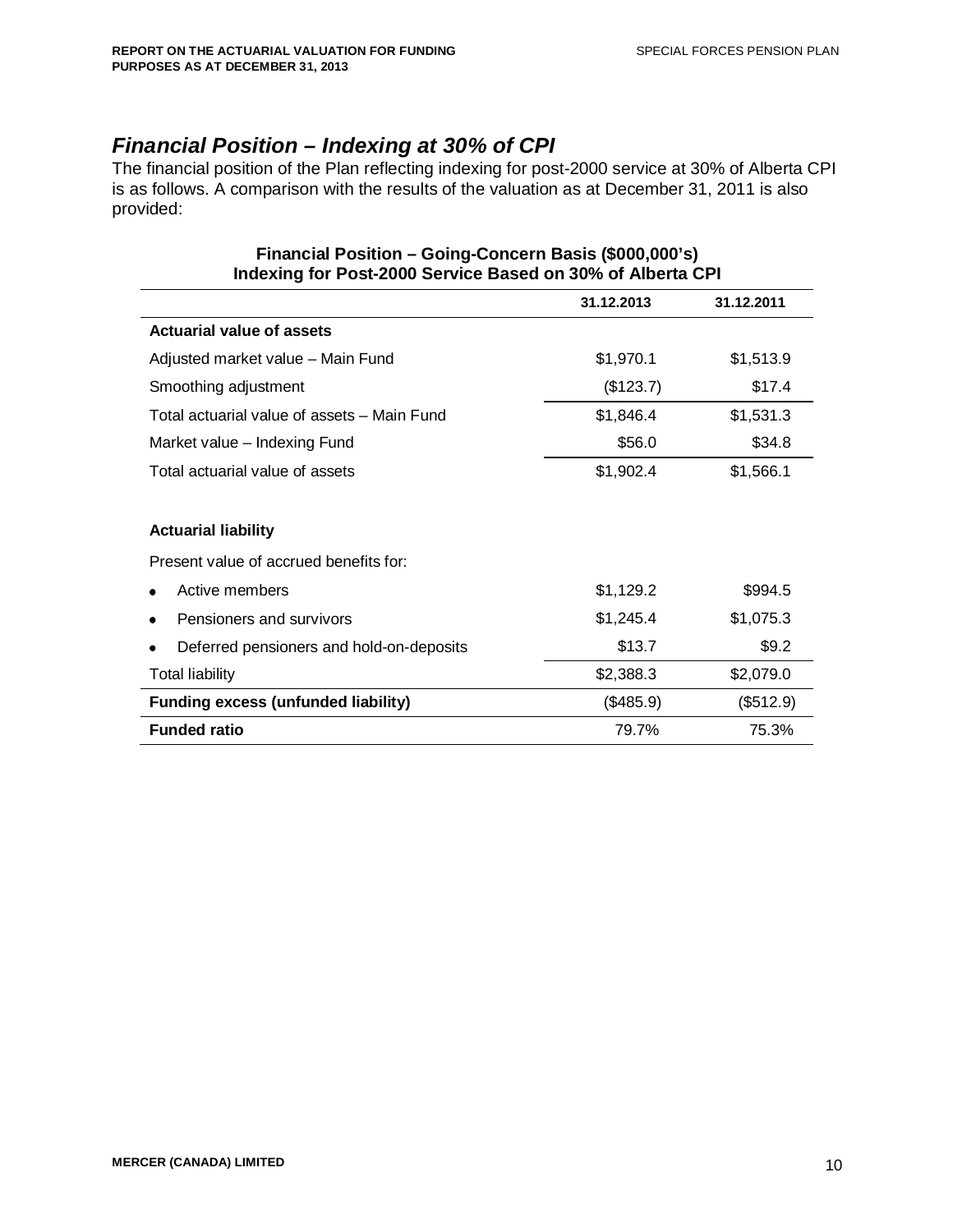Due to the nature of the financing arrangement for the unfunded liability in respect of pre-1992 service, it is necessary to track the financial status of the plan for service before and after January 1, 1992. The following table summarizes this split.

|                                                    | As at December 31, 2013<br>(\$000,000's) |                  |            |
|----------------------------------------------------|------------------------------------------|------------------|------------|
|                                                    | <b>Pre-1992</b>                          | <b>Post-1991</b> | Total      |
| <b>Actuarial value of assets</b>                   |                                          |                  |            |
| Adjusted market value - Main Fund                  | \$598.2                                  | \$1,371.9        | \$1,970.1  |
| Smoothing adjustment                               | (\$39.7)                                 | (\$84.0)         | (\$123.7)8 |
| Total actuarial value of assets - Main Fund        | \$558.5                                  | \$1,287.9        | \$1,846.4  |
| Market value - Indexing Fund                       | \$0.0                                    | \$56.0           | \$56.0     |
| Total actuarial value of assets                    | \$558.5                                  | \$1,343.9        | \$1,902.4  |
| <b>Actuarial liability</b>                         |                                          |                  |            |
| Present value of accrued benefits for:             |                                          |                  |            |
| Active members                                     | \$96.5                                   | \$1,032.7        | \$1,129.2  |
| Pensioners and survivors                           | \$747.7                                  | \$497.7          | \$1,245.4  |
| Deferred pensioners and hold-on-deposits           | \$1.8                                    | \$11.9           | \$13.7     |
| Total liability, inclusive of COLA                 | \$846.0                                  | \$1,542.3        | \$2,388.3  |
| <b>Funding excess (unfunded liability)</b>         | (\$287.5)                                | (\$198.4)        | (\$485.9)  |
| <b>Funded ratio</b>                                | 66.0%                                    | 87.1%            | 79.7%      |
| Government share of unfunded liability             | \$186.1                                  | \$0.0            | \$186.1    |
| Employer and member share of unfunded<br>liability | \$101.4                                  | \$198.4          | \$299.8    |

### **Indexing For Post-2000 Service Based on 30% of Alberta CPI**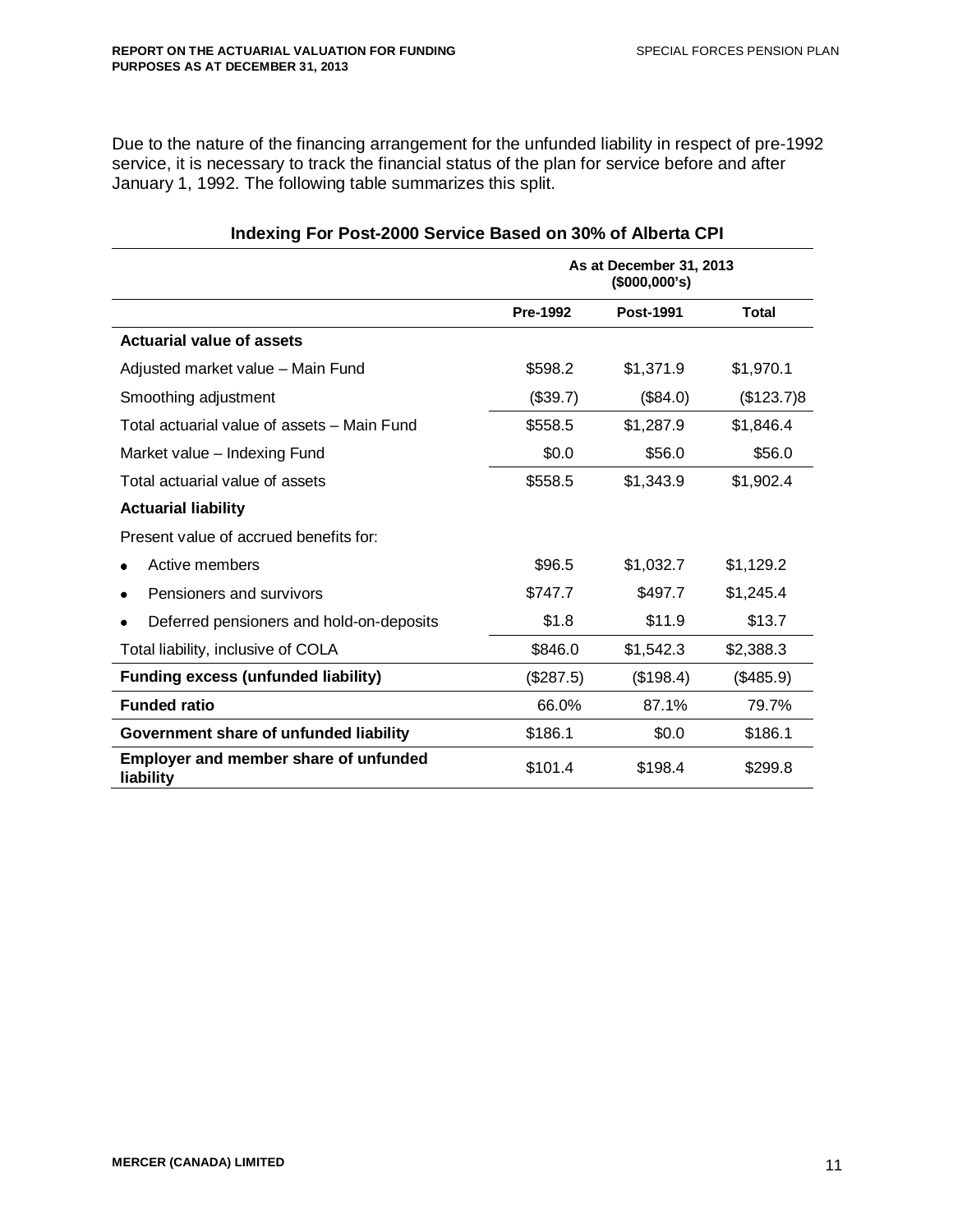# *Reconciliation of Financial Status*

The plan's financial position as at December 31, 2013, an unfunded liability of \$485.9 million on a 30% indexing basis, is reconciled with its previous position, an unfunded liability of \$512.9 million as at December 31, 2011, as follows:

|           | Funding excess (shortfall) as at previous valuation      |          | (\$512.9) |
|-----------|----------------------------------------------------------|----------|-----------|
|           | Interest on funding excess (shortfall) at 6.30% per year |          | (\$66.7)  |
|           | Special payments, with interest                          |          | \$78.2    |
|           | Expected funding excess (shortfall)                      |          | (\$501.4) |
|           | Net experience gains (losses)                            |          |           |
|           | Investment return                                        | \$95.7   |           |
| $\bullet$ | Increases in pensionable earnings and YMPE               | (\$7.7)  |           |
| $\bullet$ | Indexation                                               | \$5.9    |           |
| ٠         | Retirement                                               | \$3.1    |           |
| ٠         | Mortality                                                | (\$2.0)  |           |
|           | Termination                                              | (\$3.0)  |           |
|           | Total experience gains (losses)                          |          | \$92.0    |
|           | Impact of changes in assumptions                         |          |           |
|           | Discount rate                                            | (\$69.1) |           |
| ٠         | Rate of interest on employee contributions               | \$3.2    |           |
| ٠         | Mortality                                                | (\$40.2) |           |
|           | Total assumption changes impact                          |          | (\$106.1) |
|           | Contributions less than the cost of benefits             |          | (\$4.5)   |
|           | Data corrections                                         |          | \$33.6    |
|           | Net impact of other elements of gains and losses         |          | \$0.5     |
|           | Funding excess (shortfall) as at current valuation       |          | (\$485.9) |
|           |                                                          |          |           |

# *Commentary*

- Member, employer and government special payments to eliminate the existing unfunded liability produced a gain of \$78.2 million.
- The investment return net of expenses of 9.0% over 2012 and 2013 on the actuarial value of assets was higher than the valuation assumption of 6.3% per annum. This higher investment return produced a gain of approximately \$95.7 million. Note that the rate of return on the market value of assets over this period was 13.3%. The smoothing methodology defers recognition of a portion of the 2012 gains/losses to the 2014 calendar year, and a portion of 2013 gains/losses to the 2014 and 2015 calendar years.
- The actual weighted average increase in pensionable earnings over 2012-2013 was 4.6%/year. The expected weighted average increase in pensionable earnings over this same period was 4.0%/year. In combination with the actual YMPE increases being slightly lower than expected and a lower than expected increase in the maximum pension, the greater than assumed earnings growth produced a loss of \$7.7 million.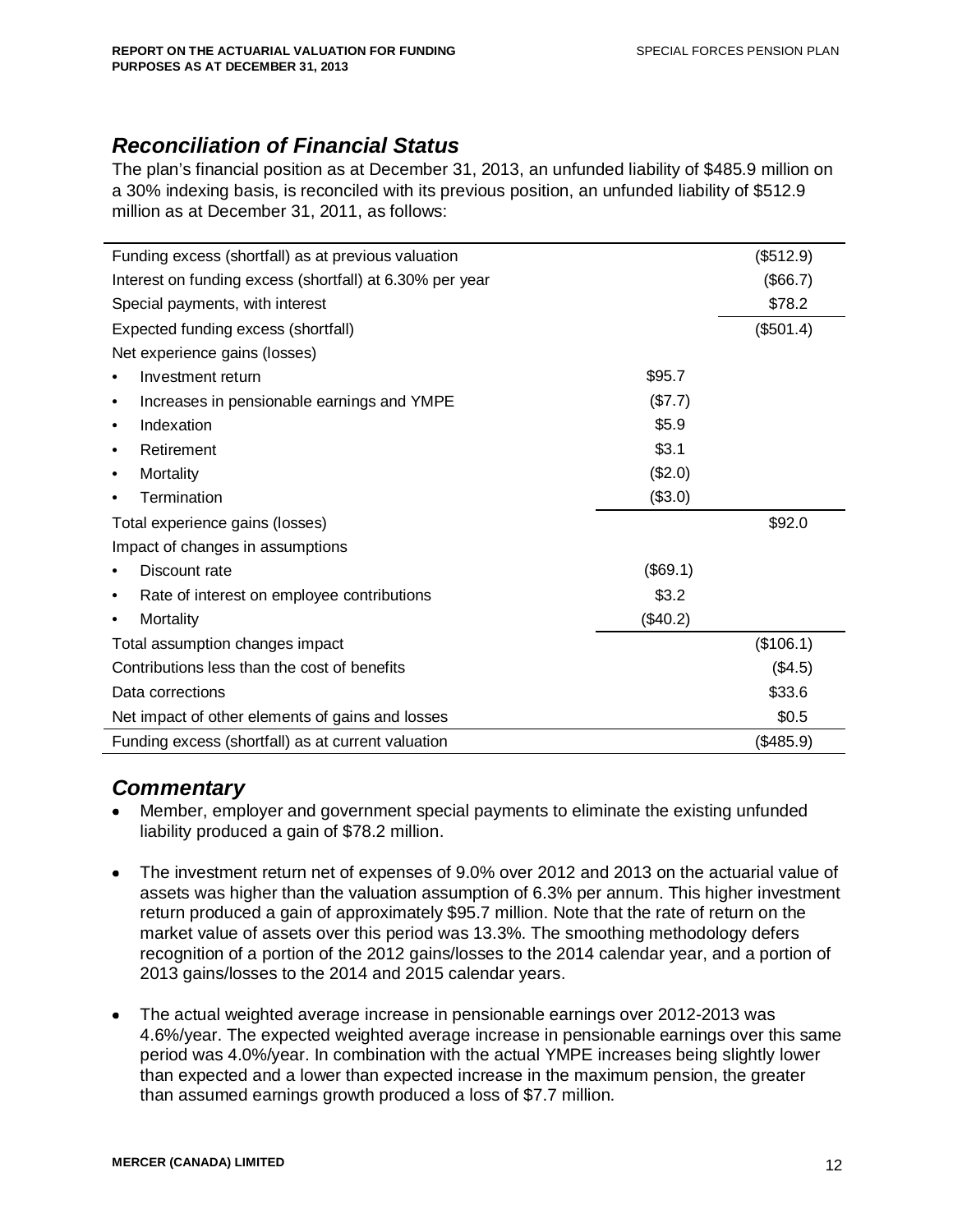- The valuation at December 31, 2011 assumed a cost-of-living increase of 1.38%/year on pre-2001 service. The actual cost-of-living increase was an average of 0.84% over the intervaluation period (0.96% at January 1, 2013 and 0.72% at January 1, 2014). The lower than expected cost-of-living increase produced a gain of approximately \$5.9 million.
- Retirement experience was more favourable than assumed, producing a net experience gain of approximately \$3.1 million.
- Termination and mortality experience were less favourable than assumed, producing net experience losses of approximately \$2.0 million and \$3.0 million, respectively.
- The valuation reflects changes to the discount rate, mortality rate assumptions and the expected interest on member contributions, detailed in Appendix B. The impact of these changes is an increase in the liabilities of the Plan of \$106.1 million.
- Changes in the demographics of the active membership resulted in total contributions over the two year period based on the estimated service cost formula being less than the cost of benefits accrued. This resulted in a loss of approximately \$4.5 million.
- When reviewing the valuation data, we observed several changes to the data relative to the previous valuation. Differences in salary amounts, contribution balances, and pension amounts were observed. In our discussions with Alberta Pensions Services Corporation regarding the data, we learned that substantial data remediation had taken place since the previous valuation, as a result of system upgrades. In addition, the December 31, 2011 actuarial valuation made an assumption regarding the impact of salary negotiations on 2010 and 2011 pensionable salaries not yet reflected in the data at that time. The December 31, 2013 reflected the actual salary increases post negotiation. In total these data corrections resulted in an improvement to the plan's financial position of approximately \$33.6 million.

The above commentary outlines the major components of the gain and loss analysis. All other experience items such as timing of events are combined into the "Net impact of other elements of gains and losses" item.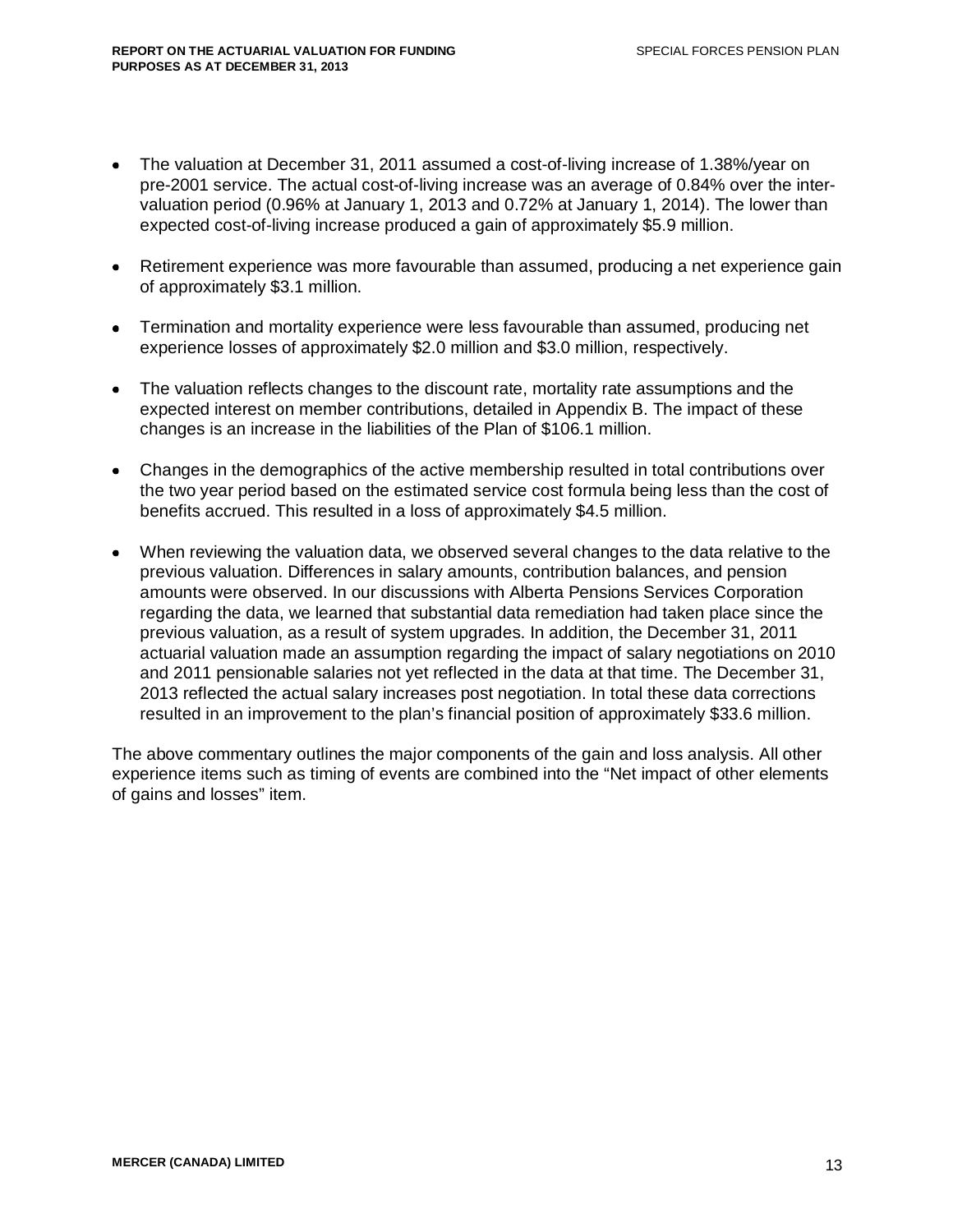# **Current Service Cost**

The current service cost is an estimate of the present value of the additional future benefit cash flows in respect of pensionable service that will accrue after the valuation date, assuming the Plan will be maintained indefinitely.

The current service cost during the year following the valuation date, compared with the corresponding value determined in the previous valuation, is as follows:

|                                                                                             | 2014    | 2012    |
|---------------------------------------------------------------------------------------------|---------|---------|
| <b>Basic Current Service Cost</b>                                                           | \$77.1  | \$67.3  |
| Cost of Living Adjustments (30% of CPI)                                                     | \$6.6   | \$5.7   |
| <b>Estimated Administrative Expenses</b>                                                    | \$2.6   | \$2.2   |
| <b>Total Member and Employer Current Service Cost</b>                                       | \$86.3  | \$75.2  |
| Pensionable earnings in following year                                                      | \$412.3 | \$385.7 |
| Current service cost expressed as a percentage of<br>pensionable earnings in following year |         |         |
| Basic Current Service Cost plus expenses                                                    | 19.42%  | 18.04%  |
| COLA <sup>2</sup>                                                                           | 1.50%   | 1.50%   |
| Total                                                                                       | 20.92%  | 19.54%  |

#### **Current Service Cost (\$000,000's)**

Pensionable earnings only include covered earnings for members who have less than 35 years of service and who are accruing pensionable service under the plan.

An analysis of the changes in the basic current service cost follows:

| Changes in Basic Current Service Cost       |        |  |  |  |
|---------------------------------------------|--------|--|--|--|
| Basic Current Service Cost as at 31.12.2011 | 18.04% |  |  |  |
| Changes in assumptions                      | 0.87%  |  |  |  |
| Demographic changes                         | 0.51%  |  |  |  |
| Basic Current Service Cost as at 31.12.2013 | 19.42% |  |  |  |

## **Changes in Basic Current Service Cost**

 $^2$  The actual cost of COLA at 30% of Alberta CPI is 1.60% of pensionable earnings. However, legislated COLA contributions are 1.50% of pensionable earnings. The additional 0.10% of pensionable earnings is included as part of the current service contribution.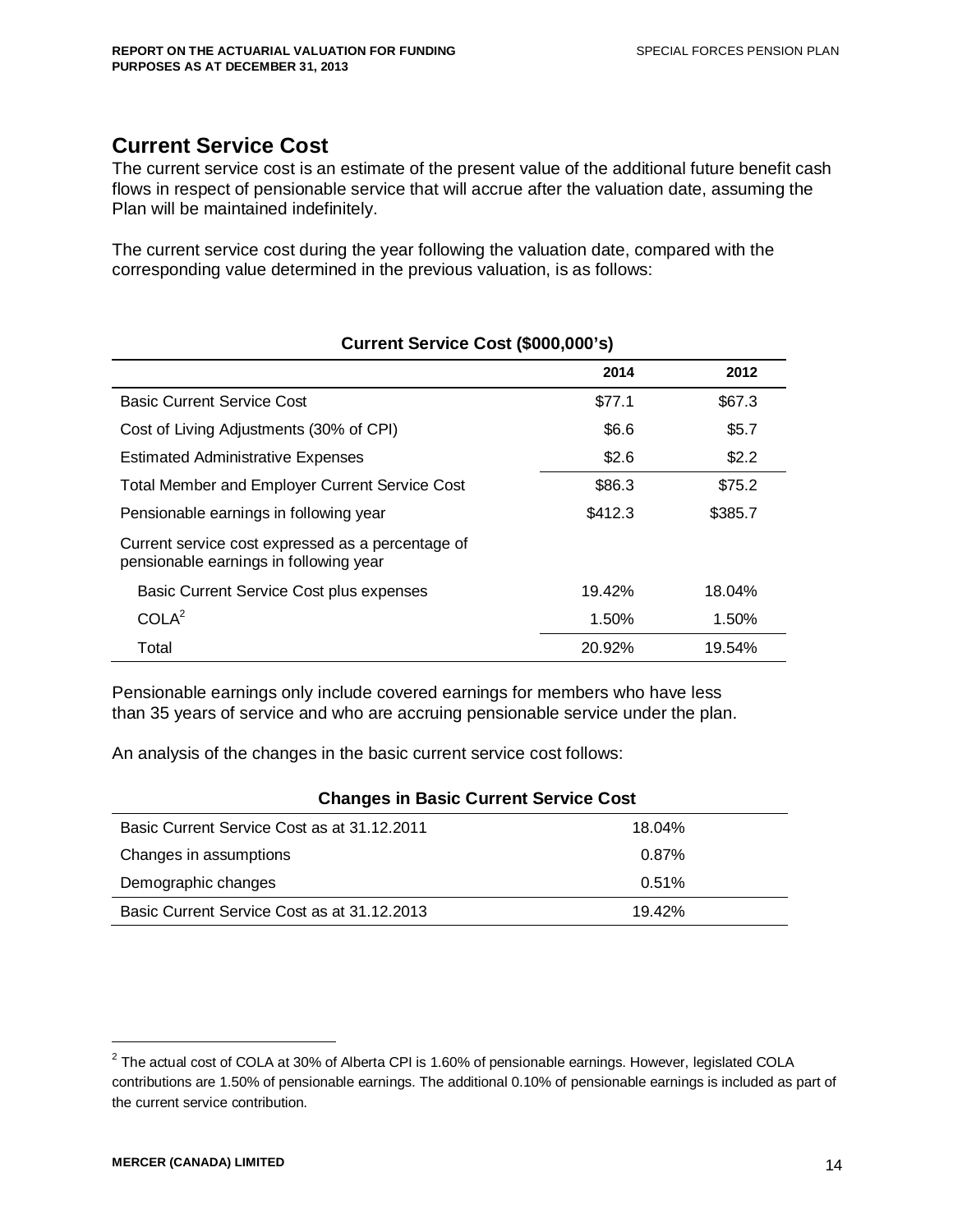# **Discount Rate Sensitivity**

The following table summarises the effect on the going concern actuarial liability, reflecting indexing for post-2000 service at 30% of Alberta CPI, shown in this report of using a discount rate which is 1.00% lower than that used in the valuation:

| Scenario                                                                          | <b>Valuation Basis</b> | Reduce<br><b>Discount</b><br>Rate by 1% |
|-----------------------------------------------------------------------------------|------------------------|-----------------------------------------|
| <b>Going Concern Actuarial Liability</b>                                          | \$2,388.3              | \$2,794.0                               |
| <b>Current Service Cost</b>                                                       |                        |                                         |
| <b>Basic Current Service Cost</b>                                                 | \$77.1                 | \$98.4                                  |
| Cost of Living Adjustments (30% of CPI)                                           | \$6.6                  | \$8.4                                   |
| <b>Estimated Administrative Expenses</b>                                          | \$2.6                  | \$2.6                                   |
| <b>Total Member and Employer Current Service Cost</b>                             | \$86.3                 | \$109.4                                 |
| Pensionable Earnings in Following Year                                            | \$412.3                | \$412.3                                 |
| Current Service Cost as a Percentage of Pensionable<br>Earnings in Following Year | 20.92%                 | 26.53%                                  |

#### **Sensitivity Results (\$000,000's)**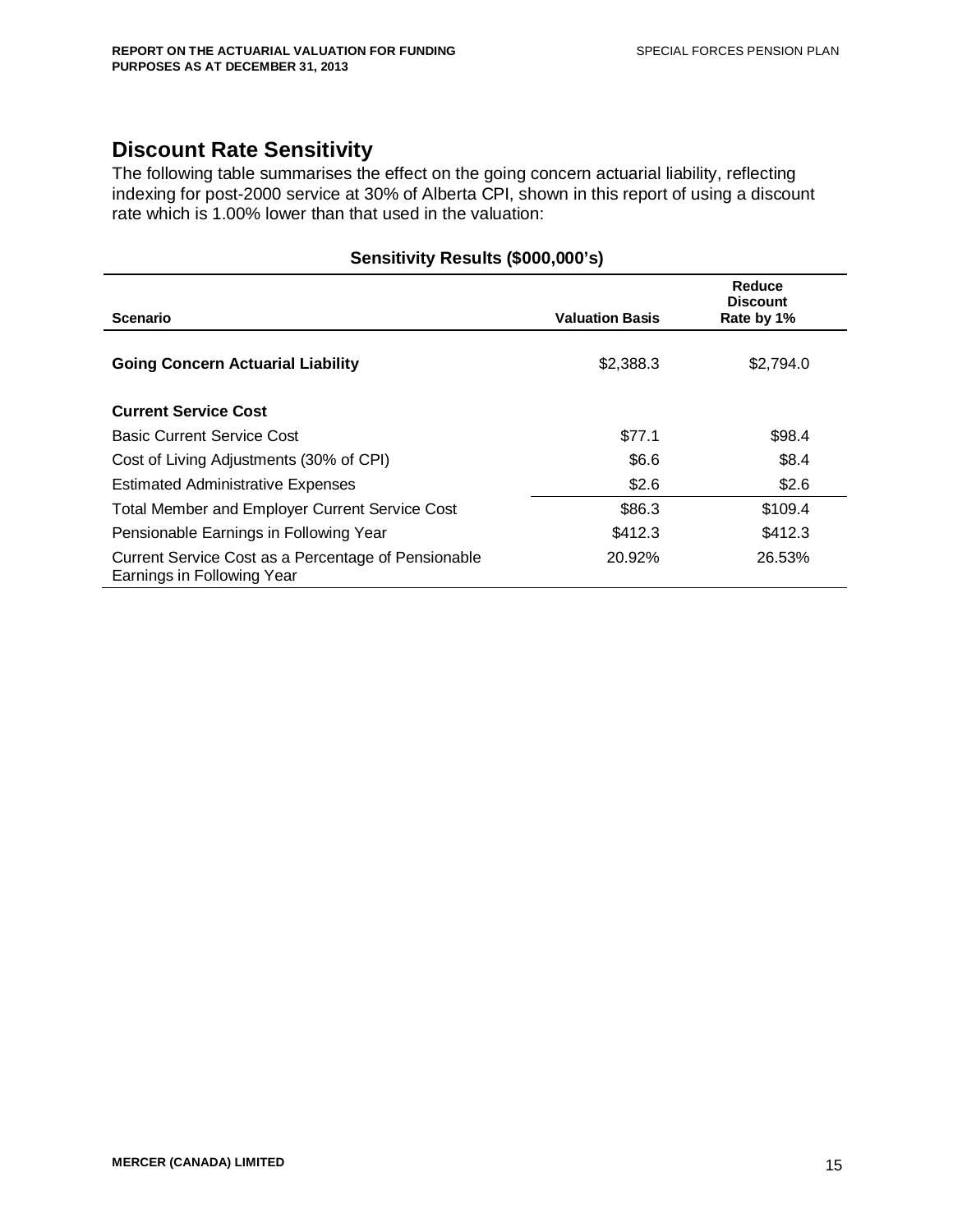# 4

# Valuation Results – Solvency Basis

In accordance with the *Public Sector Pension Plans Act,* the Special Forces Pension Plan is not subject to the solvency funding requirements outlined in Alberta's *Employment Pension Plans Act*. The Plan is required to disclose the solvency excess or deficiency, but no solvency special payments are required to fund any solvency deficiency that may arise.

When conducting a solvency valuation, we determine the relationship between the respective values of the plan's assets and its liabilities on a solvency basis, determined in accordance with the Alberta *Employment Pension Plans Act*. The values of the plan's assets and liabilities on a solvency basis are related to the corresponding values calculated as though the plan were wound up and settled on the valuation date.

We have included the value of all benefits that may be contingent upon the circumstances of the postulated plan wind-up. Indexing for post-2000 service is based solely on the level of indexing that could be provided by the market value of the Indexing Fund on the assumed date of windup.

As at December 31, 2013, the solvency ratio of the plan, being the ratio of solvency assets to solvency liabilities, is 67.2%. The plan's solvency position as at December 31, 2013, in comparison with that of the previous valuation as at December 31, 2011, is determined as follows:

|                                          | 1.1        |             |
|------------------------------------------|------------|-------------|
|                                          | 31.12.2013 | 31.12.2011  |
| <b>Assets</b>                            |            |             |
| <b>Actuarial value of assets</b>         |            |             |
| Adjusted market value - Main Fund        | \$1,970.1  | \$1,513.9   |
| Wind-up expenses                         | (\$0.8)    | (\$0.8)     |
| Market value - Indexing Fund             | \$56.0     | \$34.8      |
| Total actuarial value of assets          | \$2,025.3  | \$1,547.9   |
| Liabilities                              |            |             |
| Actives                                  | \$1,252.8  | \$1,193.7   |
| Pensioners and survivors                 | \$1,685.8  | \$1,465.6   |
| Deferred pensioners and hold-on-deposits | \$18.8     | \$14.9      |
| Indexing for post-2000 service           | \$56.0     | \$34.8      |
| Total liability                          | \$3,013.3  | \$2,709.0   |
| Solvency surplus (deficiency)            | (\$988.0)  | (\$1,161.1) |
| Solvency ratio                           | 67.2%      | 57.1%       |

#### **Financial Position – Solvency Basis (\$000,000's)**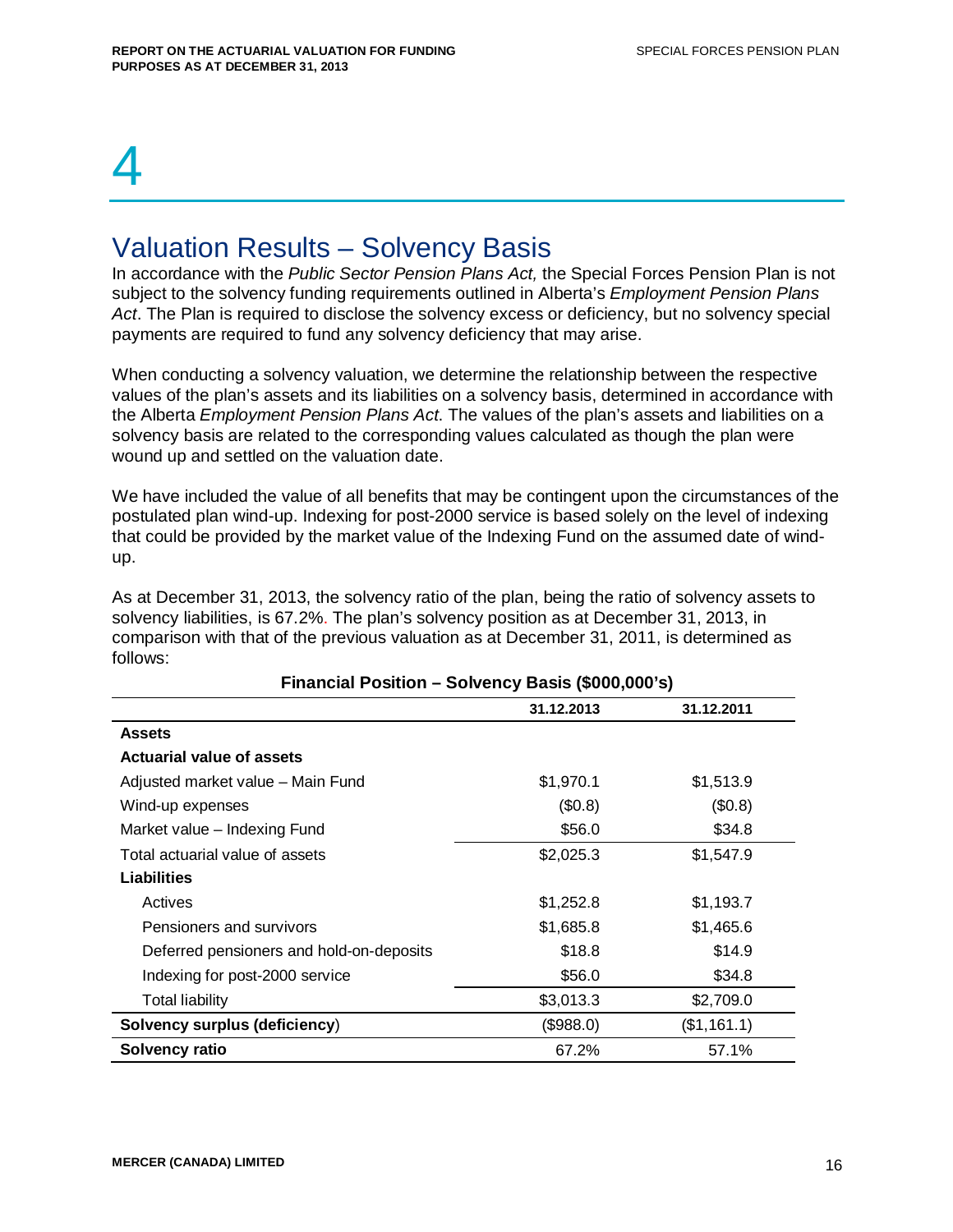# **Solvency Incremental Cost to December 31, 2016**

The solvency incremental cost is an estimate of the present value of the projected change in the solvency liabilities from the valuation date until the next scheduled valuation date, adjusted for the benefit payments expected to be made in that period.

The solvency incremental cost determined in this valuation is as follows:

|                                                                                                                                             | December 31, 2013 |
|---------------------------------------------------------------------------------------------------------------------------------------------|-------------------|
| Number of years covered by report                                                                                                           | 3 years           |
| Total solvency liabilities at the valuation date (A)                                                                                        | \$3,013.3         |
| Present value of projected solvency liability at the next required<br>valuation plus benefit payments until the next required valuation (B) | \$3,517.3         |
| Solvency incremental cost $(B - A)$                                                                                                         | \$504.0           |

The solvency incremental cost includes indexing for post-2000 service based solely on the level of indexing that could be provided by the market value of the Indexing Fund. It also considers the effect of employee and employer contributions totalling 1.50% of pay to be remitted to the indexing fund over the next 3 years.

The incremental cost is not an appropriate measure of the contributions that would be required to maintain the financial position of the Plan on a solvency basis unchanged from the valuation date and the next required valuation date, if actual experience is exactly in accordance with the going concern valuation assumptions. This is because it does not reflect the fact that the expected return on plan assets (based on the going concern assumptions) is greater than the discount rate used to determine the solvency liabilities.

# **Discount Rate Sensitivity**

The following table summarises the effect on the solvency liabilities shown in this report of using a discount rate which is 1.00% lower than that used in the valuation:

| <b>Scenario</b>                 | <b>Valuation Basis</b> | <b>Reduce Discount Rate</b><br>by $1\%$ |
|---------------------------------|------------------------|-----------------------------------------|
| <b>Total solvency liability</b> | \$3,013.3              | \$3,511.2                               |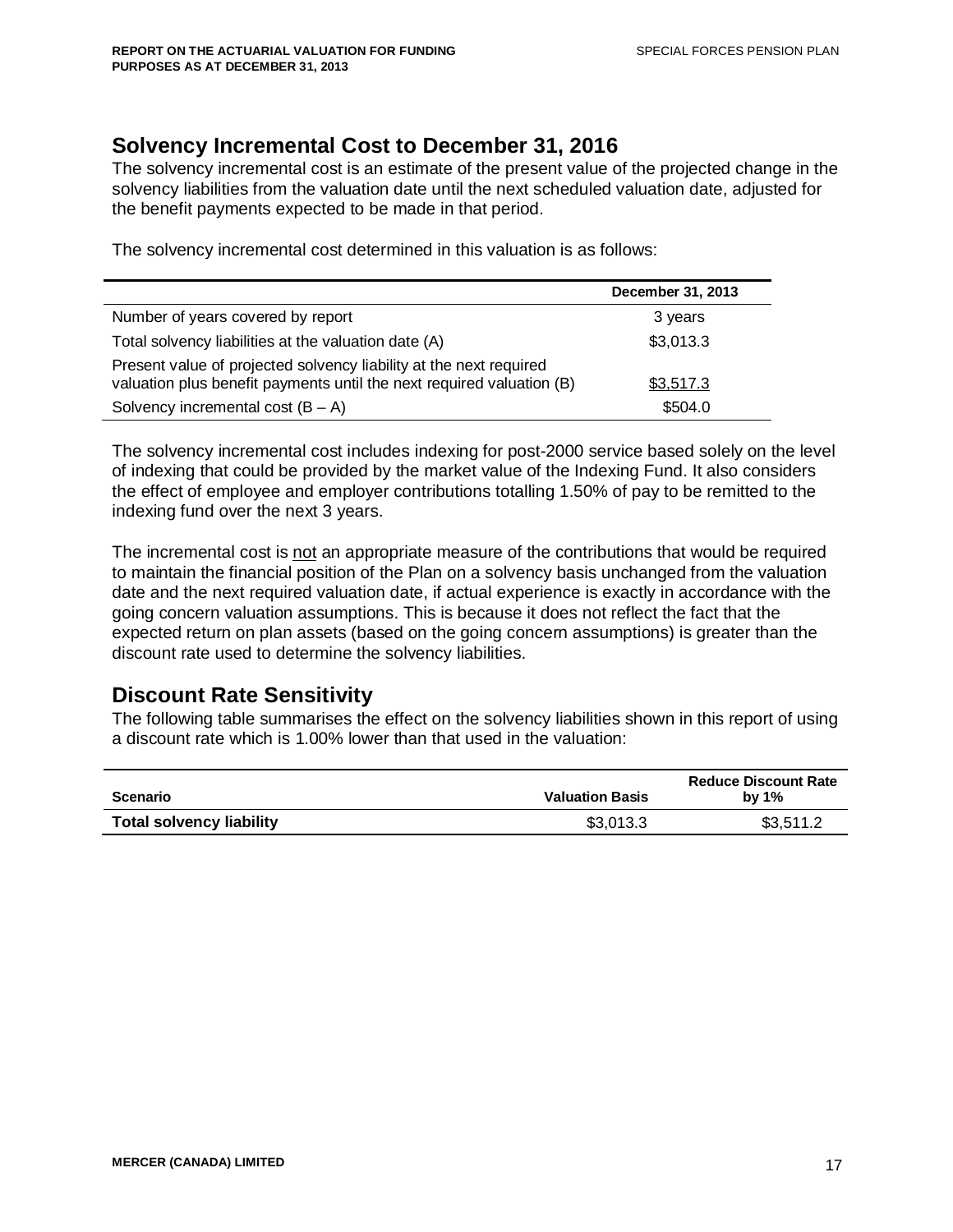The financial position as at December 31, 2013 on a solvency basis split for service pre and post January 1, 1992 is as follows:

| Financial Position - Solvency Basis (\$000,000's) |                 |                   |           |  |  |  |
|---------------------------------------------------|-----------------|-------------------|-----------|--|--|--|
|                                                   |                 | December 31, 2013 |           |  |  |  |
|                                                   | <b>Pre-1992</b> | <b>Post-1991</b>  | Total     |  |  |  |
| <b>Assets</b>                                     |                 |                   |           |  |  |  |
| Adjusted market value - Main Fund                 | \$598.2         | \$1,371.9         | \$1,970.1 |  |  |  |
| Wind-up expenses                                  | (\$0.4)         | (\$0.4)           | (\$0.8)   |  |  |  |
| Market value - Indexing Fund                      | \$0.0           | \$56.0            | \$56.0    |  |  |  |
| Actuarial value of assets                         | \$597.8         | \$1,427.5         | \$2,025.3 |  |  |  |
| <b>Liabilities</b>                                |                 |                   |           |  |  |  |
| Actives                                           | \$149.8         | \$1,103.0         | \$1,252.8 |  |  |  |
| Pensioners and survivors                          | \$1,020.6       | \$665.2           | \$1,685.8 |  |  |  |
| Deferred pensioners and hold-on-deposits          | \$2.5           | \$16.2            | \$18.7    |  |  |  |
| Indexing fund for post-2000 service               | \$0.0           | \$56.0            | \$56.0    |  |  |  |
| Total                                             | \$1,172.9       | \$1,840.4         | \$3,013.3 |  |  |  |
| <b>Solvency surplus (deficiency)</b>              | (\$575.1)       | (\$412.9)         | (\$988.0) |  |  |  |
| Solvency ratio                                    | 51.0%           | 77.6%             | 67.2%     |  |  |  |

# *Impact of Plan Wind Up*

In our opinion, the value of the plan's assets would be less than its actuarial liabilities if the plan were to be wound up on the valuation date.

Specifically, actuarial liabilities would exceed the market value of plan assets by \$988.0 million. This calculation includes a provision of \$0.8 million for termination expenses that might be payable from the pension fund if the plan were wound up.

Part of this deficiency would be shared by the Government of Alberta in respect of pre-1992 service.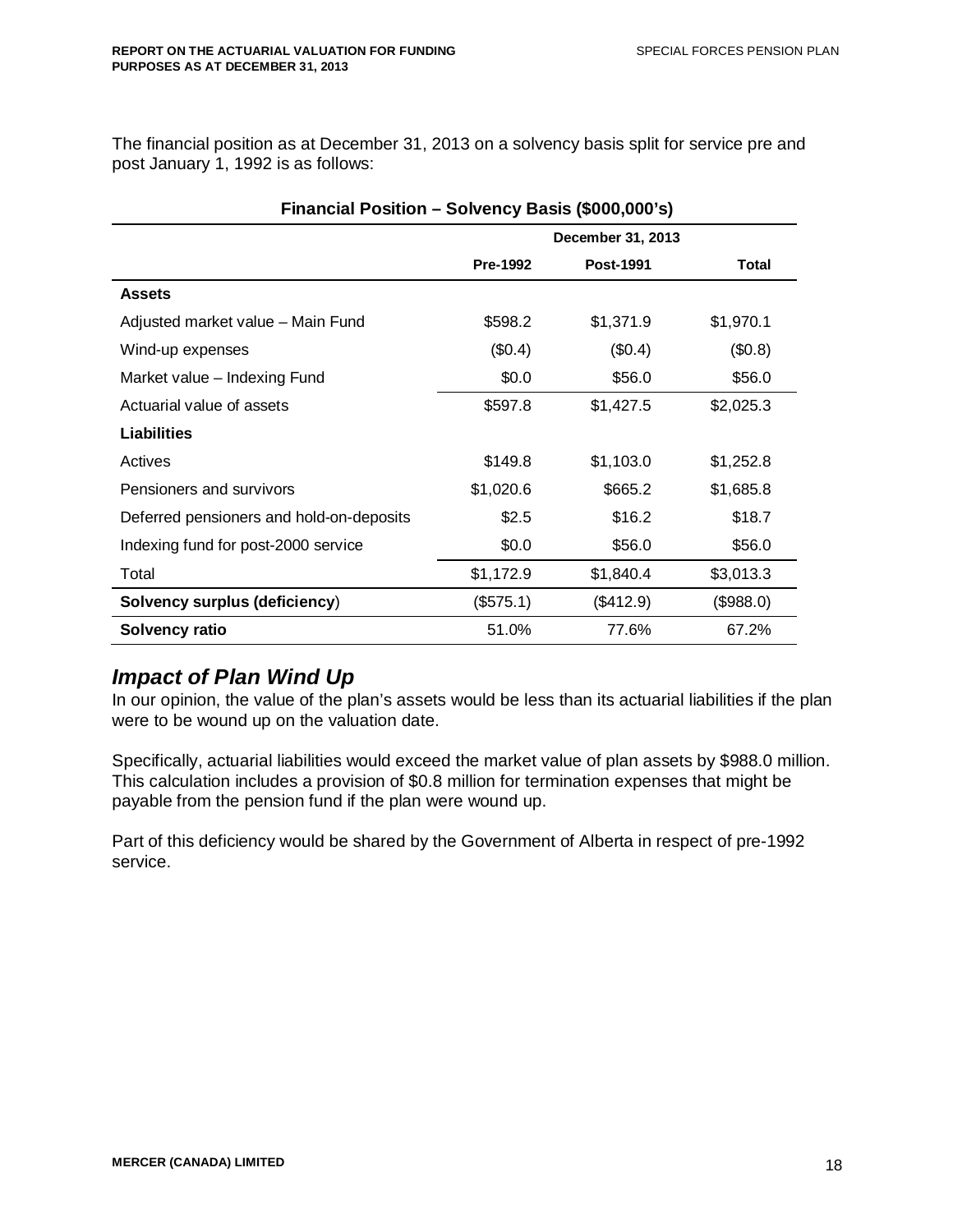# 5

# Funding Requirements

# **Contribution Requirements**

Contributions into the Special Forces Pension Plan are governed by two different Acts: the *Public Sector Pension Plans Act* which establishes minimum funding standards and the Federal *Income Tax Act* which establishes maximum funding standards. Under the *Public Sector Pension Plans Act*, minimum funding for post-1991 service must be made in accordance with the Alberta *Employment Pension Plans Act* with respect to current service as well as post-1991 past service unfunded liabilities.

- Payments to eliminate the pre-1992 unfunded liability are scheduled in the *Public Sector Pension Plans Act* with the Government of Alberta contributing 1.25% of covered pay and contributing members and employers contributing 0.75% of pay each until December 31, 2036.
- Subject to Sections 4 and 5 of Schedule 4 of the *Public Sector Pension Plans Act,* the Board has authority to set contribution rates for current service and unfunded liability payments for post-1991 service, as well as to determine cost-of-living adjustment ("COLA") benefits and contributions for post-1991 service.
- Pursuant to Section 5 of Schedule 4 of the *Public Sector Pension Plans Act,* current service contributions are established in respect of pension benefits that will accrue in calendar years after the valuation (2014 forward). They are jointly funded by contributing members and employers, with employers contributing 1.1% of pay higher than members.
- Pursuant to Section 5 of Schedule 4 of the *Public Sector Pension Plans Act,* and also pursuant to the *Employment Pension Plans Act,* unfunded liabilities with respect to post-1991 service must be eliminated by special payments over a period of no more than 15 years. Post-1991 special payments are shared equally between contributing members and employers.
- Pursuant to Section 4 of Schedule 5 of the *Public Sector Pension Plans Act,* the level of COLA benefits for post-1991 service and the corresponding contributions for that COLA are determined by the Board. The *Income Tax Act* limits the level of COLA to 100% of CPI for post-1991 service. COLA contributions are shared equally between contributing members and employers.

# **Current Service Cost**

The estimated value of the benefits that will accrue on behalf of the active members during 2014, in comparison with the corresponding value determined in the previous valuation as at December 31, 2011, is summarized below: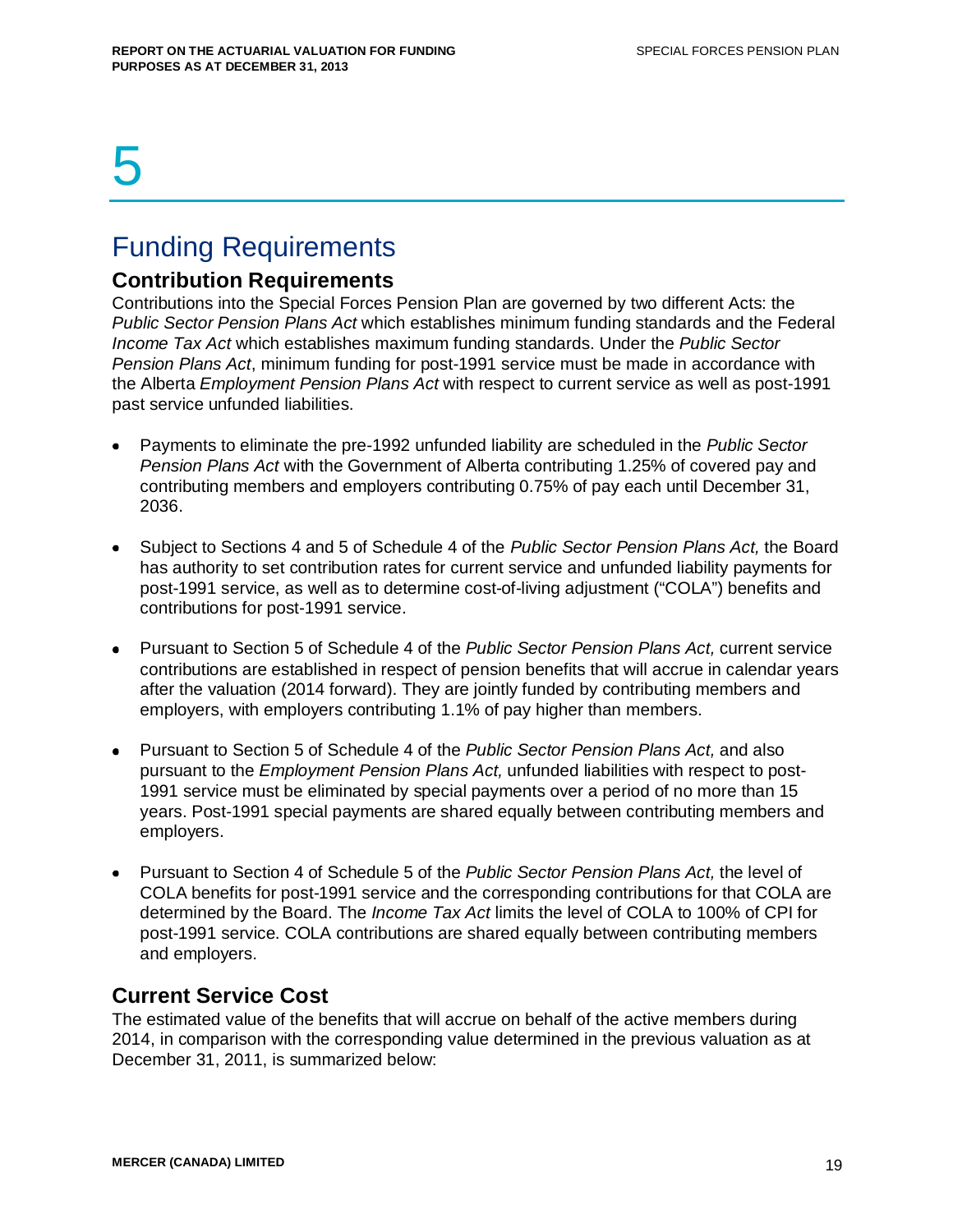|                                                                                             | 2014    | 2012    |
|---------------------------------------------------------------------------------------------|---------|---------|
| <b>Basic Current Service Cost</b>                                                           | \$77.1  | \$67.3  |
| Cost of Living Adjustments (30% of CPI)                                                     | \$6.6   | \$5.7   |
| Estimated administrative expenses                                                           | \$2.6   | \$2.2   |
| Total member and employer Current Service Cost                                              | \$86.3  | \$75.2  |
| Pensionable earnings in following year                                                      | \$412.3 | \$385.7 |
| Current service cost expressed as a percentage of<br>pensionable earnings in following year | 20.92%  | 19.54%  |

#### **Current Service Cost (\$000,000's)**

Pensionable earnings only include covered earnings for members who have less than 35 years of service and who are accruing pensionable service under the plan.

### **Additional Contributions Related to Pre-1992 Service**

The plan's unfunded liability for service prior to January 1, 1992 is targeted to be eliminated on or before December 31, 2036 through the payment of additional contributions by members, employers, and the Government of Alberta. The additional contributions are split between the three parties, as follows:

|                  | <b>Percent of Pensionable Earnings</b> |
|------------------|----------------------------------------|
| Government       | 1.25% of pensionable earnings          |
| <b>Members</b>   | 0.75% of pensionable earnings          |
| <b>Employers</b> | 0.75% of pensionable earnings          |
| Total            | 2.75% of pensionable earnings          |

As at December 31, 2013, the pre-1992 unfunded liability is \$287.5 million. The legislated contributions in respect of the pre-1992 unfunded liability have an actuarial present value as at December 31, 2013 as follows:

| Additional Annual Contributions (\$000,000's) |                                                 |                                       |                                                                             |                     |  |  |
|-----------------------------------------------|-------------------------------------------------|---------------------------------------|-----------------------------------------------------------------------------|---------------------|--|--|
|                                               | Percentage<br>of Pensionable<br><b>Earnings</b> | <b>Annual Dollar</b><br><b>Amount</b> | <b>Present Value of</b><br><b>Future Additional</b><br><b>Contributions</b> | <b>Last Payment</b> |  |  |
| Government<br>contributions                   | 1.25%                                           | \$5.2                                 | \$84.4                                                                      | Dec. 31, 2036       |  |  |
| Member contributions                          | 0.75%                                           | \$3.1                                 | \$50.7                                                                      | Dec. 31, 2036       |  |  |
| <b>Employer contributions</b>                 | 0.75%                                           | \$3.1                                 | \$50.7                                                                      | Dec. 31, 2036       |  |  |
| Total contributions                           | 2.75%                                           | \$11.4                                | \$185.8                                                                     |                     |  |  |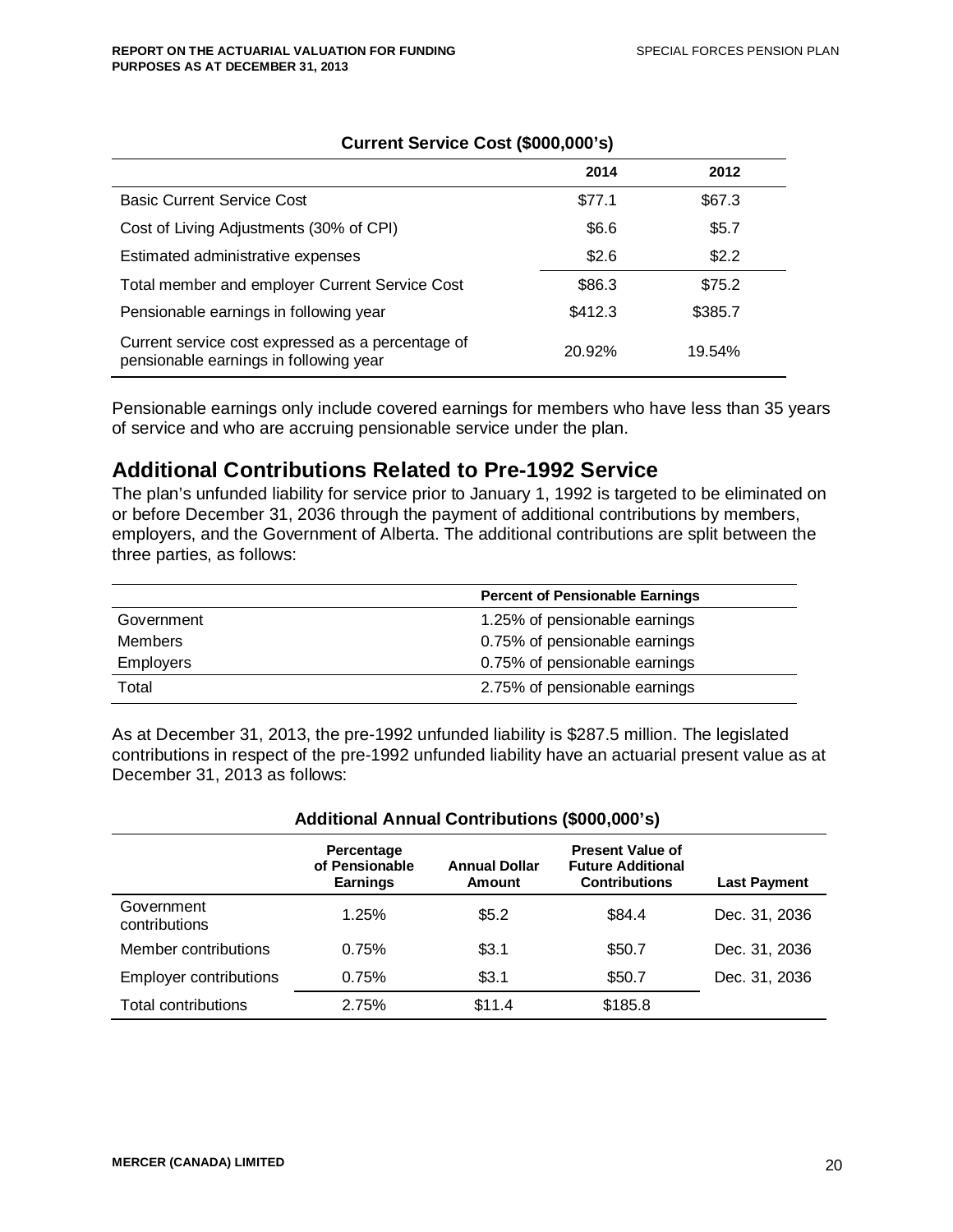The total present value of future additional contributions of \$185.8 million is less than the pre-1992 unfunded liability of \$287.5 million as at December 31, 2013. As a result, current contribution levels are insufficient to eliminate the pre-1992 unfunded liability by December 31, 2036.

# **Unfunded Liability Special Payments Related to Post-1991 Service**

The *Public Sector Pensions Plan Act of Alberta* prescribes the minimum special payments related to post-1991 service that must be made to the Plan.

At the last actuarial valuation as at December 31, 2011 the employers and employees elected to make post-1991 special payments in 2012, 2013 and 2014 in accordance with the following schedule:

| <b>Prior Post-1991 Annual Special Payment Schedule</b> |                     |       |        |        |              |
|--------------------------------------------------------|---------------------|-------|--------|--------|--------------|
|                                                        | <b>Last Payment</b> |       |        |        |              |
| Member                                                 | Dec 31, 2011        | 3.48% | \$14.3 | \$13.9 | Dec 31, 2023 |
| Employer                                               | Dec 31, 2011        | 3.48% | \$14.3 | \$13.9 | Dec 31, 2023 |
| Total special payments                                 |                     | 6.96% | \$28.6 | \$27.8 |              |

The above post-1991 special payment contribution schedule will remain until the end of 2014 at which time the employers and employees will adopt a new schedule in accordance with this December 31, 2013 report. The present value at December 31, 2013 of the 2014 special payments in accordance with the prior scheduled special payment is \$27.8 million.

Before adjusting for changes in assumptions, there have been gains in the plan on a goingconcern basis. As such the annual special payment amounts in the prior schedule have been adjusted effective January 1, 2015 to reflect those gains. The new liability that has arisen as a result of changes in assumptions has been amortized over 15 years.

The following table outlines the minimum special payments to eliminate the post-1991 unfunded liability as at December 31, 2013 after adjusting for the present value (\$27.8 million) of the previously scheduled 2014 post-1991 special payments as per the prior valuation report, taking into consideration minimum cost-of-living adjustments that are equivalent to the value of the Indexing Fund.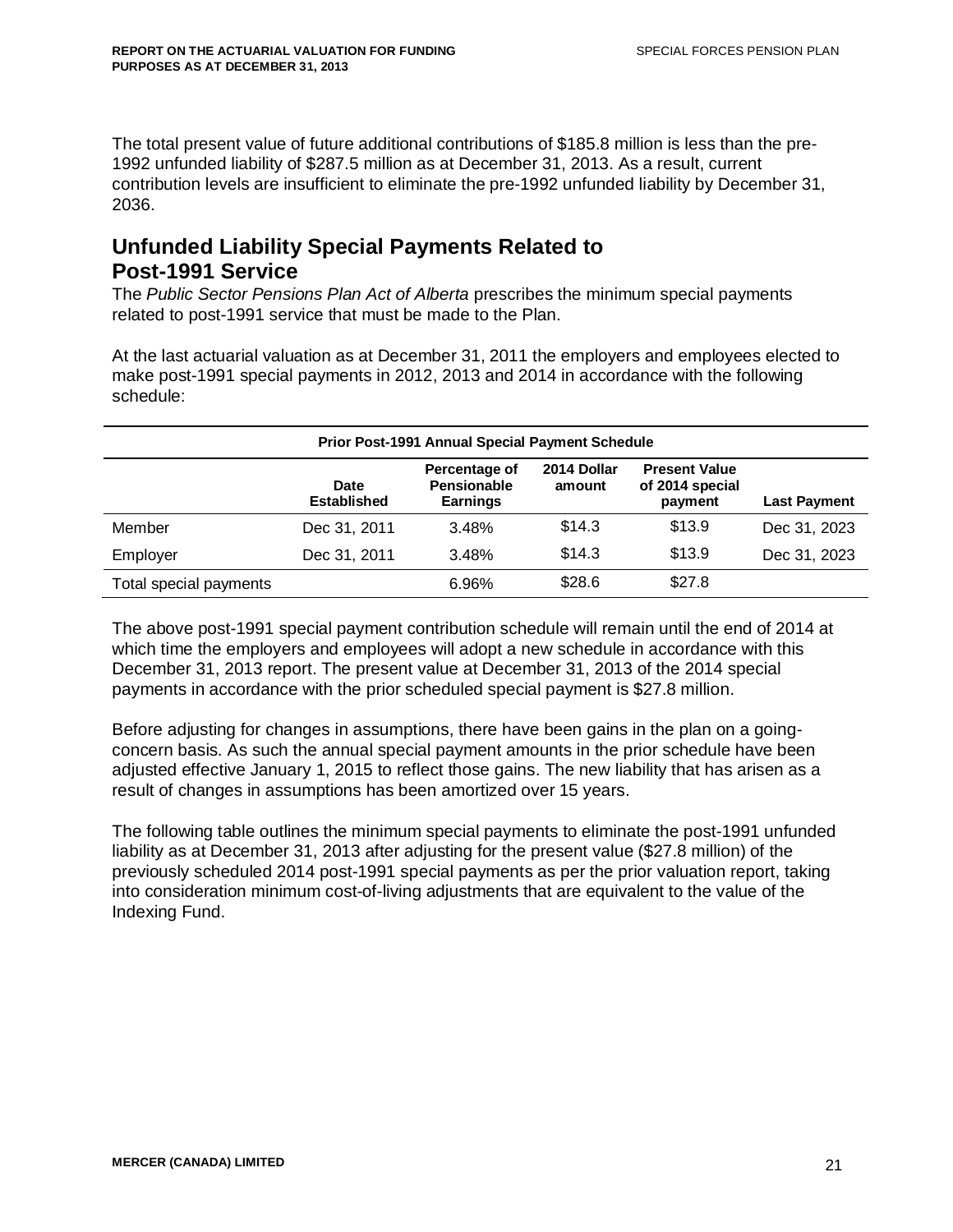|                        | <b>Date</b><br>Established <sup>3</sup> | <b>Payment Start</b><br>Date | Percentage of<br>Pensionable<br><b>Earnings</b> | Annual<br><b>Dollar</b><br>Amount | <b>Present</b><br>Value of<br><b>Future</b><br><b>Special</b><br><b>Payments</b> | <b>Last Payment</b> |
|------------------------|-----------------------------------------|------------------------------|-------------------------------------------------|-----------------------------------|----------------------------------------------------------------------------------|---------------------|
| Member                 | Dec 31, 2011                            | Jan 1, 2015                  | 1.57%                                           | \$6.5                             | \$48.8                                                                           | Dec 31, 2023        |
|                        | Dec 31, 2013                            | Jan 1, 2015                  | 0.58%                                           | \$2.4                             | \$25.9                                                                           | Dec 31, 2028        |
| Employer               | Dec 31, 2011                            | Jan 1, 2015                  | 1.57%                                           | \$6.5                             | \$48.8                                                                           | Dec 31, 2023        |
|                        | Dec 31, 2013                            | Jan 1, 2015                  | 0.58%                                           | \$2.4                             | \$25.9                                                                           | Dec 31, 2028        |
| Total special payments |                                         |                              | 4.30%                                           | \$17.8                            | \$149.4                                                                          |                     |

#### **Minimum Post-1991 Annual Special Payments – Effective January 1, 2015 (\$000,000's)**

Under the *Income Tax Act*, the total contribution must be no more than (i) the current service cost<sup>4</sup>, plus (ii) where an unfunded actuarial liability exists, the amount of the unfunded actuarial liability, less (iii) where there is a funding excess, the amount of the funding excess which exceeds a prescribed level. The following table outlines the maximum permissible contribution rate, including cost-of-living adjustments in respect of post-2000 service at 100% of CPI after adjusting for the present value (\$27.8 million) of the previously scheduled 2014 post-1991 special payments as per the prior valuation report

#### **Maximum Post-1991 Annual Special Payments – Effective January 1, 2015 (\$000,000's)**

|                        | <b>Date</b><br>Established <sup>3</sup> | <b>Payment</b><br><b>Start Date</b> | Percentage of<br><b>Pensionable</b><br><b>Earnings</b> | Annual<br><b>Dollar</b><br><b>Amount</b> | <b>Present</b><br>Value of<br><b>Future</b><br><b>Special</b><br><b>Payments</b> | <b>Last Payment</b> |
|------------------------|-----------------------------------------|-------------------------------------|--------------------------------------------------------|------------------------------------------|----------------------------------------------------------------------------------|---------------------|
| Member                 | Dec 31, 2013                            | Jan 1, 2015                         | 26.22%                                                 | \$108.1                                  | \$200.3                                                                          | Dec 31, 2016        |
| Employer               | Dec 31, 2013                            | Jan 1, 2015                         | 26.22%                                                 | \$108.1                                  | \$200.3                                                                          | Dec 31, 2016        |
| Total special payments |                                         |                                     | 52.44%                                                 | \$216.2                                  | \$400.6                                                                          |                     |

The Board intends to grant cost-of-living-adjustments in respect of post-2000 service at a level that is 30% of CPI. The inclusion of 30% of CPI COLA in respect of service earned between January 1, 2001 and December 31, 2013 increases the unfunded liability for post-1991 service. The Board has adopted unfunded liability contribution rates that are scheduled to eliminate the unfunded liability for post-1991 service inclusive of COLA at 30% of CPI.

In addition, the board has elected to maintain a total contribution rate for members and employers of 28.00% of covered pay. As a result, the board has established special payments which will eliminate the post-1991 unfunded liability as at December 31, 2013 as follows:

 $3$  The first payment in accordance with this table will begin January 1, 2015

<sup>&</sup>lt;sup>4</sup> Including COLA contributions.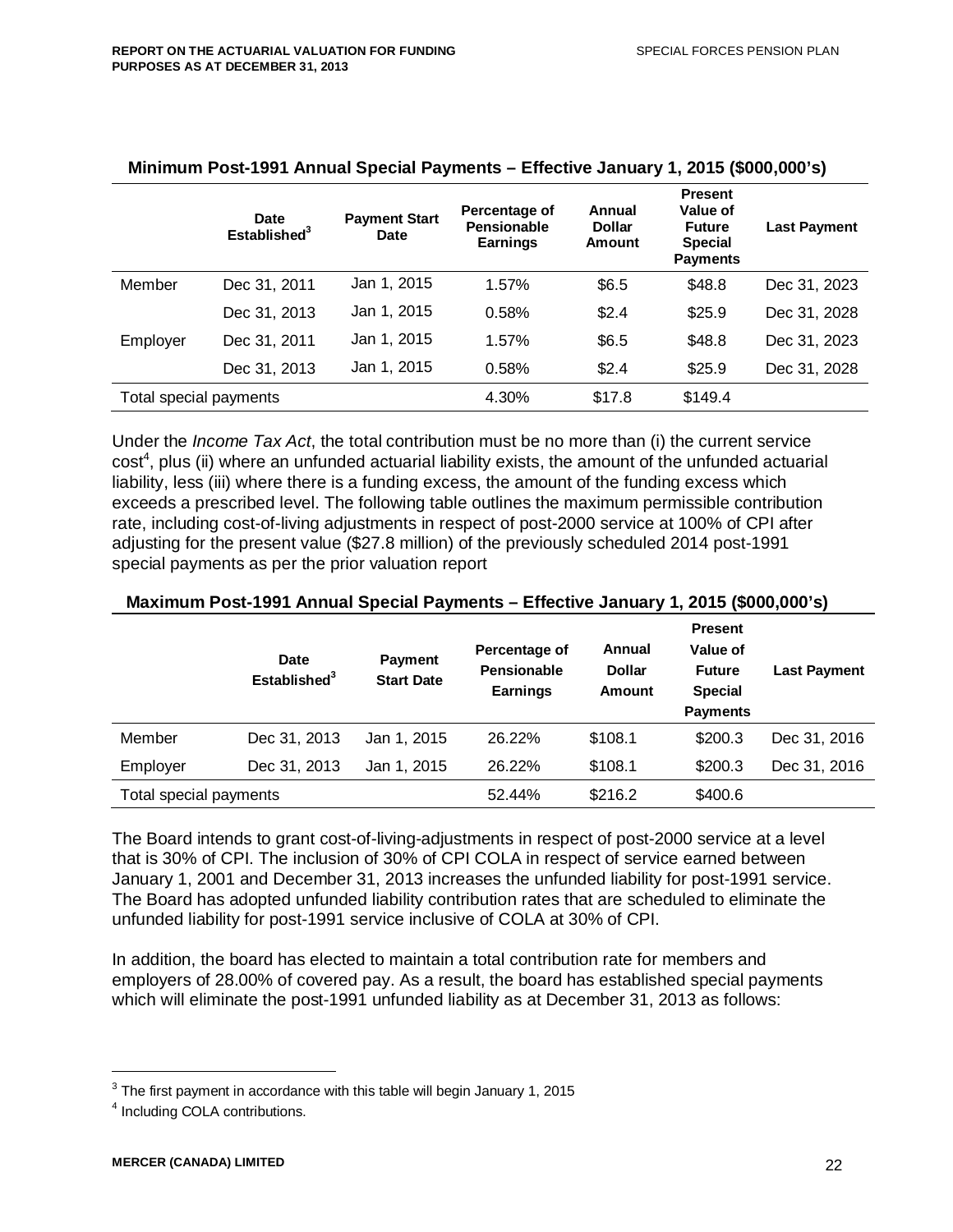|                                                             | <b>Date</b><br><b>Established</b> | <b>Payment</b><br><b>Start Date</b> | Percentage of<br>Pensionable<br><b>Earnings</b> | Annual<br><b>Dollar</b><br><b>Amount</b> | <b>Present</b><br>Value of<br><b>Future</b><br><b>Special</b><br><b>Payments</b> | <b>Last Payment</b> |
|-------------------------------------------------------------|-----------------------------------|-------------------------------------|-------------------------------------------------|------------------------------------------|----------------------------------------------------------------------------------|---------------------|
| Member                                                      | Dec 31, 2011                      | Jan 1, 2014                         | 3.48%                                           | \$14.3                                   | \$13.9                                                                           | Dec 31, 2014        |
|                                                             | Dec 31, 2011                      | Jan 1, 2015                         | 1.98%                                           | \$8.2                                    | \$48.8                                                                           | Nov 30, 2021        |
|                                                             | Dec 31, 2013                      | Jan 1, 2015                         | 0.81%                                           | \$3.3                                    | \$36.5                                                                           | Dec 31, 2028        |
| Employer                                                    | Dec 31, 2011                      | Jan 1, 2014                         | 3.48%                                           | \$14.3                                   | \$13.9                                                                           | Dec 31, 2014        |
|                                                             | Dec 31, 2011                      | Jan 1, 2015                         | 1.98%                                           | \$8.2                                    | \$48.8                                                                           | Nov 30, 2021        |
|                                                             | Dec 31, 2013                      | Jan 1, 2015                         | 0.81%                                           | \$3.3                                    | \$36.5                                                                           | Dec 31, 2028        |
| Total special payments in calendar year<br>2014             |                                   | 6.96%                               | \$28.6                                          | \$27.8                                   |                                                                                  |                     |
| Total special payments in calendar year<br>2015 and onwards |                                   | 5.58%                               | \$23.0                                          | \$170.6                                  |                                                                                  |                     |

#### **Post- 1991 Annual Special Payments (\$000,000's)**

The percentage of pensionable earnings is calculated as a level percentage of pay through to the last payment date, assuming pensionable earnings grow at 3.00% per year (the assumed base earnings increase excluding merit and promotion).

### *Solvency Contributions*

In accordance with the *Public Sector Pension Plans Act*, the Plan is not subject to the solvency funding of the Alberta *Employment Pension Plans Act*.

## *Total Contributions*

The following table outlines the range of funding contributions that would be permitted under the *Income Tax Act*, and the *Public Sector Pension Plans Act* based on the valuation at December 31, 2013 for the period to December 31, 2016:

|                                                                     | Minimum Required<br>Under the<br><b>Public Sector Pension</b><br><i><b>Plans Act</b></i> | Maximum Permitted<br>Under the<br><i><b>Income Tax Act</b></i> |
|---------------------------------------------------------------------|------------------------------------------------------------------------------------------|----------------------------------------------------------------|
| <b>Current service cost</b>                                         | 20.92%                                                                                   | 25.70%                                                         |
| Pre-1992 unfunded liability (including<br>government contributions) | 2.75%                                                                                    | 2.75%                                                          |
| Post-1991 unfunded liability                                        | 4.30%                                                                                    | 52.44%                                                         |
| <b>Total contributions</b>                                          | 27.97%                                                                                   | 80.89%                                                         |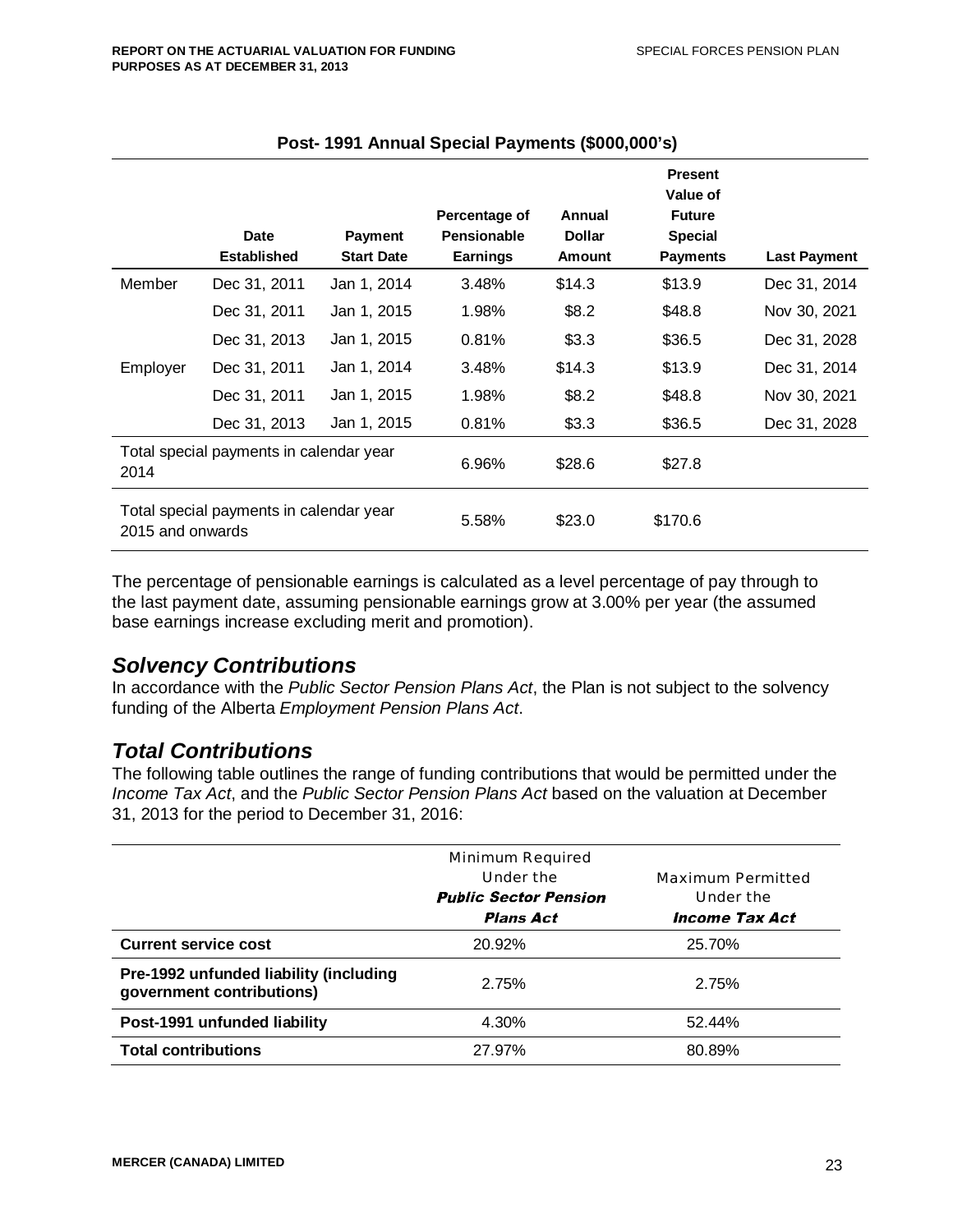The minimum contributions reflect the currently legislated COLA contributions of 1.5% of pay for service after December 31, 2013. Should the Board amend the plan to reduce the current service COLA contribution below 1.5% of pay, the minimum required contribution would correspondingly decrease. The maximum contributions pursuant to the *Income Tax Act* reflect the maximum level of indexing that is permitted in respect of post-2000 service (100% of CPI).

Based on the results of the valuation, the Board has elected to maintain a total contribution rate for members and employers of 28.00%. The contribution rates for members and employers effective January 1, 2015 are shown in the following table.

|                                                      | <b>Member</b> | <b>Employer</b> | Total  |
|------------------------------------------------------|---------------|-----------------|--------|
| Current service contributions                        |               |                 |        |
| <b>Basic Benefit</b>                                 | 9.16%         | $10.26\%$       | 19.42% |
| COLA at 30% of CPI                                   | 0.75%         | 0.75%           | 1.50%  |
| Pre-1992 unfunded liability additional contributions | 0.75%         | 0.75%           | 1.50%  |
| Post-1991 unfunded liability special payments        | 2.79%         | 2.79%           | 5.58%  |
| Total contributions                                  | 13.45%        | 14.55%          | 28.00% |

In addition, the Government will contribute 1.25% of pay towards the pre-1992 unfunded liability.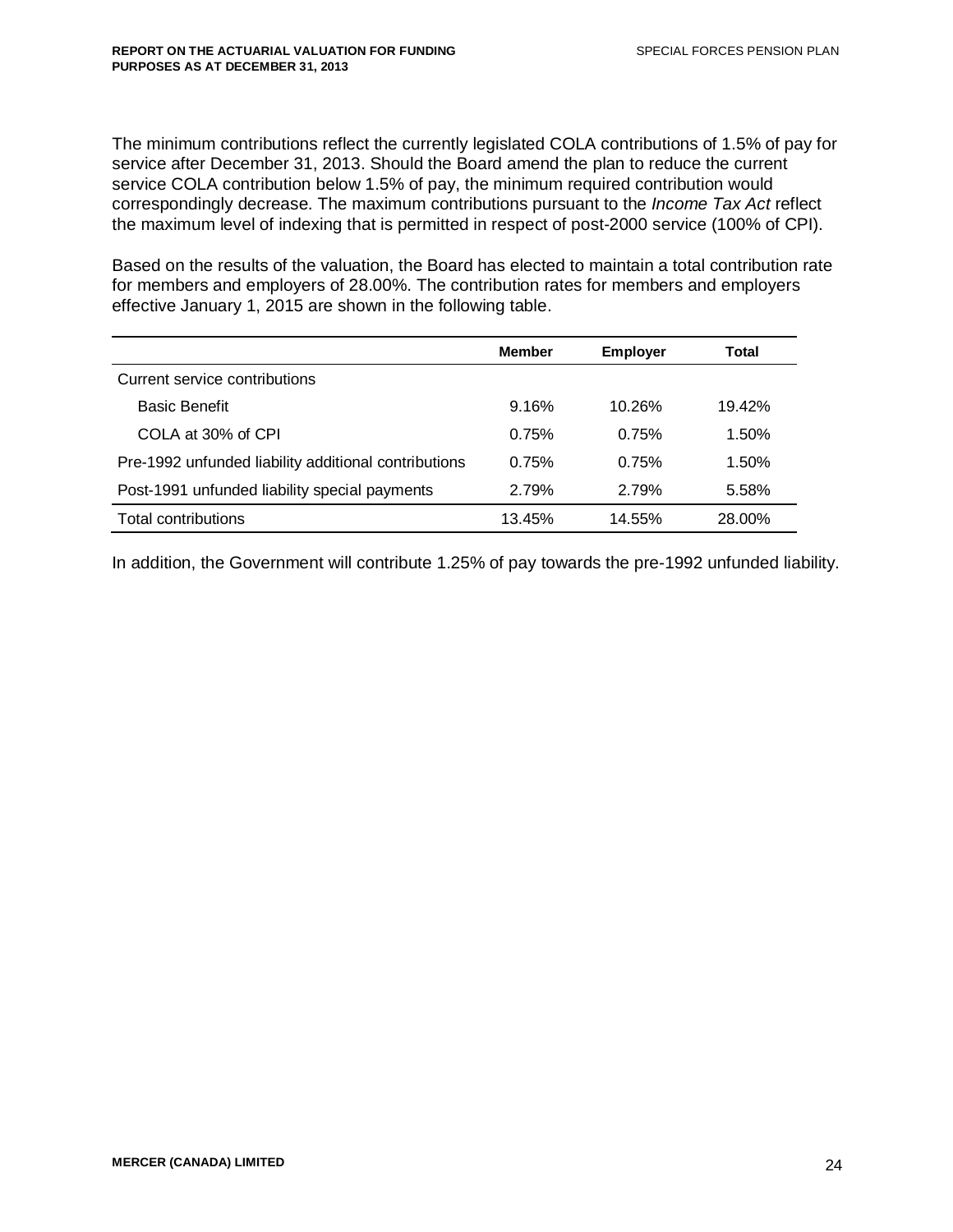# 6

# Actuarial Opinion

# **With Respect to the Actuarial Valuation as at December 31, 2013 of the Special Forces Pension Plan Canada Revenue Agency Number: 0584375**

The most recent valuation of the Special Forces Pension Plan was conducted as at December 31, 2013 for the purpose of providing the Special Forces Pension Board with information necessary for the funding of the pension obligations of the plan.

This actuarial valuation of the plan was conducted using membership data and financial information supplied by the Special Forces Pension Board and Alberta Pensions Services Corporation. Various tests were performed on the data to ensure validity and reasonableness of results as well as to perform a reconciliation of results since the previous valuation as at December 31, 2011. In our opinion, the data are sufficient and reliable for the purposes of the actuarial valuation.

The actuarial cost method utilized in the valuation was the Projected Unit Credit Actuarial Cost Method. The asset valuation method is based on the market value of assets with a smoothing adjustment intended to smooth out market volatility at the valuation date. Under this method, investment income different from the valuation discount rate (the assumed future rate of return on plan assets, net of margin) is recognized over a three year period. The resulting asset value is then constrained to lie between 90% and 110% of the market value of assets.

The market values and audited financial statements were provided by the Special Forces Pension Board. We have relied on this information in determining the actuarial value of assets at the valuation date.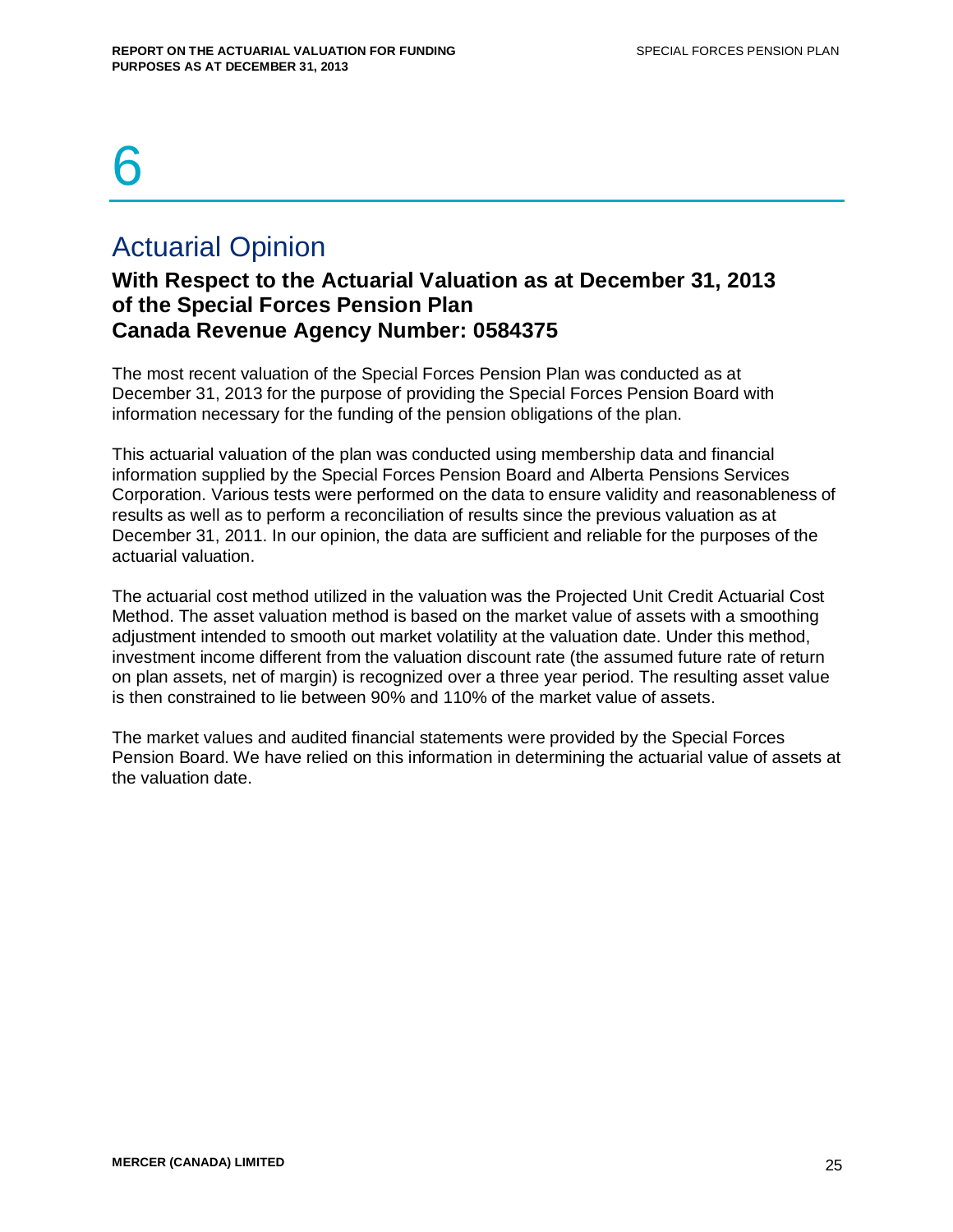In our opinion, the methods employed are appropriate for the purpose of the valuation.

The following table briefly summarizes the assumptions employed in the actuarial valuation for funding purposes:

| <b>Description</b>                                                                               | As at December 31, 2013                                                                                                                                         |
|--------------------------------------------------------------------------------------------------|-----------------------------------------------------------------------------------------------------------------------------------------------------------------|
| Discount rate                                                                                    | 6.10%                                                                                                                                                           |
| CPI                                                                                              | 2.30%                                                                                                                                                           |
| Salary escalation                                                                                | 3.00% per year plus merit and promotion scale                                                                                                                   |
| <b>YMPE</b> escalation                                                                           | 2.50% per year                                                                                                                                                  |
| Increase in <i>Income Tax Act</i> maximum pension<br>limits (used to limit pensionable earnings) | 2.50% per year                                                                                                                                                  |
| Interest credited on member contributions                                                        | 3.50% per year                                                                                                                                                  |
| Merit and promotion (sample rates)                                                               |                                                                                                                                                                 |
| Age 20                                                                                           | 4.30%                                                                                                                                                           |
| Age 30                                                                                           | 2.80%                                                                                                                                                           |
| Age 40                                                                                           | 1.20%                                                                                                                                                           |
| Age 50                                                                                           | 0.60%                                                                                                                                                           |
| Age 60                                                                                           | 0.00%                                                                                                                                                           |
| <b>Retirement rates</b>                                                                          |                                                                                                                                                                 |
| Years Since Eligible to Retire*                                                                  | Percentage Assumed to Retire                                                                                                                                    |
| 0                                                                                                | 40%                                                                                                                                                             |
| 1                                                                                                | 25%                                                                                                                                                             |
| $2+$                                                                                             | 15%                                                                                                                                                             |
| * A rate of 100% is assumed at age 60, in lieu of the above.                                     |                                                                                                                                                                 |
| Mortality                                                                                        | 120% of the rates of the 2014 Public Sector<br>Canadian Pensioners Mortality Table with<br>generational mortality improvements in line<br>with the CPM -B scale |
| Termination rates (sample rates)                                                                 |                                                                                                                                                                 |
| Age 20                                                                                           | 0.83%                                                                                                                                                           |
| Age 30                                                                                           | 0.83%                                                                                                                                                           |
| Age 40                                                                                           | 0.50%                                                                                                                                                           |
| Age 50                                                                                           | 0.00%                                                                                                                                                           |
| Percent electing deferred pension                                                                | 100%                                                                                                                                                            |
| Disability incidence                                                                             | None                                                                                                                                                            |
| Proportion married at retirement or death before<br>retirement                                   | 90%                                                                                                                                                             |
| Spousal age difference                                                                           | Male member: spouse 4 years younger<br>Female member: spouse 4 years older                                                                                      |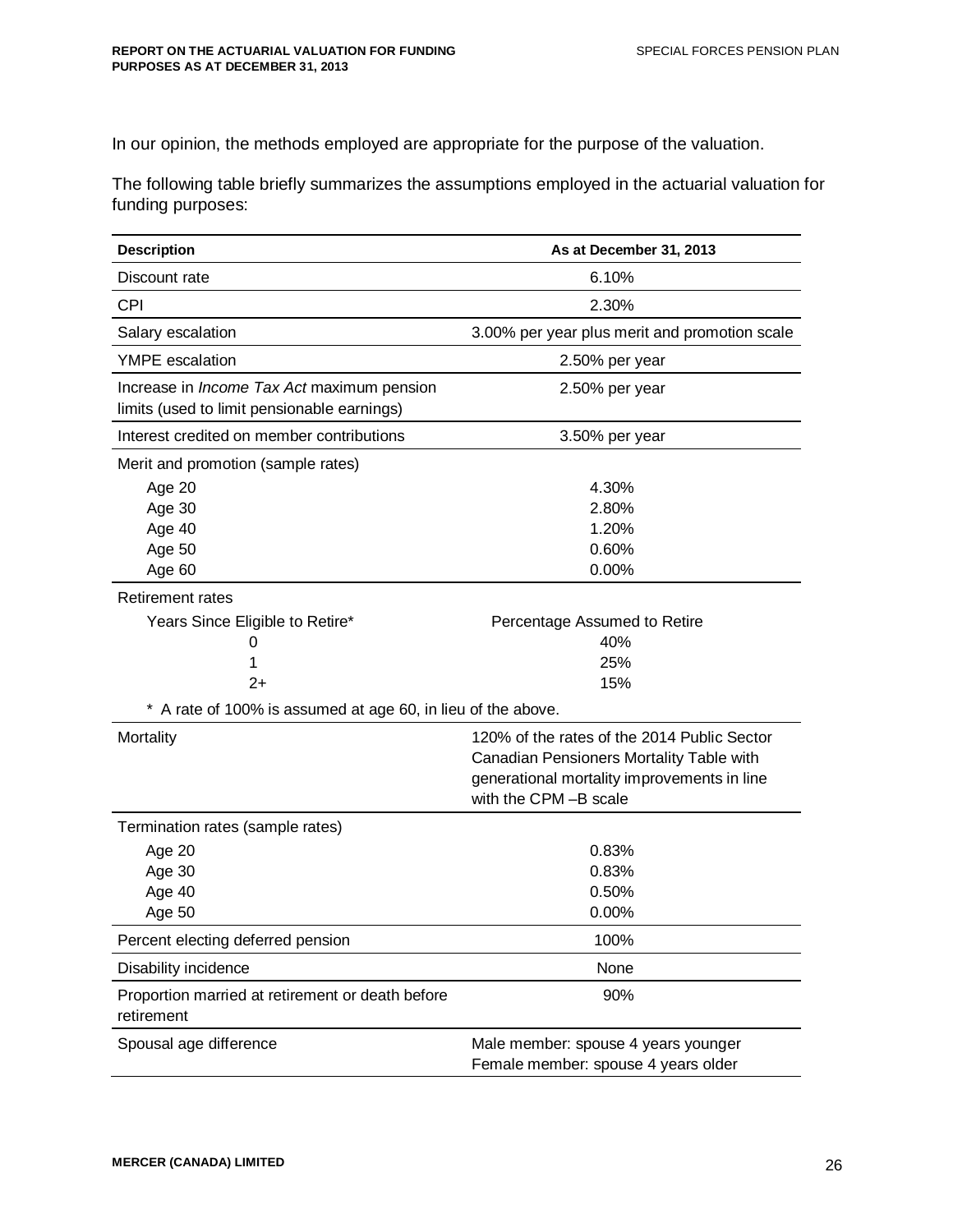| <b>Description</b>       | As at December 31, 2013                                                                                                          |
|--------------------------|----------------------------------------------------------------------------------------------------------------------------------|
| Cost-of-living increases | 60% of CPI for service up to and including<br>December 31, 2000;<br>Based on Board policy for service after<br>December 31, 2000 |
| Actuarial cost method    | <b>Projected Unit Credit</b>                                                                                                     |
| Asset valuation method   | Smoothed value, constrained to be between<br>90% and 110% of the market value of assets                                          |

In our opinion, these assumptions are, in aggregate, appropriate for the purpose of the valuation. Nonetheless, emerging experience may differ from the assumptions, and the resulting gains or losses will be revealed in future valuations.

The results of the actuarial valuation, inclusive of COLA at 30% of CPI for post 2000 service, are summarized below:

|                                     | (\$000,000's)                |           |           |
|-------------------------------------|------------------------------|-----------|-----------|
|                                     | Post-1991<br><b>Pre-1992</b> |           |           |
| Actuarial value of assets           | \$558.5                      | \$1,343.9 | \$1,902.4 |
| Actuarial liabilities               | \$846.0                      | \$1,542.3 | \$2,388.3 |
| Funding excess (unfunded liability) | (\$287.5)                    | (\$198.4) | (\$485.9) |

The normal cost of benefits expected to accrue in the year following the valuation date is \$86.3 million or 20.92% of expected 2014 pensionable earnings

In our opinion:

- The data upon which this valuation is based are sufficient and reliable for the purposes of the valuation;
- The assumptions are, in aggregate, appropriate for the purpose of establishing the financial position of the plan;
- All assumptions made for the purposes of the valuation were independently reasonable at the time the valuation was prepared;
- The methods employed are appropriate for the purpose of establishing the financial position of the plan and the funding contribution requirements pursuant to the *Public Sector Pension Plans Act*;
- In respect of pre-1992 service, the plan would be fully funded on a going-concern basis if its assets were augmented by \$287.5 million. The legislated contributions are set forth below: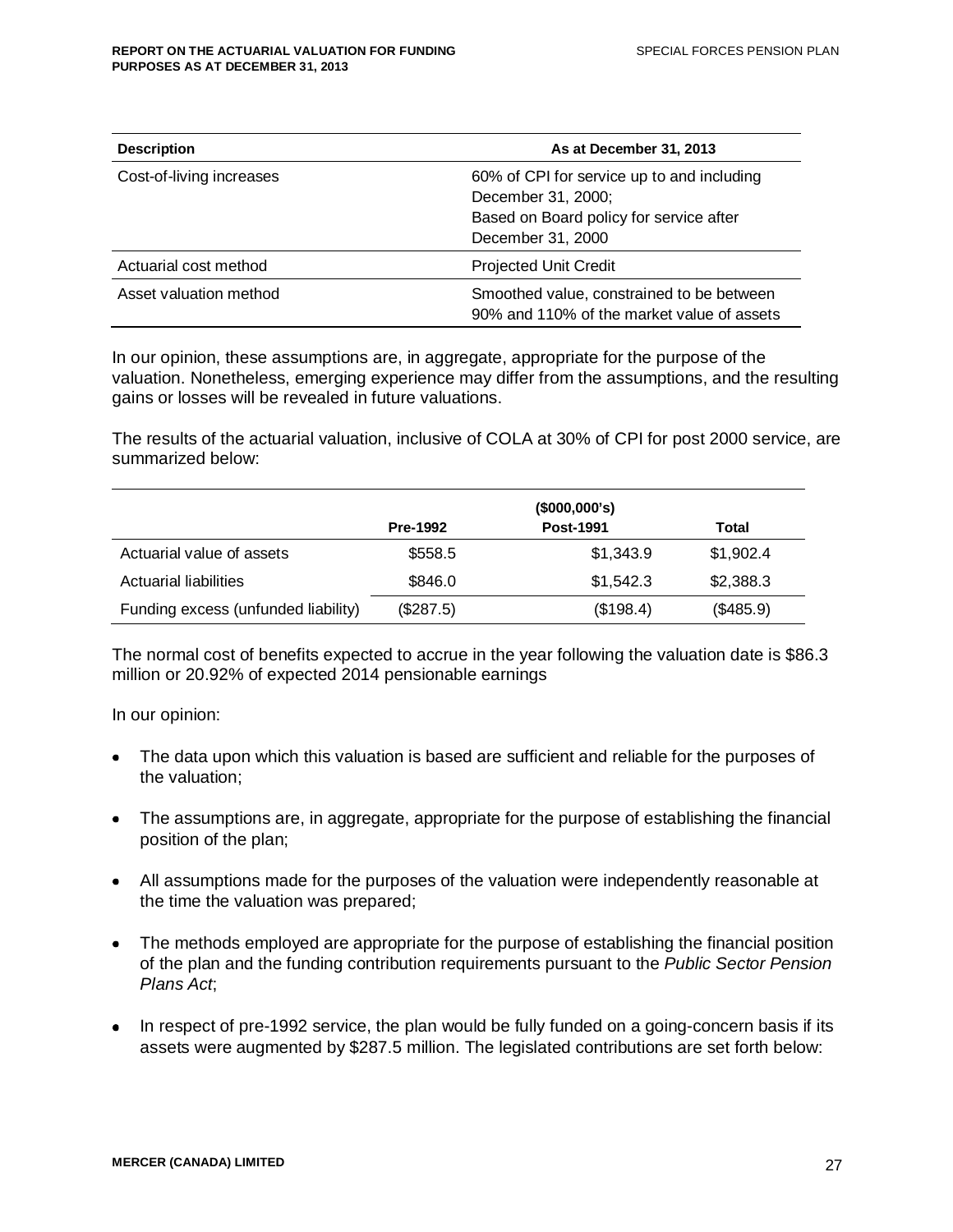|                               | Percentage<br>of Pensionable<br><b>Earnings</b> | <b>Annual Dollar</b><br><b>Amount</b><br>(2014) | <b>Present</b><br>Value of<br><b>Future Additional</b><br><b>Contributions</b> | <b>Last Payment</b> |
|-------------------------------|-------------------------------------------------|-------------------------------------------------|--------------------------------------------------------------------------------|---------------------|
| Government contributions      | 1.25%                                           | \$5.2                                           | \$84.4                                                                         | Dec. 31, 2036       |
| Member contributions          | 0.75%                                           | \$3.1                                           | \$50.7                                                                         | Dec. 31, 2036       |
| <b>Employer contributions</b> | 0.75%                                           | \$3.1                                           | \$50.7                                                                         | Dec. 31, 2036       |
| <b>Total contributions</b>    | 2.75%                                           | \$11.4                                          | \$185.8                                                                        |                     |

#### **Pre-1992 Legislated Annual Contributions (\$000,000's)**

These contributions are insufficient to eliminate the pre-1992 unfunded liability by December 31, 2036;

• In respect of post-1991 service, the plan would be fully funded on a going-concern basis if its assets were augmented by \$198.4 million. In order to comply with the provisions of the *Public Sector Pension Plans Act* and the *Income Tax Act*, the Board has elected to liquidate the unfunded liability by contributing special payments at the amounts indicated and for the periods set forth below:

|                                                             | Date<br><b>Established</b> | <b>Payment</b><br><b>Start Date</b> | Percentage<br>οf<br>Pensionable<br><b>Earnings</b> | Annual<br><b>Dollar</b><br><b>Amount</b> | <b>Present</b><br>Value of<br><b>Future</b><br><b>Special</b><br><b>Payments</b> | <b>Last Payment</b> |
|-------------------------------------------------------------|----------------------------|-------------------------------------|----------------------------------------------------|------------------------------------------|----------------------------------------------------------------------------------|---------------------|
| Member                                                      | Dec 31, 2011               | Jan 1, 2014                         | 3.48%                                              | \$14.3                                   | \$13.9                                                                           | Dec 31, 2014        |
|                                                             | Dec 31, 2011               | Jan 1, 2015                         | 1.98%                                              | \$8.2                                    | \$48.8                                                                           | Nov 30, 2021        |
|                                                             | Dec 31, 2013               | Jan 1, 2015                         | 0.81%                                              | \$3.3                                    | \$36.5                                                                           | Dec 31, 2028        |
| Employer                                                    | Dec 31, 2011               | Jan 1, 2014                         | 3.48%                                              | \$14.3                                   | \$13.9                                                                           | Dec 31, 2014        |
|                                                             | Dec 31, 2011               | Jan 1, 2015                         | 1.98%                                              | \$8.2                                    | \$48.8                                                                           | Nov 30, 2021        |
|                                                             | Dec 31, 2013               | Jan 1, 2015                         | 0.81%                                              | \$3.3                                    | \$36.5                                                                           | Dec 31, 2028        |
| Total special payments in calendar year<br>2014             |                            | 6.96%                               | \$28.6                                             | \$27.8                                   |                                                                                  |                     |
| Total special payments in calendar year<br>2015 and onwards |                            | 5.58%                               | \$23.0                                             | \$170.6                                  |                                                                                  |                     |

#### **Post- 1991 Annual Special Payments (\$000,000's)**

- The solvency ratio of the plan is 67.2%;
- The plan would be fully funded on a solvency basis if its assets were augmented by \$988.0 million. Part of this deficiency is shared with the Government of Alberta in respect of pre-1992 service.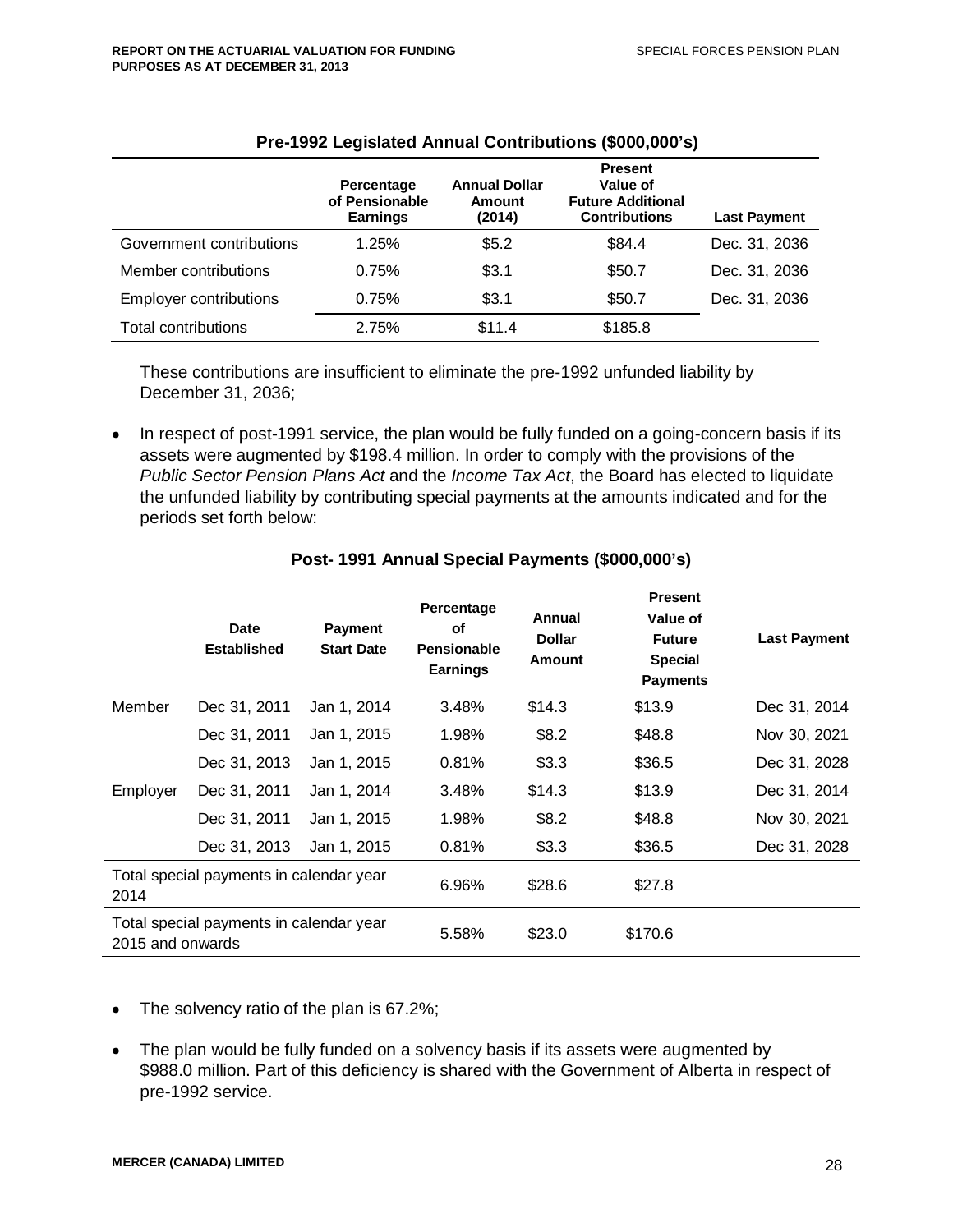This report has been prepared and the opinions contained herein are given in accordance with accepted actuarial practice in Canada.

Respectfully submitted,

**Brenda Prysko** 

FSA, FCIA

Joe De Dominicis FSA, FCIA

 $17,001$ 

Date

Date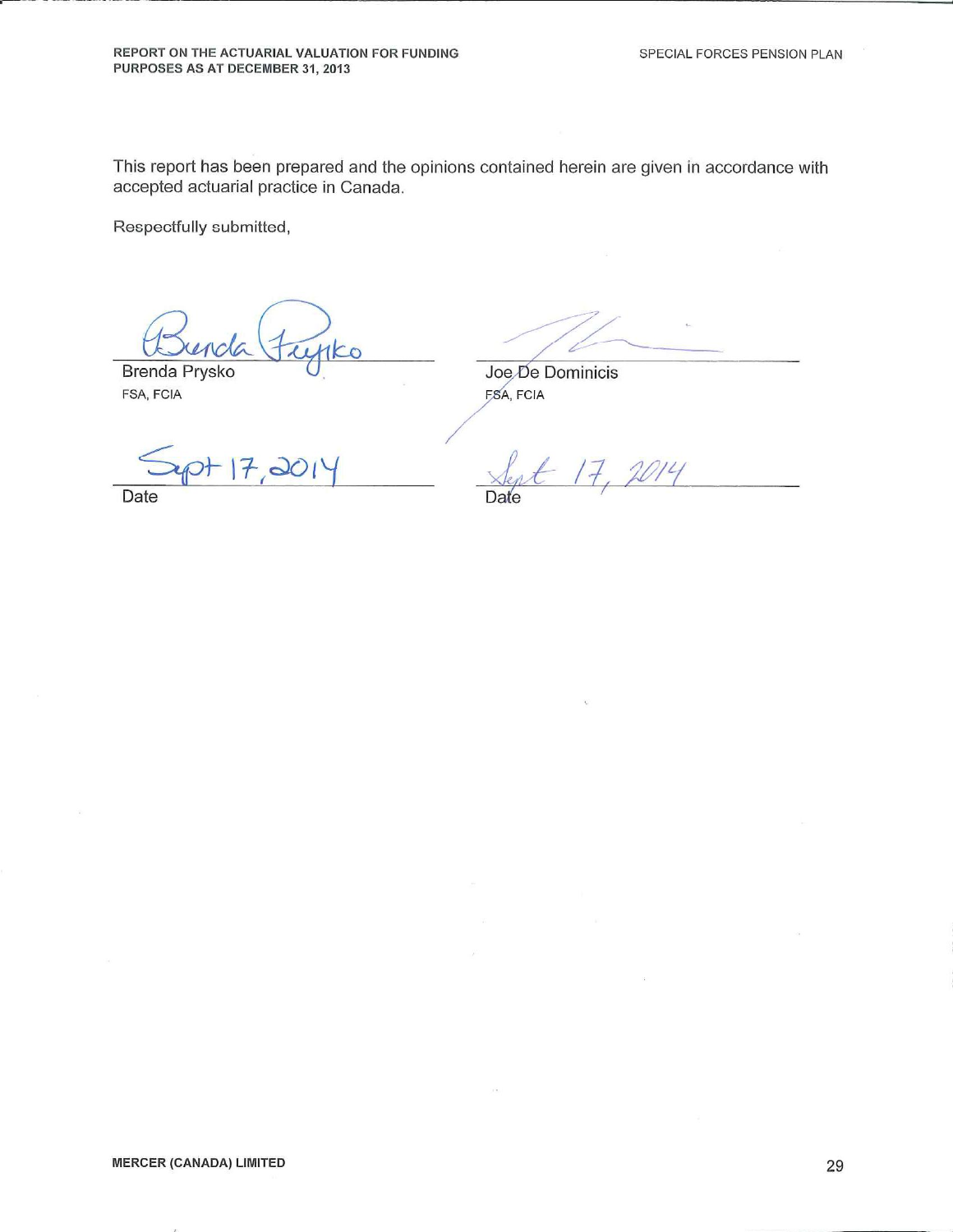# APPENDIX A

# Plan Assets

The pension fund is held in trust by Alberta Investment Management Corporation (on behalf of the Special Forces Pension Board and the Minister of Finance) and is invested in accordance with the Board's written statement of investment policies and goals. We have relied upon the audited financial statements as reported by the Special Forces Pension Board for the period January 1, 2012 to December 31, 2013 without further audit. Customarily, this information would not be verified by a plan's actuary. We have reviewed the information for internal consistency and we have no reason to doubt its substantial accuracy.

## **Reconciliation of Plan Assets**

The pension fund transactions since the last valuation are summarized in the following table:

|                                                   | 2012      | 2013      |
|---------------------------------------------------|-----------|-----------|
| January 1                                         | \$1,549.7 | \$1,749.4 |
| PLUS:                                             |           |           |
| Member current service contributions <sup>6</sup> | \$35.4    | \$36.1    |
| Employer current service contributions            | \$40.1    | \$41.3    |
| Employer special payments                         | \$35.7    | \$37.9    |
| Investment income                                 | \$190.0   | \$269.0   |
|                                                   | \$301.2   | \$384.3   |
| LESS:                                             |           |           |
| Pensions paid                                     | \$85.0    | \$89.3    |
| Refunds and transfer payments                     | \$7.2     | \$6.2     |
| Expenses                                          | \$9.3     | \$12.1    |
|                                                   | \$101.5   | \$107.6   |
| December 31                                       | \$1,749.4 | \$2,026.1 |
| Gross rate of return <sup>7</sup>                 | 12.23%    | 15.34%    |
| Rate of return net of expenses <sup>8</sup>       | 11.59%    | 14.60%    |

#### **Reconciliation of Market Value of Assets (\$000,000's)<sup>5</sup>**

 $<sup>5</sup>$  Including the balance of the indexing fund used to provide COLA benefits. The indexing fund balance was \$56.0</sup> million as at December 31, 2013 and was \$34.8 million as at December 31, 2011.

 $6$  Current service contributions include optional service contributions.

 $7$  Assuming mid-period cash flows.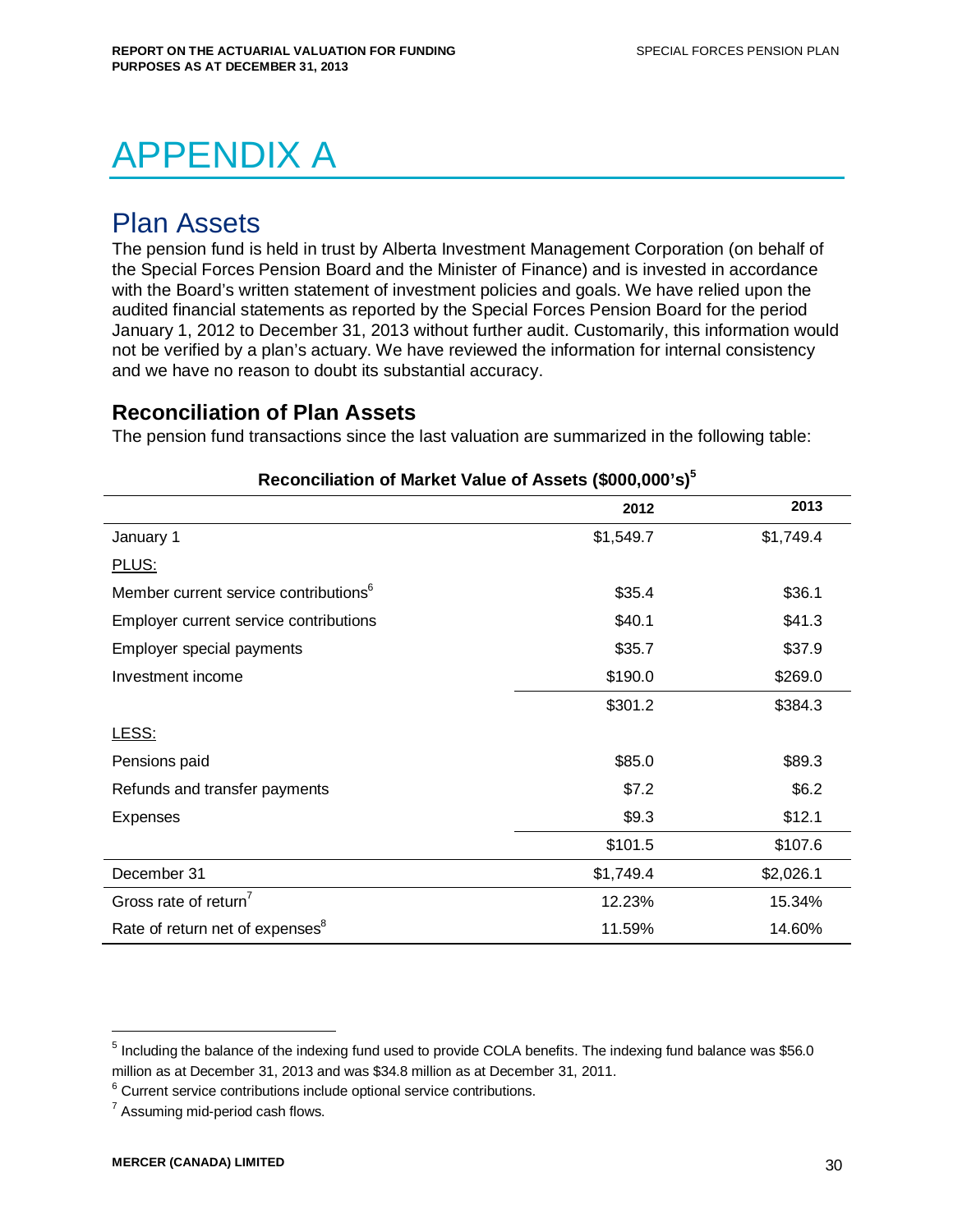We have tested the pensions paid, the lump-sums paid, and the contributions for consistency with the membership data for the Plan members who have received benefits or made contributions. The results of these tests were satisfactory.

### **Investment Policy**

The plan's assets are invested primarily in pooled funds, as shown below:

|                                           | (\$000,000's) |
|-------------------------------------------|---------------|
| Fixed-income securities                   |               |
| Cash and short-term securities            | \$21.5        |
| Bonds and mortgages                       | \$480.9       |
| Total fixed-income securities             | \$502.4       |
| <b>Equities</b>                           |               |
| Canadian                                  | \$363.3       |
| Global developed                          | \$678.9       |
| Private                                   | \$75.2        |
| <b>Emerging markets</b>                   | \$99.9        |
| Total equities                            | \$1,217.3     |
| Inflation sensitive                       |               |
| Real estate                               | \$136.0       |
| Infrastructure and private debt and loans | \$91.6        |
| Real return bonds                         | \$35.3        |
| Timberland                                | \$37.4        |
| Total inflation sensitive                 | \$300.3       |
| <b>Total investments</b>                  | \$2,020.0     |
| Accounts receivable                       | \$6.5         |
| Accounts payable                          | (\$0.4)       |
| Net assets available for benefits         | \$2,026.1     |

The Board has adopted a statement of investment policy and objectives. This policy is intended to provide guidelines for the manager(s) as to the level of risk which is commensurate with the plan's investment objectives. A significant component of this investment policy is the asset mix.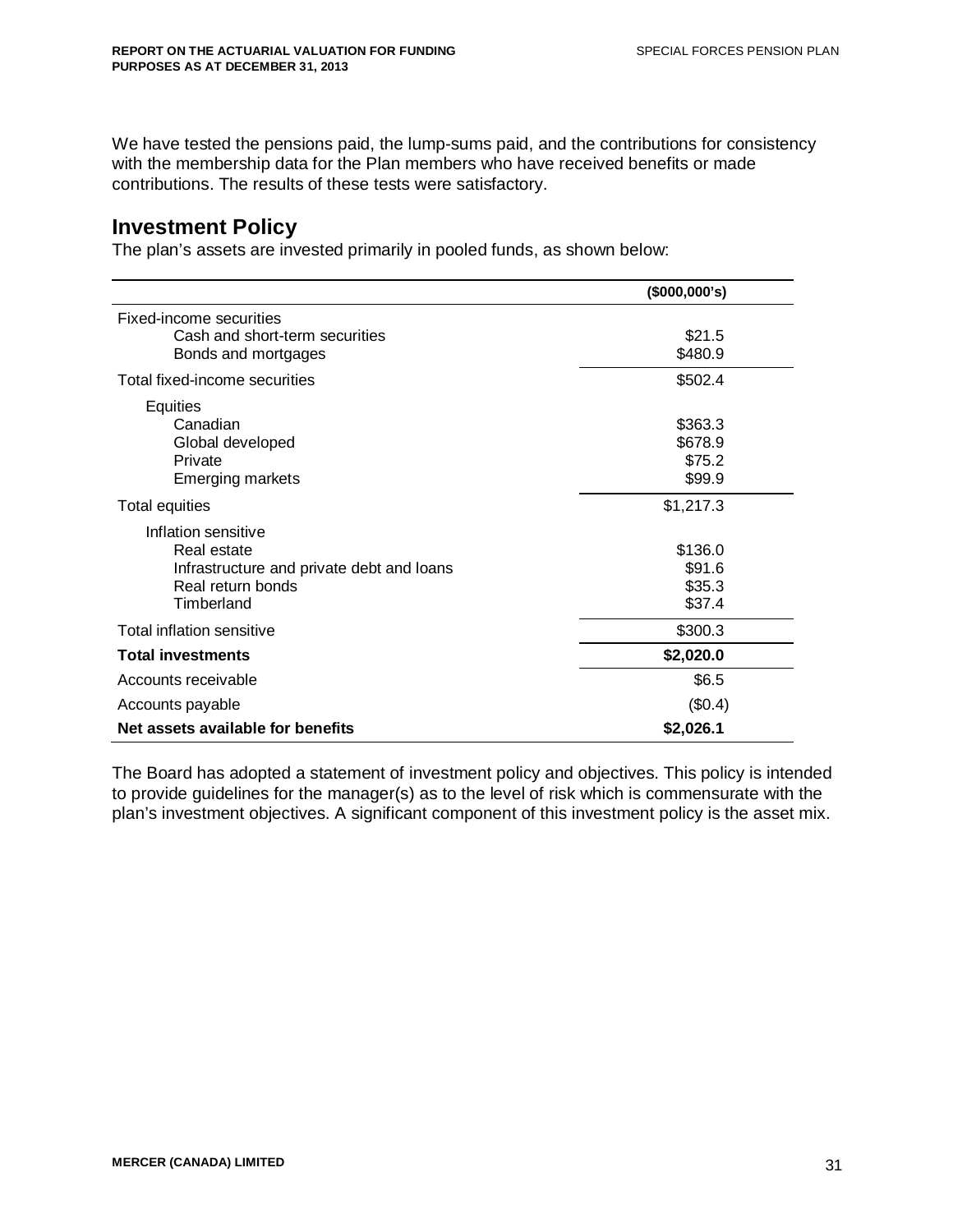The Board annually reviews the funding requirements of the plan and after taking into account the expected risk and return associated with the various asset classes, has established the following long-term benchmark portfolio and allowable range of weights for asset classes within the portfolio.

|                     | <b>Long-term Policy</b> |                         |
|---------------------|-------------------------|-------------------------|
| <b>Asset Class</b>  | <b>Asset Mix</b>        | <b>Actual Asset Mix</b> |
| Money market        | 1.0%                    | $1.1\%$                 |
| Fixed income        | 26.0%                   | 23.8%                   |
| Equities            | 57.0%                   | 60.2%                   |
| Inflation-sensitive | 16.0%                   | 14.9%                   |
| Total               | 100.0%                  | 100.0%                  |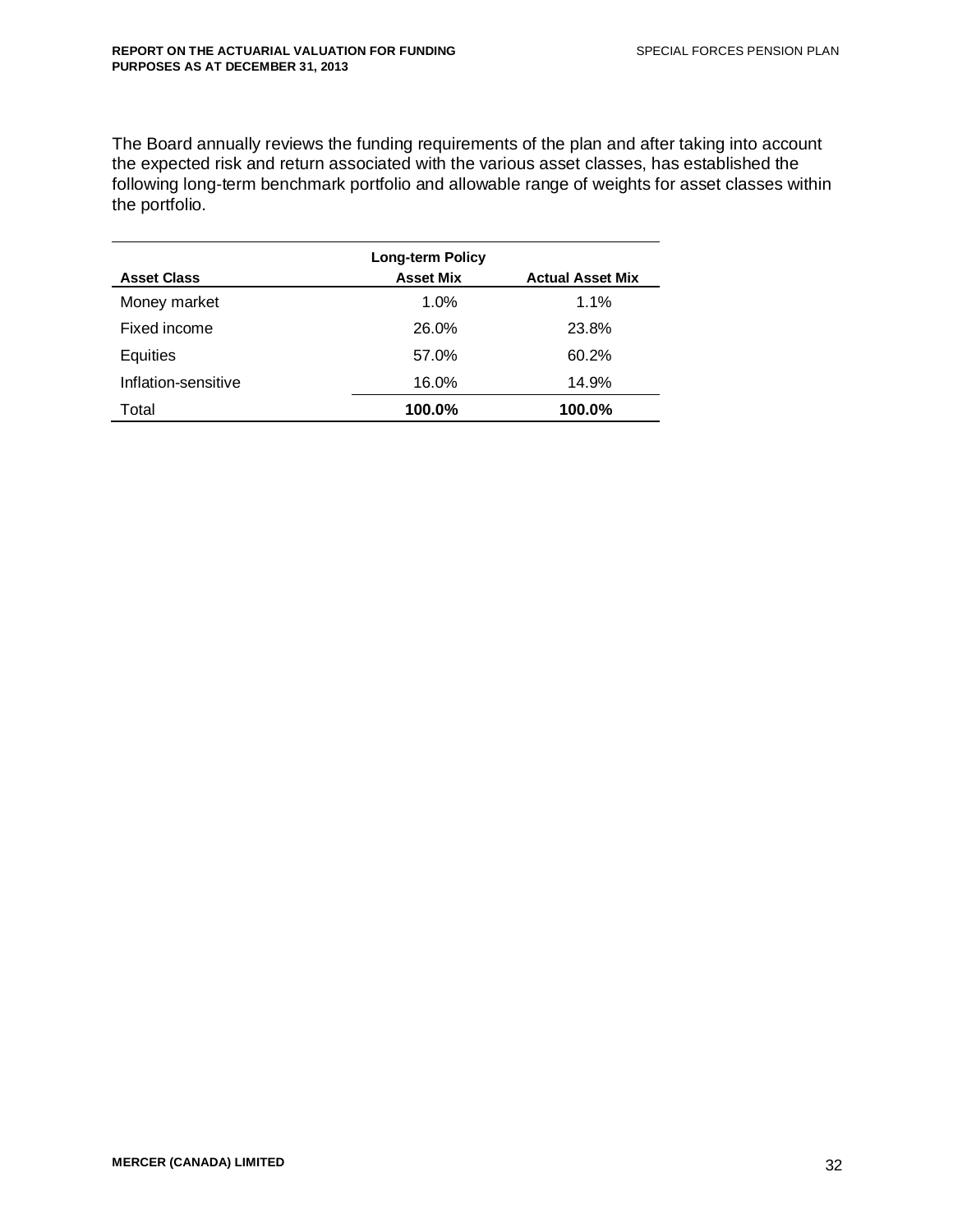# APPENDIX B

# Actuarial Methods and Assumptions

## **Valuation of Assets**

Commencing January 1, 2010, the Board adopted a new smoothing method to determine the actuarial value of assets. Under this method, investment income different from the valuation discount rate (the assumed future rate of return on plan assets, net of margin) is recognized over a three year period. The resulting asset value (excluding the unsmoothed value of the indexing fund) is then constrained to lie between 90% and 110% of the market value of assets. This constrained asset value plus the value of the assets in the indexing fund is equal to the actuarial value of assets. The smoothing adjustment is the difference between the actuarial value of assets and the market value of assets.

At the end of 2013, the smoothing reserve resulted in an actuarial value of assets less than the market value of assets, by \$123.7 million. Generally speaking, consecutive years of net capital losses (both realized and unrealized) will result in an actuarial value of assets exceeding the market value, since losses are deferred. Similarly, consecutive years of net capital gains (both realized and unrealized) will result in the market value of assets exceeding the actuarial value of assets, since gains are deferred.

The actuarial value of the assets, determined as at December 31, 2013 under the smoothing method is \$1,902.4 million.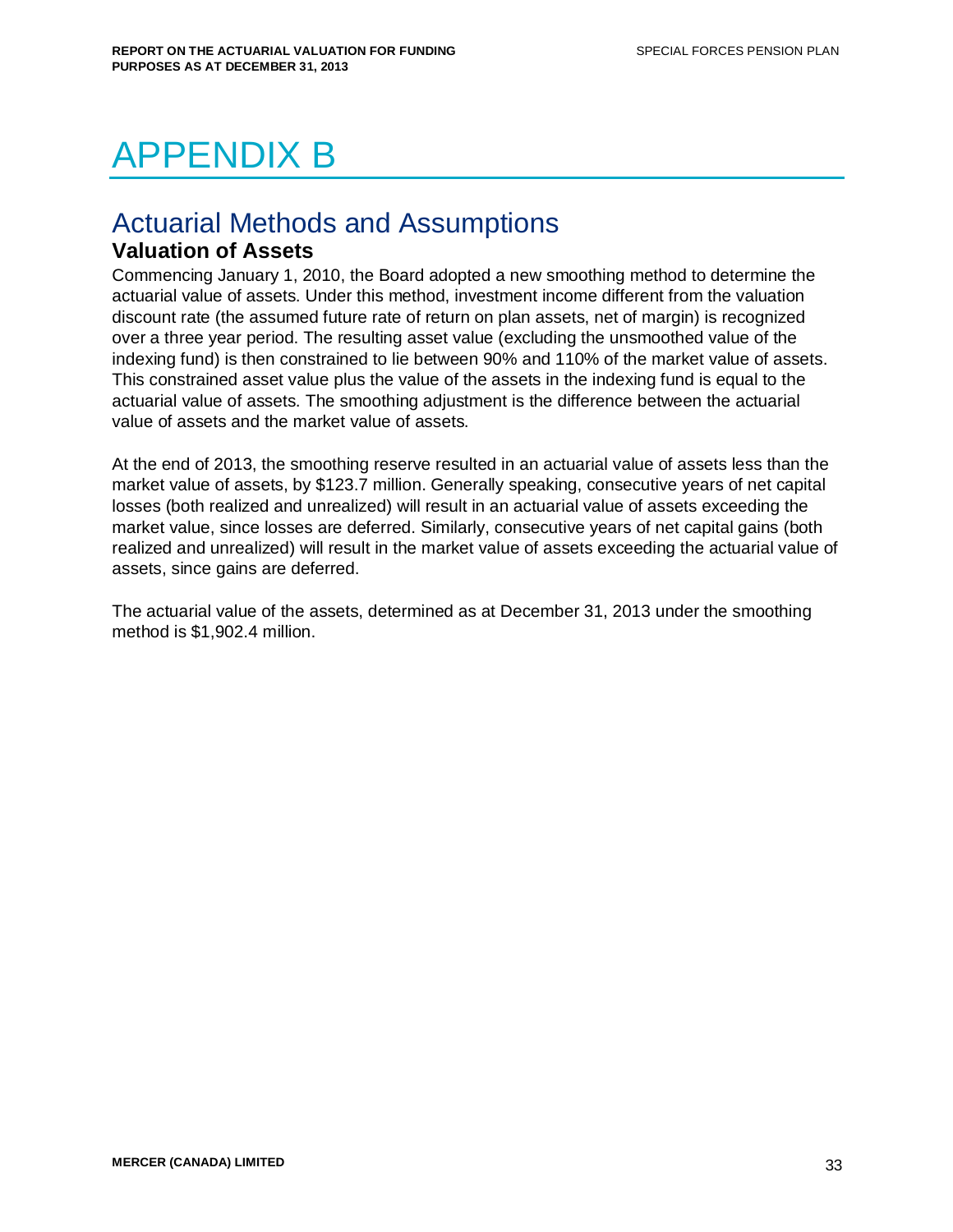This value was derived as follows:

|   |                                                                         | December 31, 2013 |                  |              |
|---|-------------------------------------------------------------------------|-------------------|------------------|--------------|
|   |                                                                         | <b>Pre-1992</b>   | <b>Post-1991</b> | <b>Total</b> |
| A | Adjusted market value at December 31, 2013<br>(excluding indexing fund) | \$598.2           | \$1,371.9        | \$1,970.1    |
|   | 2012 investment gains (losses) different from 6.3%                      | \$28.5            | \$54.0           | \$82.5       |
|   | 2013 investment gains (losses) different from 6.3%                      | \$45.3            | \$99.0           | \$144.3      |
|   | 1/ <sub>3</sub> of 2012 excess unrealized gains (losses)                | (\$9.5)           | (\$18.0)         | (\$27.5)     |
|   | % of 2013 excess unrealized gains (losses)                              | (\$30.2)          | (\$66.0)         | (\$96.2)     |
| В | Smoothing offset                                                        | (\$39.7)          | (\$84.0)         | (\$123.7)    |
| С | Smoothed asset value before constraints $(A - B)$                       | \$558.5           | \$1,287.9        | \$1,846.4    |
|   | 90% of market value at December 31, 2013                                | \$502.7           | \$1,159.1        | \$1,661.8    |
|   | 110% of market value at December 31, 2013                               | \$614.4           | \$1,416.7        | \$2,031.0    |
| D | Constrained asset value                                                 | \$558.5           | \$1,287.9        | \$1,846.4    |
| Е | Indexing fund balance                                                   | \$0.0             | \$56.0           | \$56.0       |
|   | Actuarial value of assets at December 31, 2013<br>$(D + E)$             | \$558.5           | \$1,343.9        | \$1,902.4    |

#### **Actuarial Value of Assets as at December 31, 2013 (\$000,000's)**

On an actuarial value basis, the average net rate of return (net of all expenses) for the fund in 2012 and 2013 was 9.0% and on a market value basis, the average net rate of return (net of all expenses) for the fund in 2012 and 2013 was 13.3%.

# *Valuation of Actuarial Liabilities*

Over time, the real cost of a pension plan is the excess of benefits and expenses over member contributions and investment earnings. The actuarial cost method allocates this cost to annual time periods.

For purposes of the going-concern valuation, we have continued to use the *projected unit credit actuarial cost method*, as was used in the previous valuation. Under this method, we determine the actuarial present value of benefits accrued in respect of service prior to the valuation date, including ancillary benefits, based on projected final average earnings. This is referred to as the *actuarial liability*. For each individual plan member, accumulated contributions with interest are established as a minimum actuarial liability.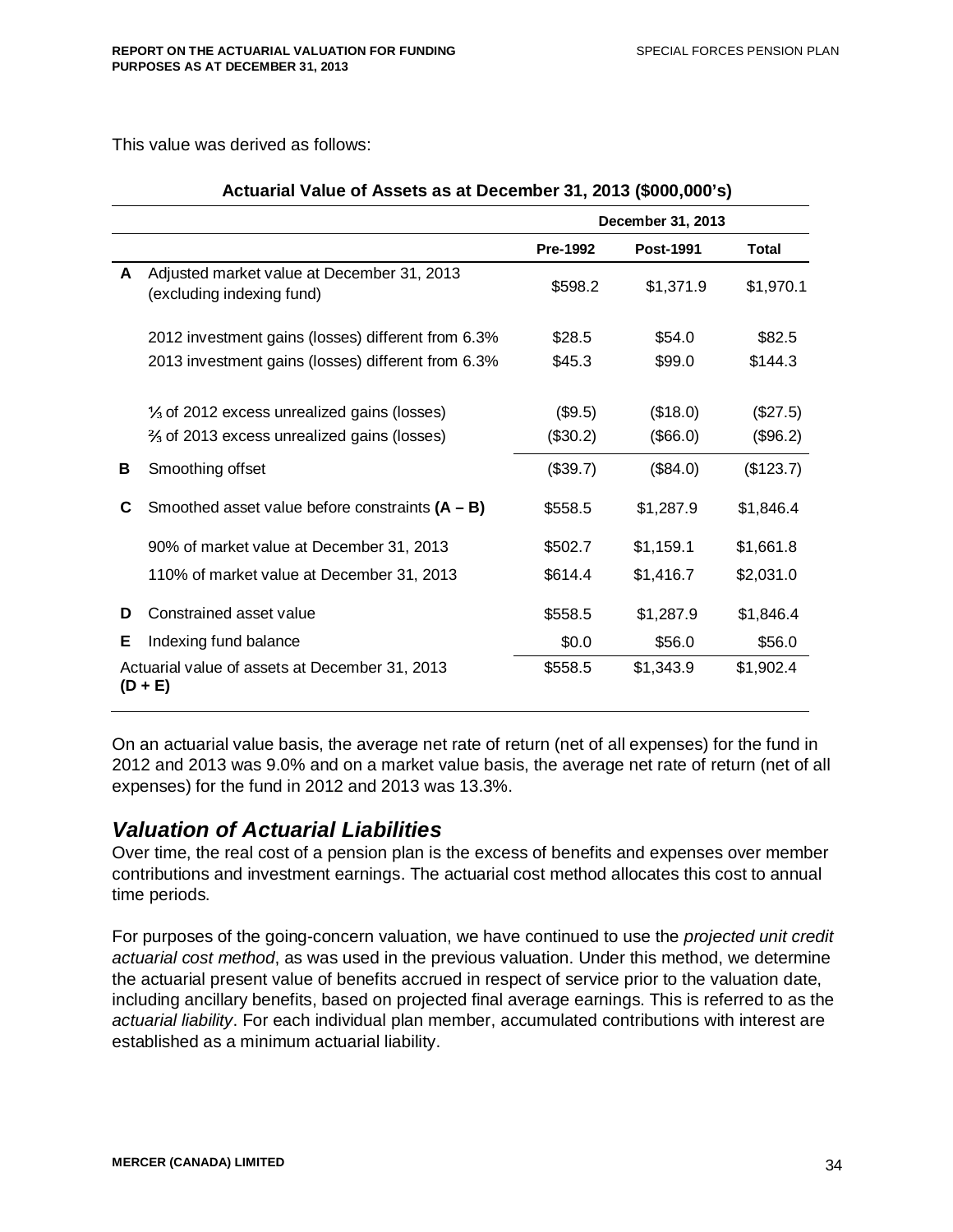Indexing for post-2000 service is based on Board policy and financial affordability. The minimum actuarial liability includes COLA for post-2000 service based on the value of the Indexing Fund.

The *funding excess* or *unfunded liability*, as the case may be, is the difference between the actuarial value of assets and the actuarial liability. For post-1991 service, an unfunded liability will be amortized over no more than 15 years through special payments as required under the *Public Sector Pension Plans Act,* via reference to the *Employment Pension Plans Act.* Contributions to eliminate the unfunded liability for pre-1992 service are legislated in the *Public Sector Pension Plans Act.* A funding excess may, from an actuarial standpoint, be applied immediately to reduce required current service contributions unless precluded by the terms of the plan or by legislation.

Because benefits are recognized as they accrue, the actuarial funding method aims at keeping the plan fully funded at all times. This promotes benefit security, once any unfunded liabilities and solvency deficiencies have been funded.

# *Current Service Cost*

The *current service cost* is the actuarial present value of projected benefits to be paid under the plan with respect to service during the year following the valuation date. The current service cost has been expressed as a percentage of the members' covered pay to provide an automatic adjustment in the event of fluctuations in membership and/or pensionable earnings.

Under the projected unit credit actuarial cost method, the current service cost for an individual member will increase each year as the member approaches retirement. However, the current service cost of the entire group, expressed as a percentage of the members' covered pay, can be expected to remain stable as long as the average age of the group remains constant.

# *Contributions*

Accordingly, the contributions for this purpose, with respect to post-1991 service, are determined as follows:

| <b>Contributions</b>                                            |                                                |  |  |  |  |
|-----------------------------------------------------------------|------------------------------------------------|--|--|--|--|
| With a funding excess                                           | With an unfunded liability                     |  |  |  |  |
| Current service cost                                            | Current service cost                           |  |  |  |  |
| <b>MINUS</b>                                                    | <b>PLUS</b>                                    |  |  |  |  |
| Any funding excess applied to cover the<br>current service cost | Payments to amortize any<br>unfunded liability |  |  |  |  |

As detailed in the *Public Sector Pension Plans Act*, the Plan's unfunded liability for service prior to January 1, 1992 is targeted to be eliminated on or before December 31, 2036 through the payment of additional contributions.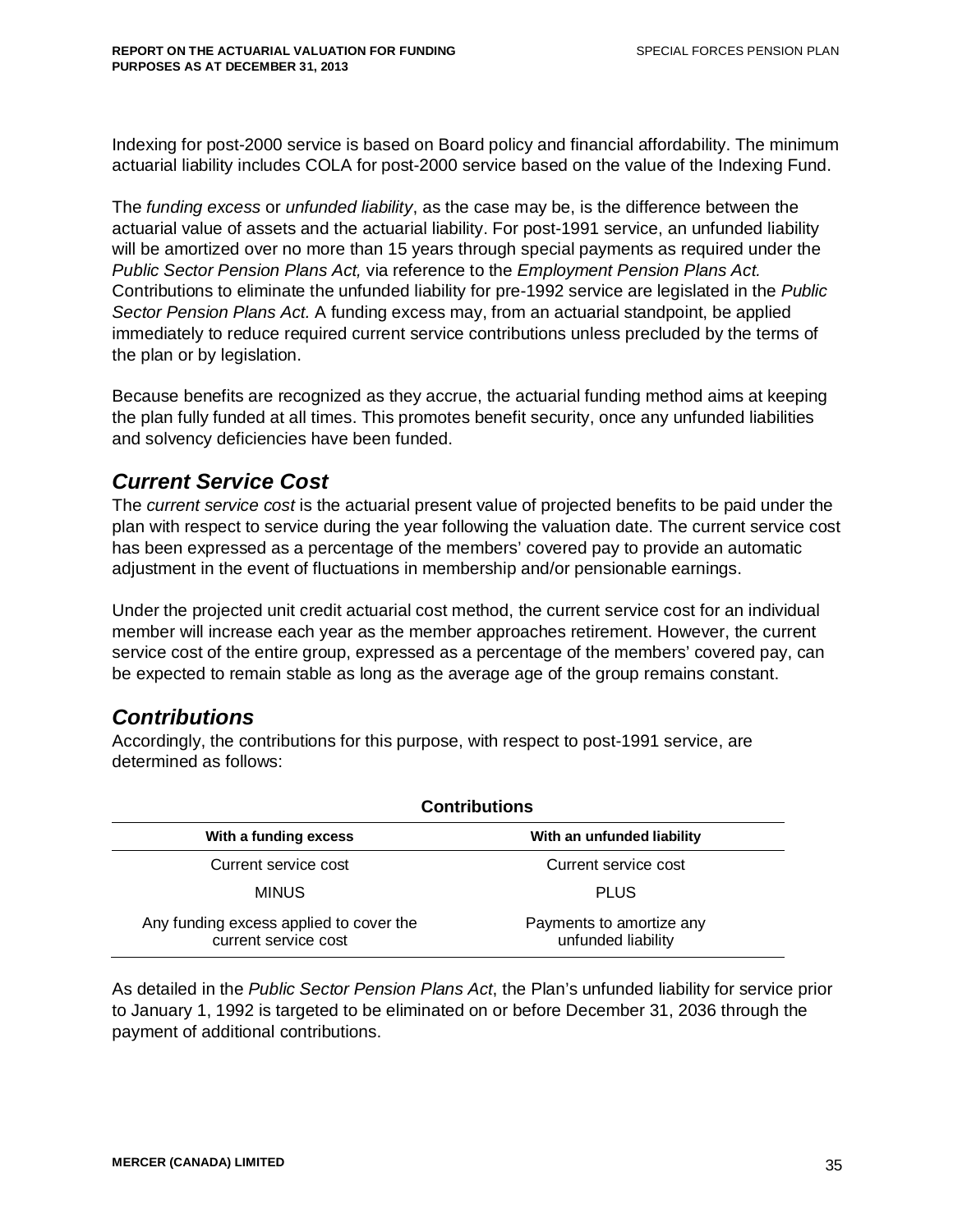# *Actuarial Assumptions — Going-Concern Basis*

The actuarial value of benefits is based on economic and demographic assumptions. At each valuation, we determine whether, in our opinion, the actuarial assumptions are still appropriate for the purposes of the valuation, and we revise them if necessary. Emerging experience will result in gains or losses that will be revealed and considered in future actuarial valuations.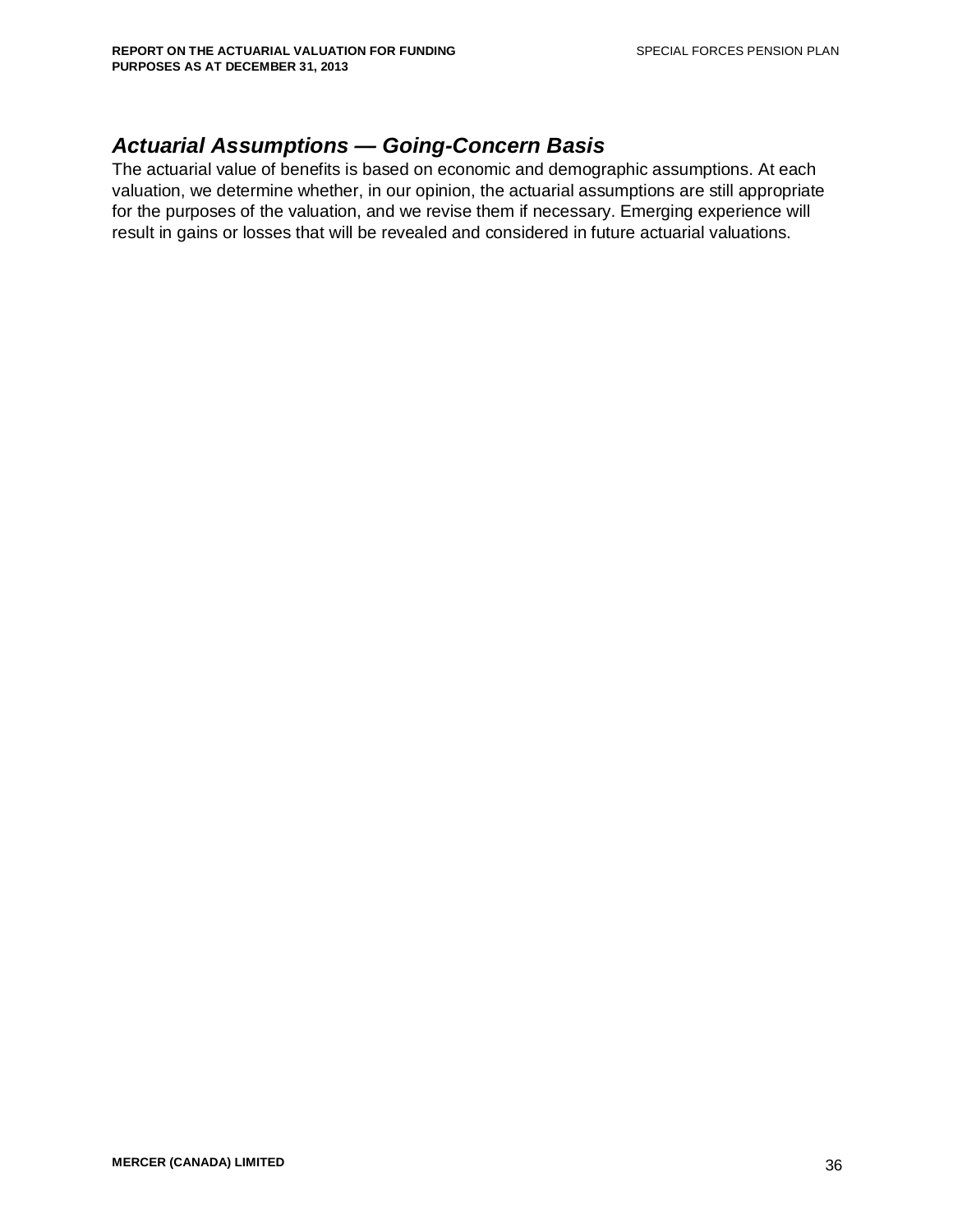For this valuation, we have used the following assumptions:

| <b>Description</b>                                                | <b>Current Valuation</b>                                                                                                                    | <b>Previous Valuation</b>                                                                                                                   |
|-------------------------------------------------------------------|---------------------------------------------------------------------------------------------------------------------------------------------|---------------------------------------------------------------------------------------------------------------------------------------------|
| Discount rate                                                     | 6.10%                                                                                                                                       | 6.30%                                                                                                                                       |
| Non-investment expenses                                           | \$2.6 million                                                                                                                               | \$2.2 million                                                                                                                               |
| Alberta CPI                                                       | 2.30%                                                                                                                                       | 2.30%                                                                                                                                       |
| Canada CPI                                                        | 2.30%                                                                                                                                       | 2.30%                                                                                                                                       |
| Salary escalation                                                 | 3.00% per year plus merit<br>and promotion scale                                                                                            | 9.00% for 1 year after the<br>valuation date, 3.00% per year<br>thereafter, plus merit and<br>promotion scale                               |
| Merit and promotion                                               | Age related table                                                                                                                           | Age related table                                                                                                                           |
| Cost-of-living increases                                          | 60% of Alberta CPI for<br>service up to and including<br>December 31, 2000; Based<br>on Board policy for service<br>after December 31, 2000 | 60% of Alberta CPI for service<br>up to and including<br>December 31, 2000; Based on<br>Board policy for service after<br>December 31, 2000 |
| ITA limit / YMPE escalation:                                      | 2.50%                                                                                                                                       | 2.50%                                                                                                                                       |
| Interest credited on member<br>contributions                      | 3.50%                                                                                                                                       | 5.00%                                                                                                                                       |
| <b>Retirement rates</b>                                           | Scale based on<br>retirement eligibility.                                                                                                   | Scale based on<br>retirement eligibility.                                                                                                   |
| Mortality rates                                                   | 120% of the rates of<br>the 2014 Public Sector<br><b>Canadian Pensioners</b><br><b>Mortality Table</b>                                      | 1994 Uninsured<br>Pensioner (UP94)                                                                                                          |
| Mortality improvements                                            | Fully generational using<br><b>CPM</b> Improvement<br>Scale B (CPM-B)                                                                       | Fully generational using<br>Scale AA                                                                                                        |
| <b>Termination rates</b>                                          | Age related table                                                                                                                           | Age related table                                                                                                                           |
| Percent electing deferred<br>pension                              | 100%                                                                                                                                        | 100%                                                                                                                                        |
| Disability rates                                                  | None                                                                                                                                        | None                                                                                                                                        |
| Proportion married at retirement<br>or death before<br>retirement | 90%                                                                                                                                         | 90%                                                                                                                                         |
| Spousal age difference                                            | Male 4 years older                                                                                                                          | Male 4 years older                                                                                                                          |

#### **Actuarial Assumptions – Going-Concern Basis**

The assumptions are best-estimate with the exception that the discount rate includes a margin for adverse deviations.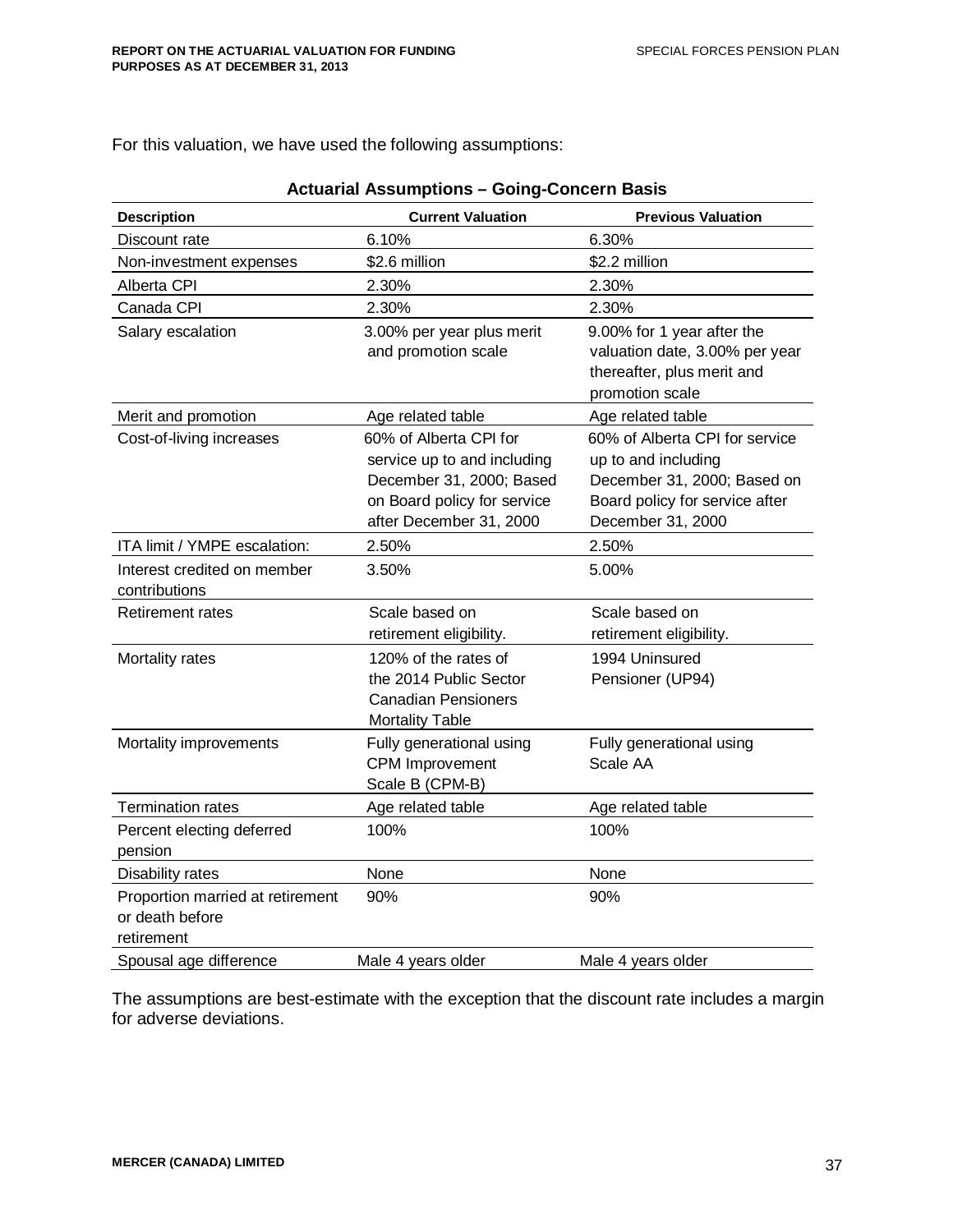# **Age and Service Related Tables** *Termination Rates*

Sample rates are summarized below:

| Age   | <b>Sample Termination Rates Males &amp; Females</b> |
|-------|-----------------------------------------------------|
| 20    | 0.83%                                               |
| 25    | 0.83%                                               |
| 30    | 0.83%                                               |
| 35    | 0.67%                                               |
| 40    | 0.50%                                               |
| $45+$ | 0.00%                                               |

## *Retirement Rates*

For this valuation and the previous valuation, the retirement rates are outlined below.

| Years since Eligible to Retire* | <b>Rate of Retirement</b> |
|---------------------------------|---------------------------|
| 0                               | 40%                       |
|                                 | 25%                       |
| $2+$                            | 15%                       |

\* A rate of 100% is assumed at age 60, in lieu of the above.

### **Pensionable Earnings**

The benefits ultimately paid will depend on each member's final average earnings. To calculate the pension benefits payable upon retirement, death or termination of employment, we have taken 2013 earnings and assumed that such pensionable earnings will increase at 3.00% per year plus merit and promotion. This assumption is based on input from the Special Forces Pension Board regarding future salary expectations. Individual salary increases can generally be considered to result from general economic conditions, plus non-economic factors such as merit and promotion.

To the extent that salaries increase by greater than assumed rates, losses will accrue in the plan's funding. Gains will emerge if salaries increase at a lower rate than assumed.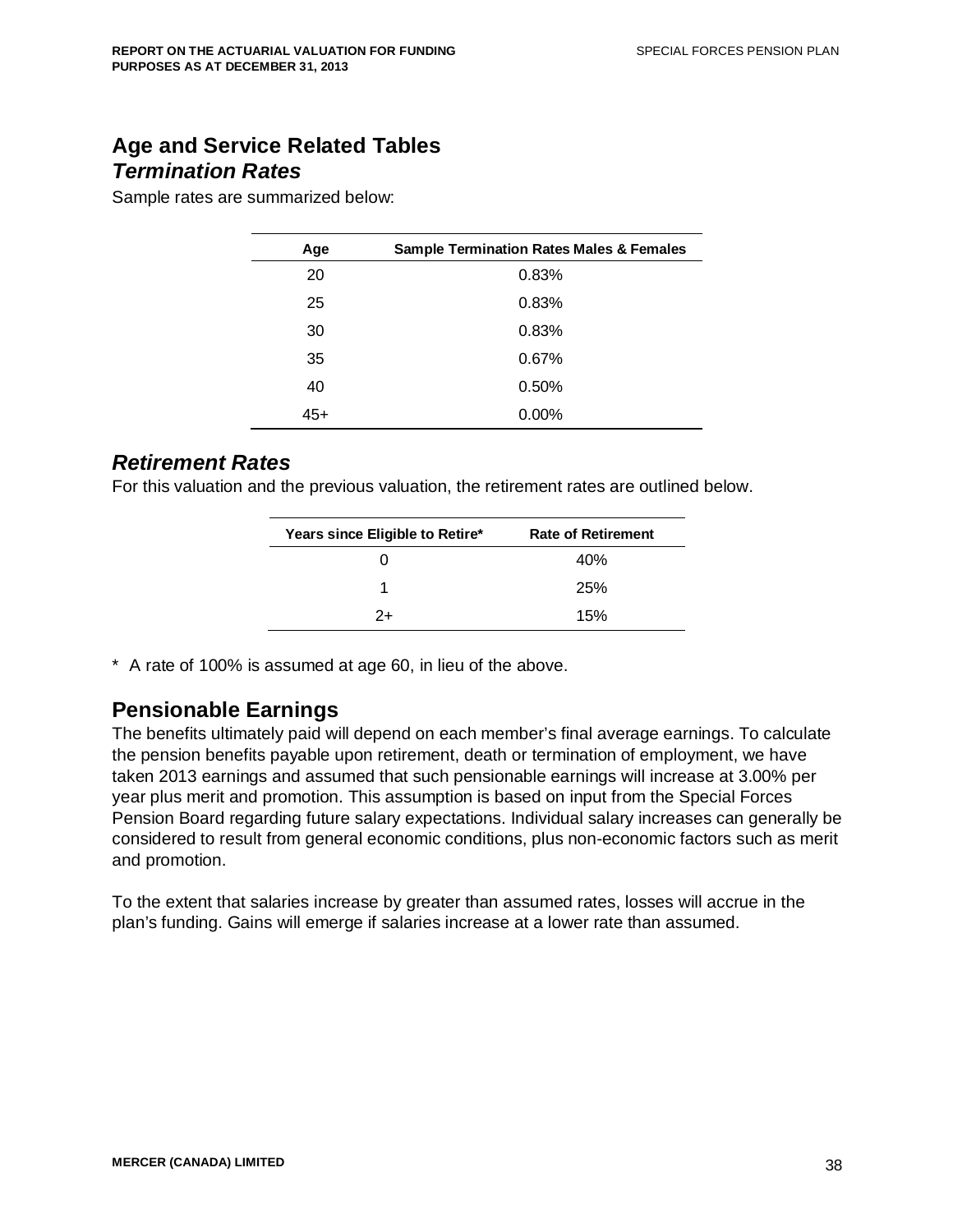| Age | <b>Merit &amp; Promotion Sample rates</b> |  |  |  |  |  |
|-----|-------------------------------------------|--|--|--|--|--|
| 20  | 4.30%                                     |  |  |  |  |  |
| 30  | 2.80%                                     |  |  |  |  |  |
| 40  | 1.20%                                     |  |  |  |  |  |
| 50  | 0.60%                                     |  |  |  |  |  |
| 60  | $0.00\%$                                  |  |  |  |  |  |

The following rates varying by age were used for this valuation and the previous valuation.

## **Payroll Growth**

For purposes of calculating unfunded liability additional contributions as a percentage of payroll, we have assumed total payroll will grow at 3.00% per year.

## **Other Methodologies**

We have prepared a list of additional assumptions and methods used in the valuation of the plan. This list is intended to assist users of this report in understanding the specific benefits valued. Small differences in methods and assumptions in a plan of this size can sometimes have effects in the millions of dollars.

- It is assumed that indexation of deferred and immediate pensions commences one year after termination or retirement;
- The present value of additional contributions is calculated assuming total payroll grows at the rates indicated in the report and that the total contribution remains at 2.75% of pay for the entire period ending December 31, 2036;
- The pensionable salary for calculating the normal cost percentage is nil for members with more than 35 years of service and nil for members who no longer accrue pensionable service under the plan; and
- For deferred benefits on termination or death (post-1991 service), the pensions were deferred to age 55 in accordance with the plan.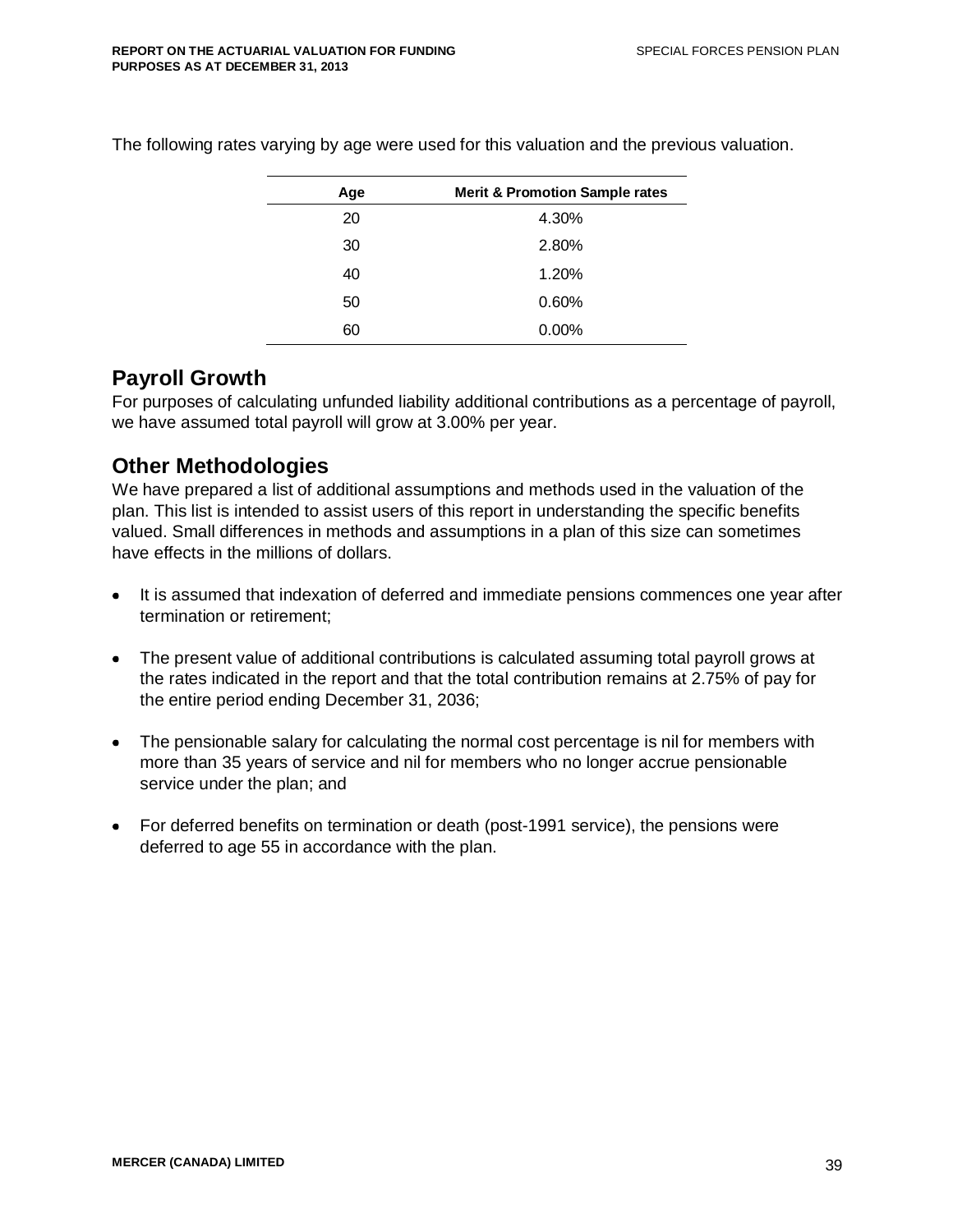# **Rationale for Assumptions**

A rationale for each of the assumptions used in the current valuation is provided below.

#### **Discount Rate**

We have discounted the expected benefit payment cash flows using the expected investment return on the fund assets. Other bases for discounting the expected benefit payment cash flows may be appropriate, particularly for purposes other than those specifically identified in this valuation report.

The discount rate is comprised of the following:

- Estimated returns for each major asset class consistent with market conditions on the valuation date and the target asset mix specified in the Plan's investment policy;
- Additional returns assumed to be achievable due to active equity management equal to the fees related to active equity management. Such fees were determined by the difference between the provision for total investment expenses and the hypothetical fees that would be incurred for passive management of all assets;
- Implicit provision for investment expenses determined based on historical expenses paid from the fund; and
- A margin for adverse deviations of 0.90%.

The discount rate was developed as follows:

| Assumed investment return                | 7.00%      |
|------------------------------------------|------------|
| Additional returns for active management | 0.62%      |
| Investment expense provision             | (0.62%)    |
| Margin for adverse deviation             | $(0.90\%)$ |
| Net discount rate                        | 6.10%      |

The Board recognizes that a portion of this future return is expected to come from equity risk premiums (equity returns above bond yields), and has considered the expected additional risk and volatility when setting the discount rate.

If the fund achieves higher investment returns than assumed, gains will be revealed at subsequent valuations. If the fund achieves lower investment returns, losses will emerge.

#### **Expenses**

The assumption is based on expected administrative expenses for 2014 provided by representatives of the Special Forces Pension Plan. We have included a provision of \$2.6 million in the current service cost to meet all administrative expenses charged to the fund. The assumed Investment Return reflects an implicit provision for investment expenses.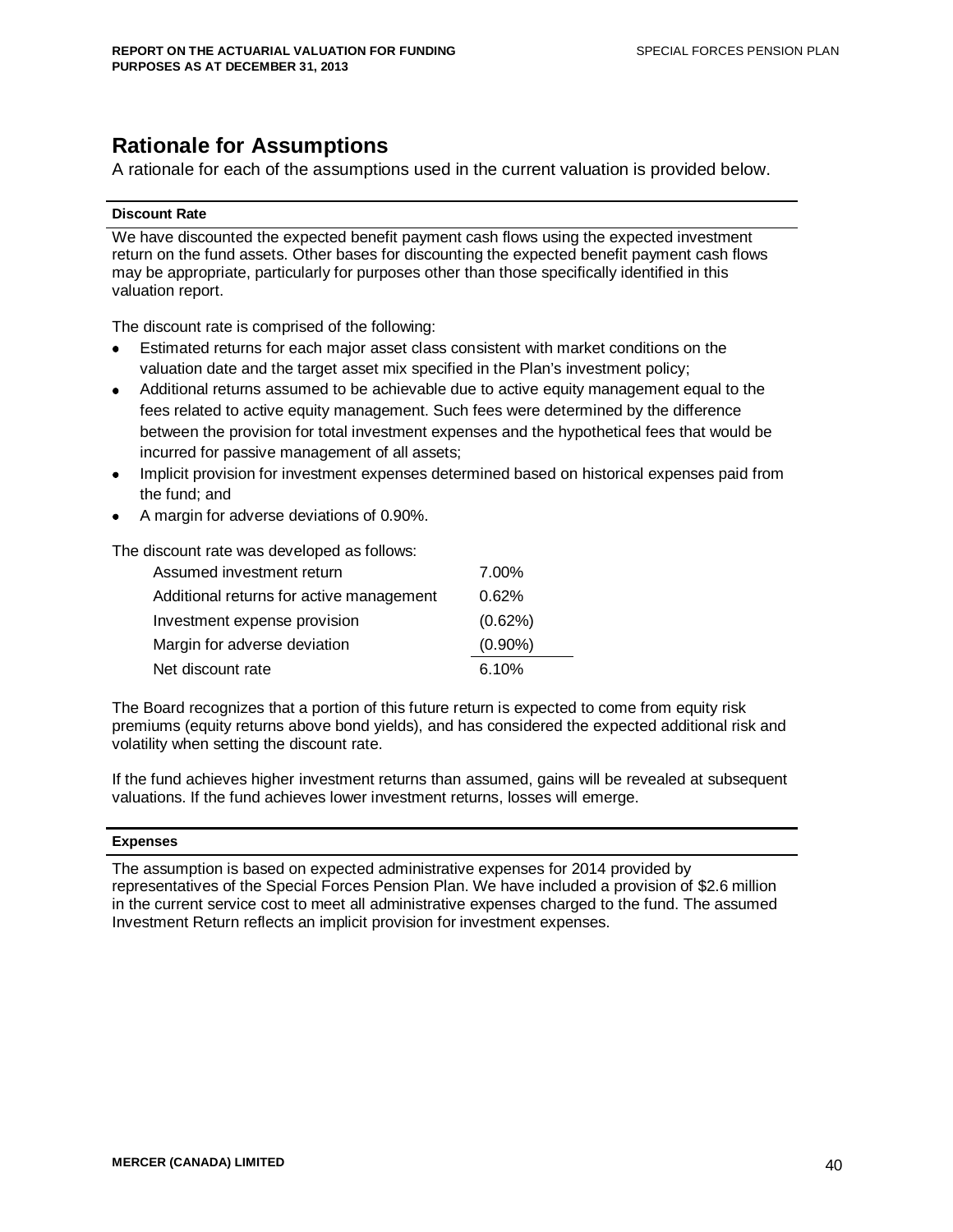#### **Inflation**

The level of price inflation directly influences benefits provided by the Plan by the application of the cost-of-living increases. It is also useful in developing a coherent set of economic assumptions by relating several of the individual assumptions to an assumed long term level of underlying price inflation.

The inflation assumption is based on market expectations of long term inflation implied by the yields on nominal and real return bonds at the valuation date. For this valuation, we have assumed that CPI would increase 2.30% per annum.

Pensions in payment and deferred pensions are assumed to increase annually at the rate of 60% of CPI for service up to and including December 31, 2000, and based on Board policy for service after December 31, 2000.

#### **Income Tax Act Pension Limit and Year's Maximum Pensionable Earnings**

The assumption is based on historical real economic growth, Canada Pension Plan economic assumptions, and the underlying Canada CPI assumption. The assumption is based on an assumed inflation rate in Canada of 2.30% per year and an assumed productivity component of 0.20% per year.

To the extent that the YMPE increases by greater than the assumed rate, gains will accrue in the Plan's funding. Losses will emerge if the YMPE increases at a lower rate than assumed.

#### **Pensionable Salary**

The assumption is based on general wage growth assumptions increased by our best estimate of additional expected salary increases and future merit and promotional increases.

The merit and promotion scale was derived from Plan experience.

To the extent that salaries increase by greater than assumed rates, losses will accrue in the plan's funding. Gains will emerge if salaries increase at a lower rate than assumed.

#### **Cost-of-Living Increases**

The assumption is based on the Plan formula and inflation assumption above and the board's policy.

#### **Retirement Rates**

Age at retirement is an important consideration for this plan. The younger the members are at retirement, the greater the cost to the plan of a given member's pension.

The assumption is based on Plan experience. Subsequent experience has been consistent with these rates.

#### **Termination Rates**

We have made an allowance for projected benefits payable on the termination of employment before retirement for reasons other than death.

The assumption is based on Plan experience.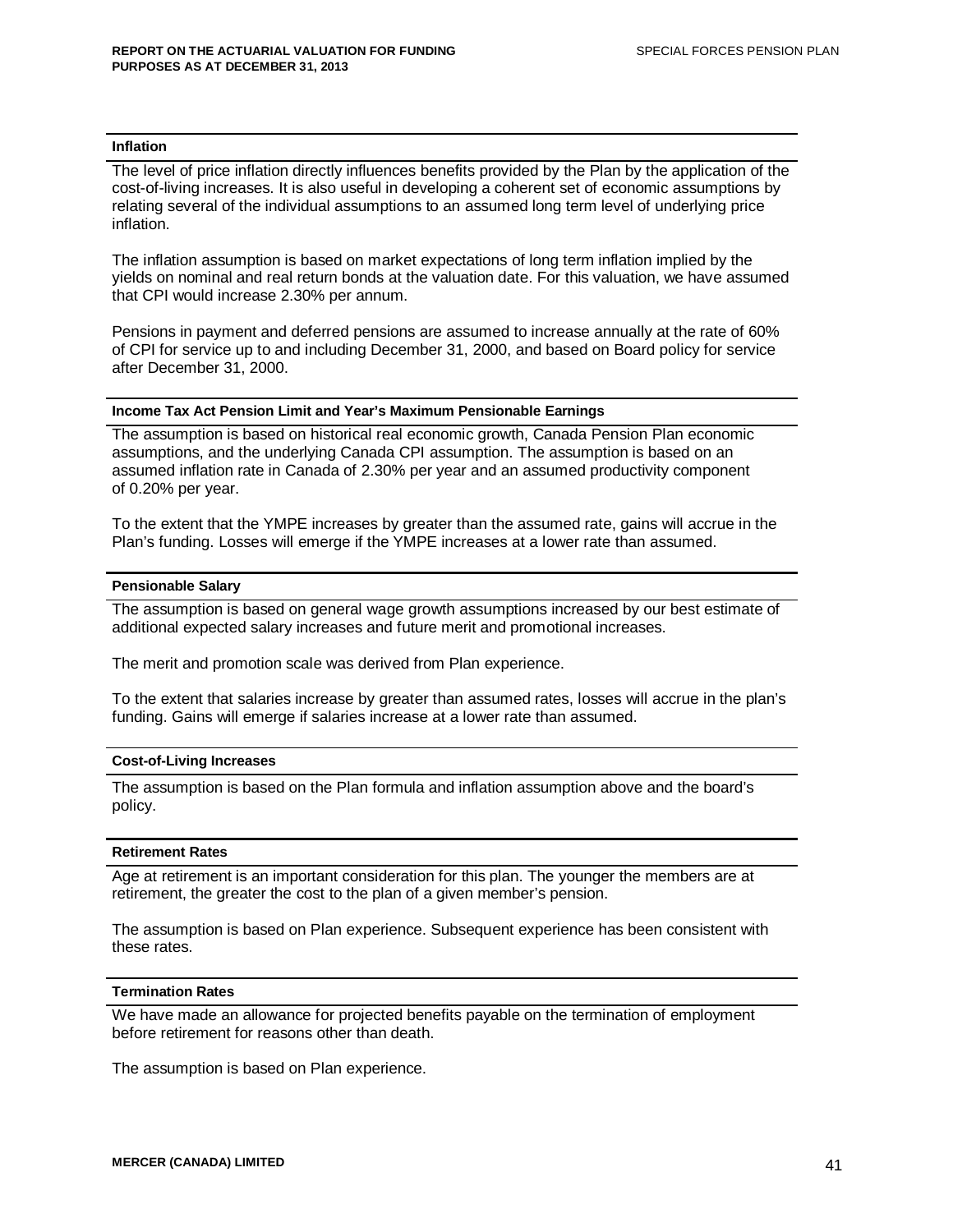#### **Mortality Rates**

The assumption for the mortality rates is based on the Canadian Pensioners' Mortality (CPM) study published by the Canadian Institute of Actuaries in February 2014.

Due to the size of the Plan, specific data on plan mortality experience is insufficient to determine the mortality rates. After considering plan-specific characteristics, such as the type of employment, the industry experience, pension and employment income for the plan members, and data in the CPM study, it was determined to use 120% of the CPM mortality rates.

There is broad consensus among actuaries and other longevity experts that mortality improvement will continue in the future, but the degree of future mortality improvement is uncertain. The mortality improvement scale published in the CPM study represents one reasonable outlook for future improvement. We have used the CPM mortality improvement scale without adjustment.

Based on this assumption, the life expectancy of a member aged 65 at the valuation date is 21.3 years for males and 23.2 years for females.

#### **Interest on Employee Contributions**

The assumption is based on Plan terms and the underlying investment return assumption.

#### **Disability Rates**

Based on the number of members in approved LTD plans and the small number of disability claims experienced by the plan, we believe it is appropriate to ignore the contingency of disability as being immaterial.

#### **Eligible Spouse**

The assumption is based on Plan experience.

#### **Spousal Age Difference**

The assumption is based on an industry standard showing males are typically 4 years older than their spouse.

#### **Percent Electing Deferred Pension**

The assumption is based on historical Plan termination experience.

## *Actuarial Valuation Methods and Assumptions — Solvency Basis*

The Canadian Institute of Actuaries requires actuaries to report the financial position of a pension plan on the assumption that the Plan is wound-up on the effective date of the valuation, with benefits determined on the assumption that the pension plan has neither a surplus nor a deficit.

We have used the market value of the Plan's assets in our valuation of the Plan for solvency purposes.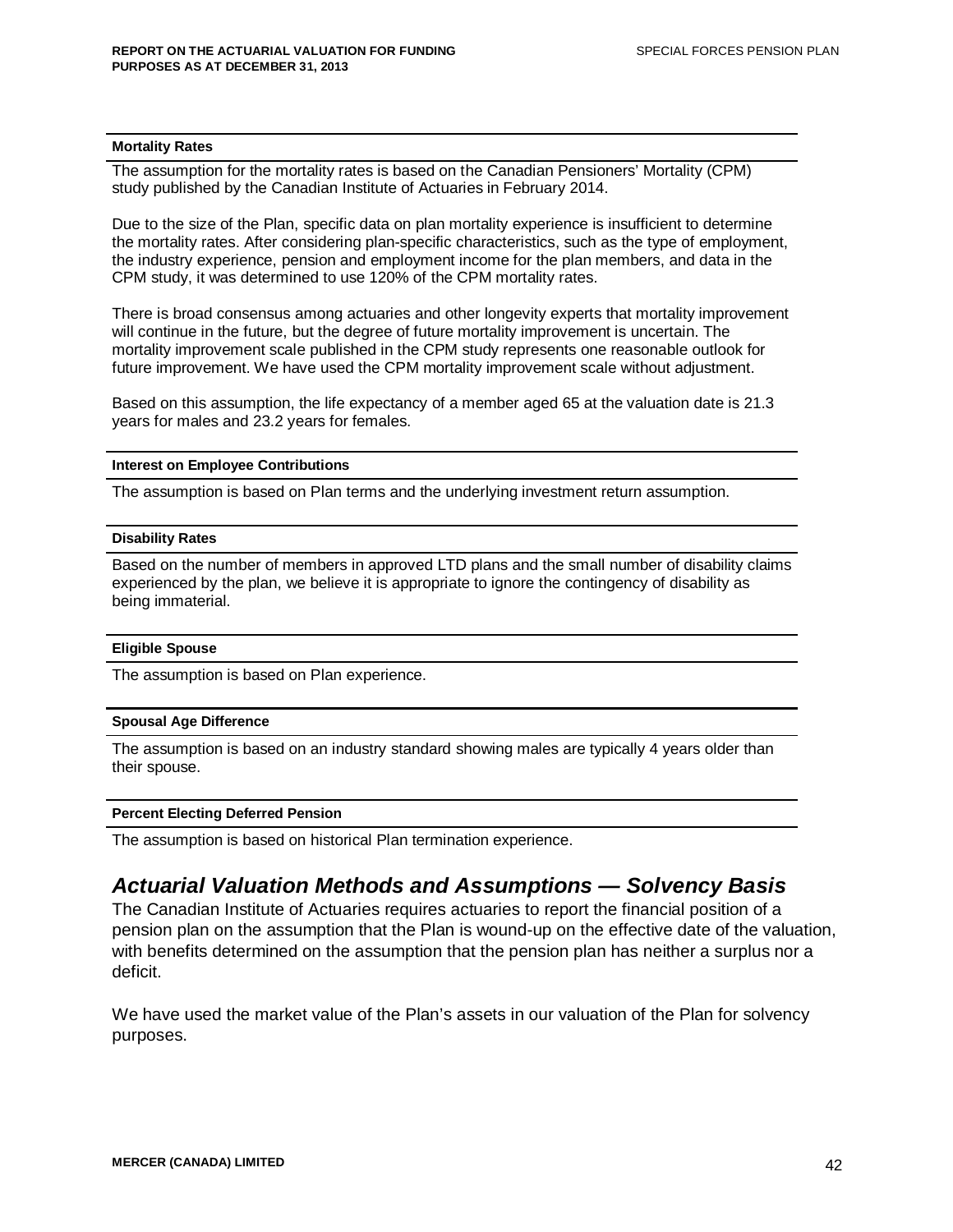To determine the actuarial liability on the solvency basis, we have valued those benefits that would have been paid had the Plan been wound up on the valuation date, assuming all members are fully vested in their accrued benefits

We have considered that members under 55 years of age on that date would be entitled to a deferred pension payable from age 55, reduced in accordance with the Plan's early retirement provisions. Members aged 55 and over are entitled to an immediate pension, reduced in accordance with the Plan's early retirement provisions. For each individual Plan member, accumulated contributions with interest plus 50% of the present value of the accrued pension are established as a minimum actuarial liability.

Upon Plan wind-up members are given options for the method of settling their benefit entitlements. The options vary by eligibility and by province of employment, but in general, involve either a lump sum transfer or an immediate or deferred pension.

The value of benefits assumed to be settled through a lump sum transfer is based on the assumptions described in Section 3500 – *Pension Commuted Values* of the Canadian Institute of Actuaries' Standards of Practice applicable for December 31, 2013.

Benefits provided as an immediate or deferred pension are assumed to be settled through the purchase of annuities based an estimate of the cost of purchasing annuities. However, there is limited data available to provide credible guidance on the cost of a purchase of indexed annuities in Canada. In accordance with the *Canadian Institute of Actuaries Educational Note: Assumptions for Hypothetical Wind-up and Solvency Valuations with Effective Dates Between December 31, 2013 and December 30, 2014*, we have assumed that an appropriate proxy for estimating the cost of such purchase is using the yield on the long-term Government of Canada Real Return bonds reduced by 1.1%.

We have not included a margin for adverse deviation in the solvency valuation.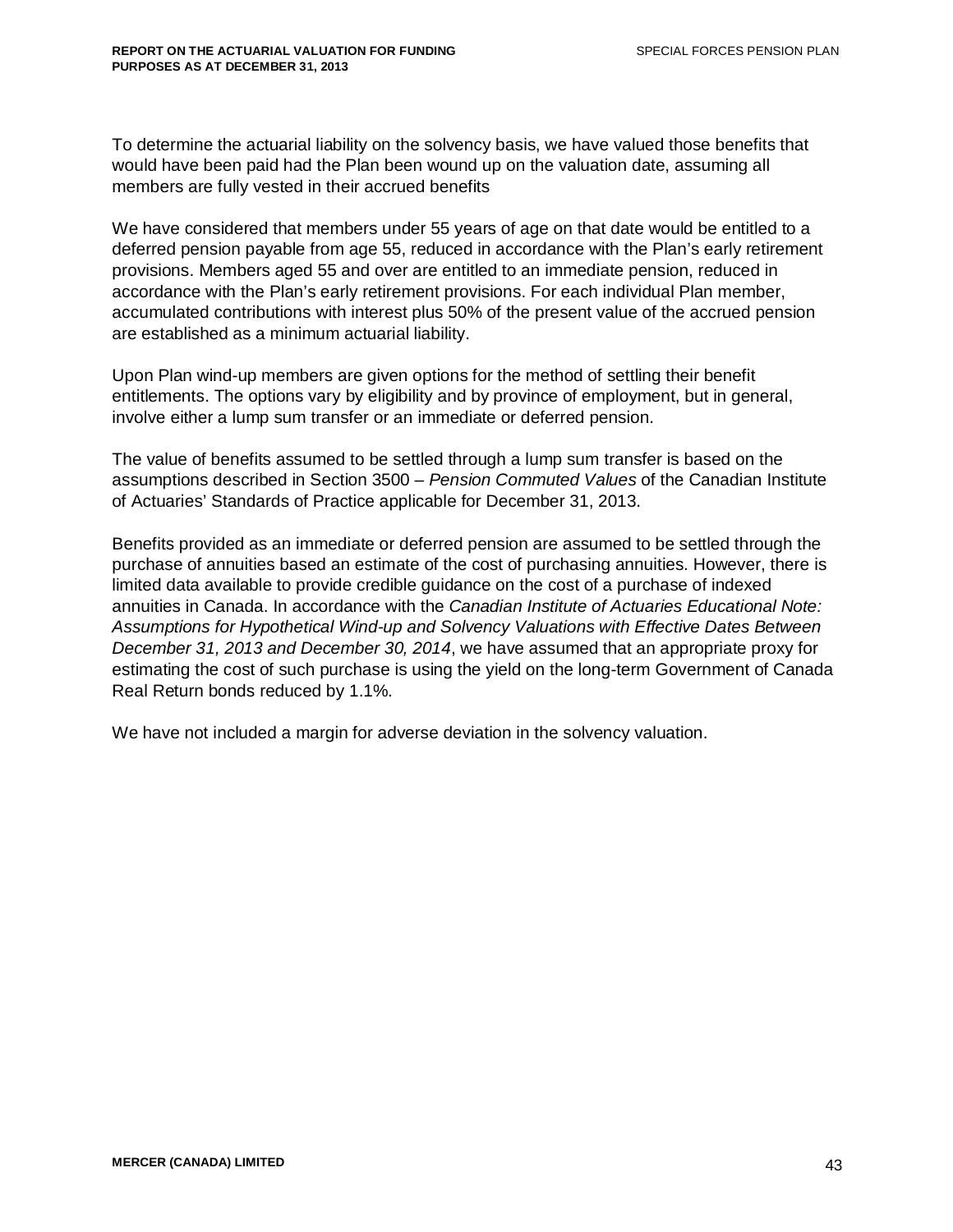The assumptions are as follows:

| <b>Actuarial Assumptions</b>                                  |                                                                                                                                     |  |  |  |
|---------------------------------------------------------------|-------------------------------------------------------------------------------------------------------------------------------------|--|--|--|
| For benefits to be settled through a lump sum                 |                                                                                                                                     |  |  |  |
| Interest rate:                                                | 3.00% for 10 years, 4.60% thereafter                                                                                                |  |  |  |
| Mortality rates:                                              | UP94 table projected for mortality improvements on<br>a generational basis                                                          |  |  |  |
| Cost-of-living adjustments:                                   | 0.78% for 10 years, 1.36% thereafter, in respect<br>of pre-2001 service<br>Based on value of Indexing Fund for post-2000<br>service |  |  |  |
| For benefits to be settled through the purchase of an annuity |                                                                                                                                     |  |  |  |
| Interest rate:                                                | 3.93% per year                                                                                                                      |  |  |  |
| Mortality rates:                                              | UP94 table projected for mortality improvements on<br>a generational basis                                                          |  |  |  |
| Cost-of-living adjustments:                                   | 2.23% in respect of pre-2001 service<br>Based on value of Indexing Fund for post-2000<br>service                                    |  |  |  |
| For all benefits                                              |                                                                                                                                     |  |  |  |
| Family composition:                                           | Same as for going-concern valuation                                                                                                 |  |  |  |
| Termination expenses:                                         | \$0.8 million                                                                                                                       |  |  |  |

In a solvency valuation, the accrued benefits are based on the member's final average salary on the valuation date; therefore no salary projection is used. Also, the employment of each member is assumed to have terminated on the valuation date; therefore, no assumption is required for future rates of termination of employment.

In determining the estimated termination expenses, we have assumed that the Plan sponsors are solvent.

# **Incremental Cost**

In order to determine the incremental cost, we estimate the solvency liabilities in three years' time. We have assumed that the cost of settling benefits by way of a lump sum or purchasing annuities remains consistent with the assumptions described above. Since the projected solvency liabilities will depend on the membership in the Plan at the next valuation date, we must make assumptions about how the Plan membership will evolve over the period until the next valuation.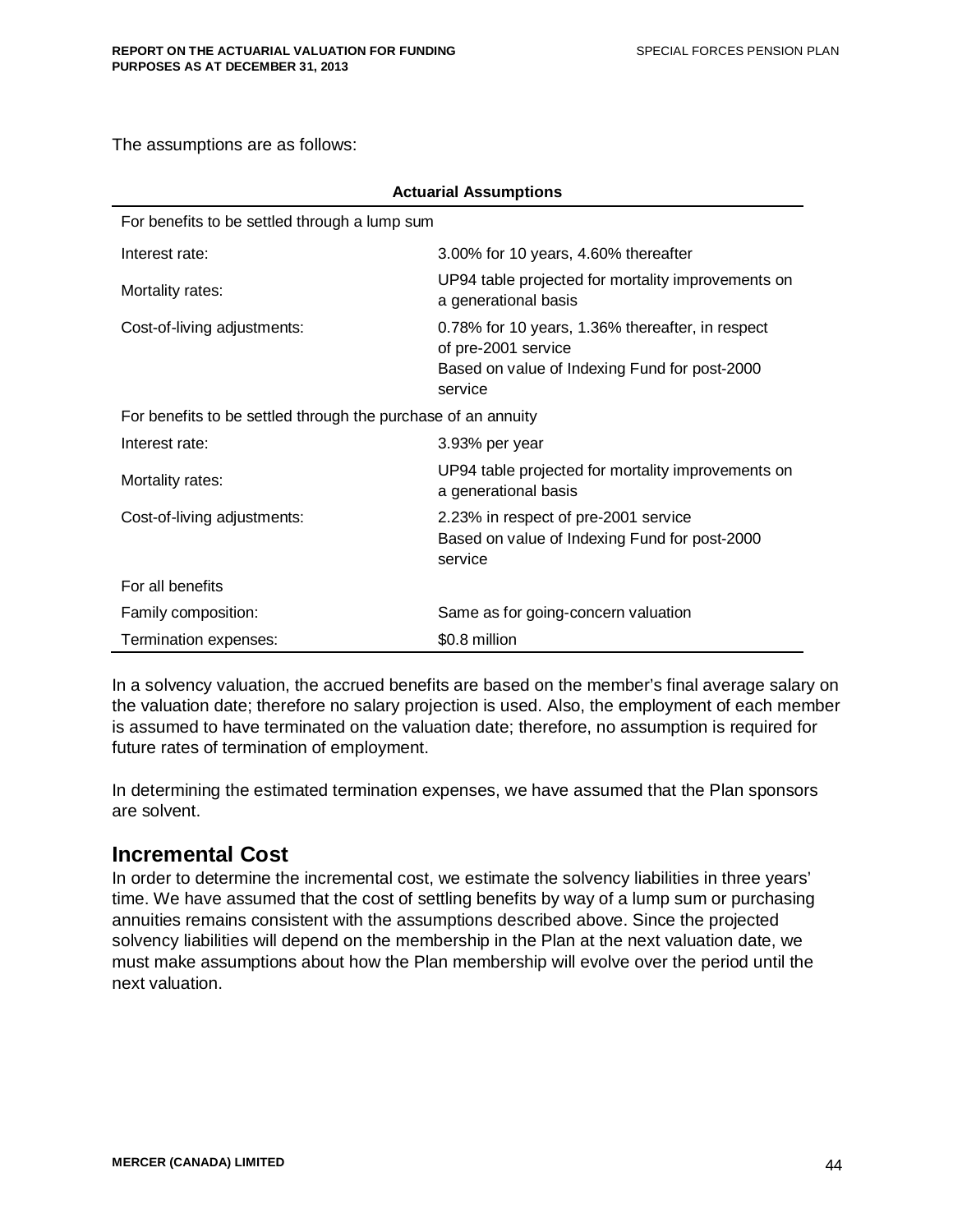We have assumed that the Plan membership will evolve in a manner consistent with the goingconcern assumptions as follows:

- Members terminate, retire and die consistent with the termination, retirement and mortality rates used for the going-concern valuation.
- Pensionable earnings, the Income Tax Act pension limit and the Year's Maximum Pensionable Earnings increase in accordance with the related going-concern assumptions.
- Active members accrue pensionable service in accordance with the terms of the Plan.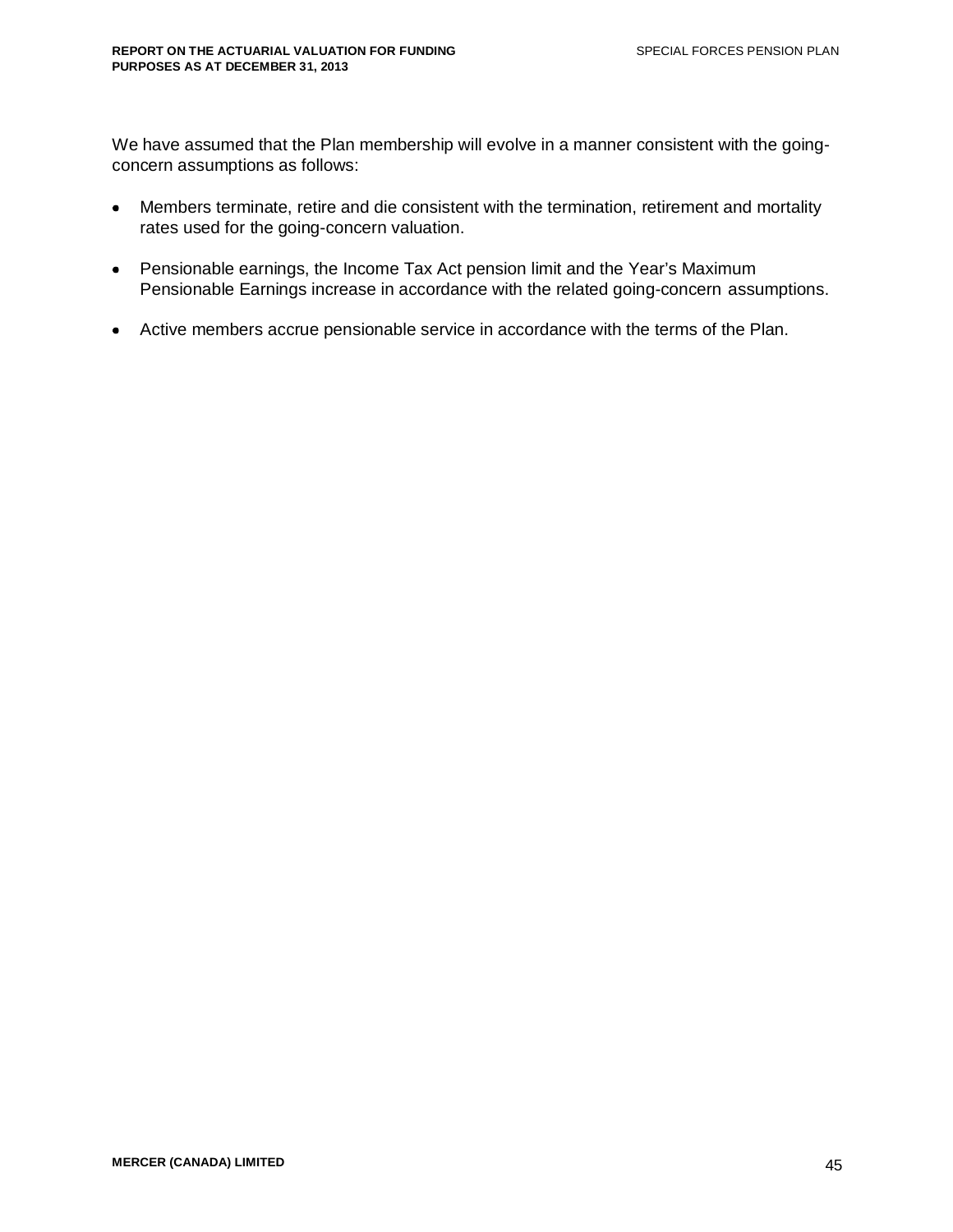# APPENDIX C

# Membership Data

# **Analysis of Membership Data**

The actuarial valuation is based on membership data as at December 31, 2013, provided by the Special Forces Pension Plan and Alberta Pensions Services Corporation. This data included dates of birth, gender, accumulated contributions with interest and pensionable service, (including prior bought service). Service fields were split for pre-1992, mid (1992 to 2000) and post-2000 service. Pensionable salary and in-year service were also provided. Contribution information was also provided, split by pre, mid and post service.

We have applied tests for internal consistency, as well as for consistency with the data used for the previous valuation. These tests were applied to the membership reconciliation, basic information (date of birth, date of hire, date of membership, gender, etc.), pensionable earnings, credited service, contributions accumulated with interest and pensions to retirees and other members entitled to a deferred pension. Contributions, lump sum payments and pensions to retirees were compared with corresponding amounts reported in financial statements. Any outstanding questions were sent to Alberta Pensions Services Corporation and adjustments were made according to the responses received.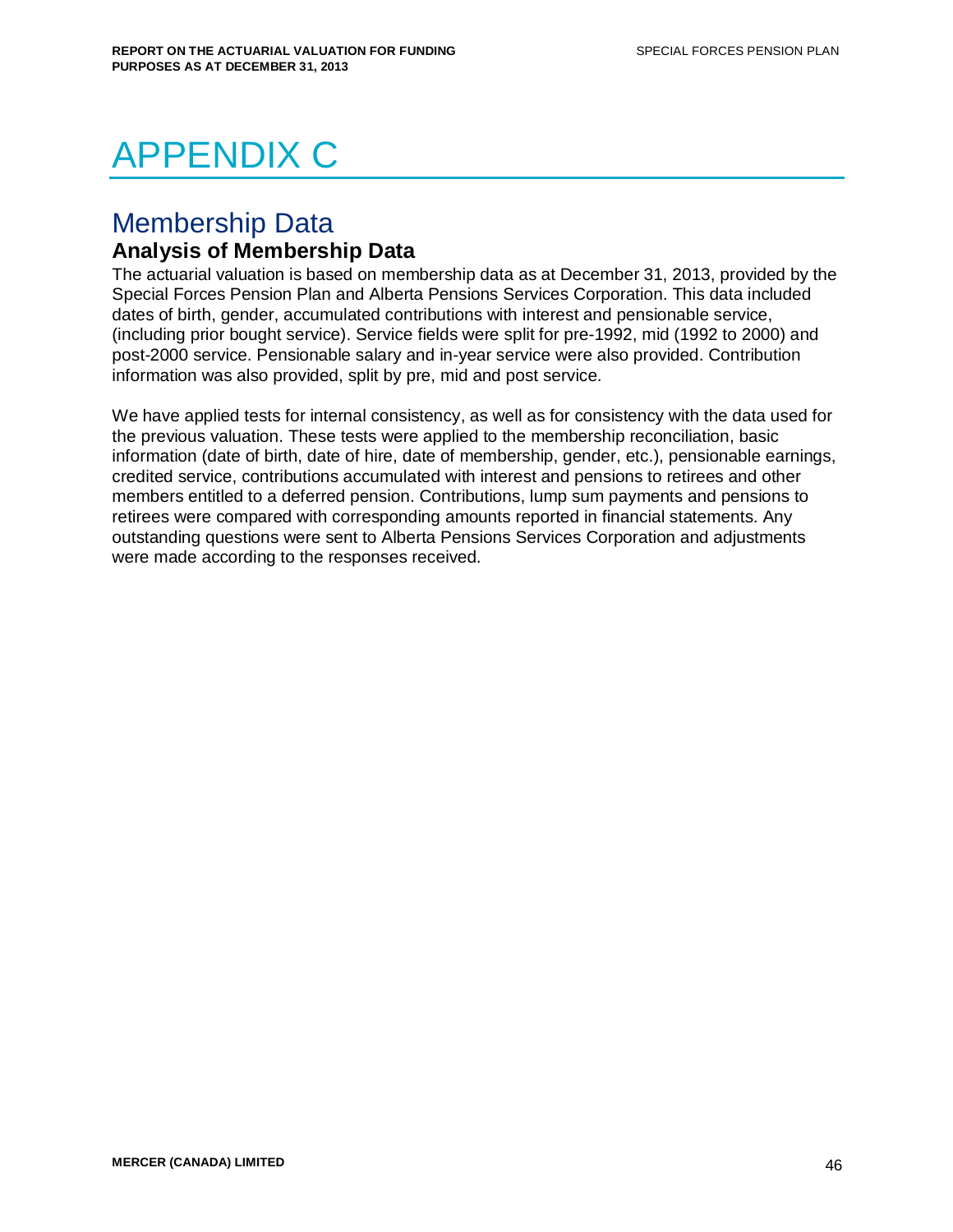Despite these numerous tests, where data was still unreliable or unavailable, assumptions were required to complete the data. These assumptions are summarized below:

| <b>Description</b>                              | <b>Assumption</b>                                                                                                                                                                                                                                                                                                          |
|-------------------------------------------------|----------------------------------------------------------------------------------------------------------------------------------------------------------------------------------------------------------------------------------------------------------------------------------------------------------------------------|
| Missing Earnings Information                    | For those members missing salary information in 2013,<br>annualized salary was set to last year's annualized salary<br>increased appropriately using the previous valuations'<br>salary increase assumption. For members with no prior<br>salary information, pay was set to the average pay for the<br>active membership. |
| <b>Tracking of Individual Payments</b>          | Due to the nature of the asset information provided, it was<br>not possible to reconcile individual member refunds. We<br>have relied on individual member refund data provided to<br>us by Alberta Pensions Services Corporation.                                                                                         |
| <b>Hold-on Deposit Members</b>                  | Since hold-on deposit members were not explicitly provided<br>by Alberta Pensions Services Corporation, we have<br>assumed that terminated members without deferred<br>pension amounts are considered hold-on deposit members.                                                                                             |
| Missing Spouse Dates of Birth for<br>Pensioners | If we were not provided with a spousal date of birth for a<br>pensioner with a joint and survivor pension form, we<br>assumed that male spouses would be four years older than<br>female spouses.                                                                                                                          |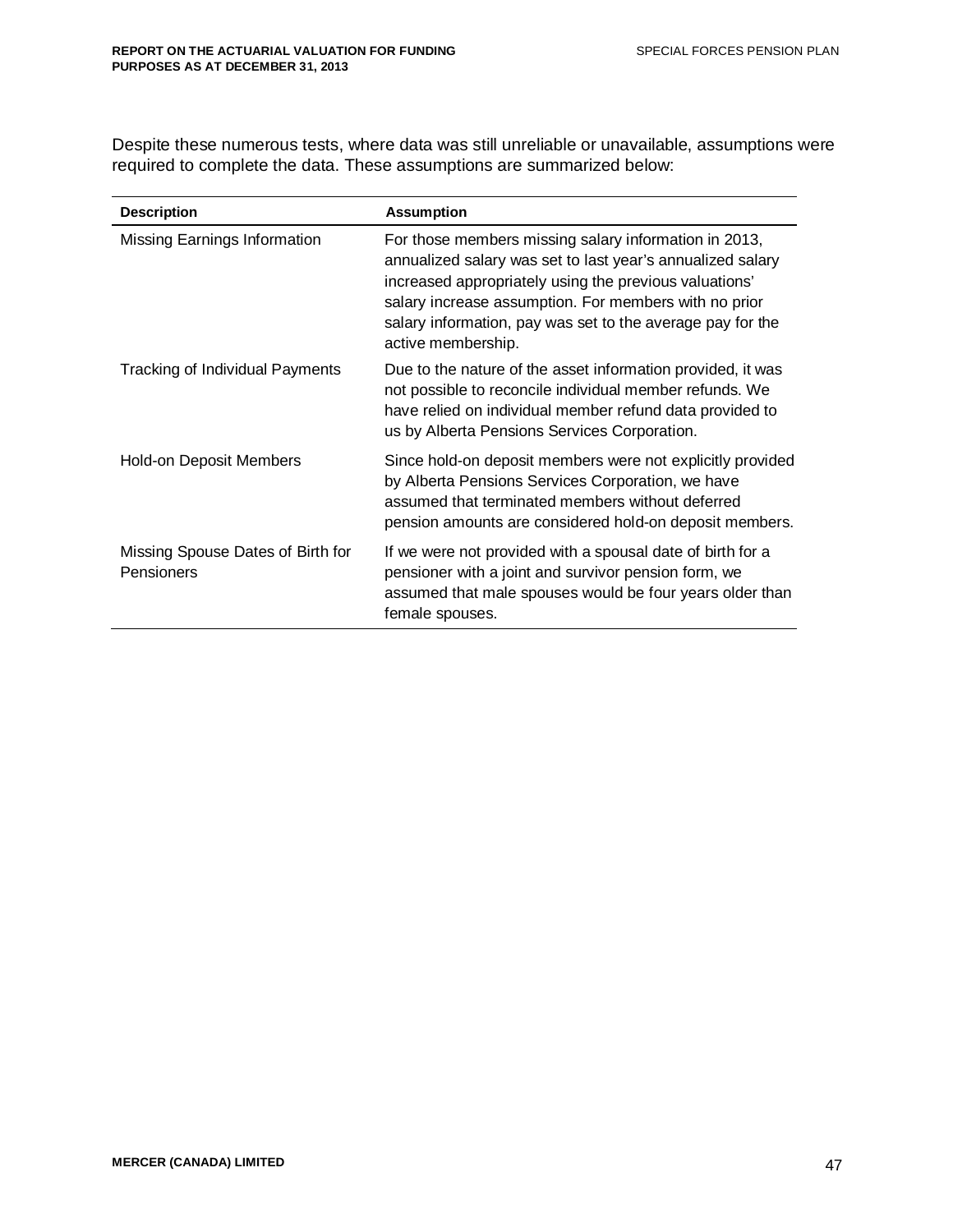Plan membership data are summarized below. For comparison, we have also summarized corresponding data from the previous valuation.

|   | <b>Membership Data</b>                                                    |               |               |  |  |  |  |
|---|---------------------------------------------------------------------------|---------------|---------------|--|--|--|--|
|   |                                                                           | 31.12.2013    | 31.12.2011    |  |  |  |  |
|   | <b>Active Members</b>                                                     |               |               |  |  |  |  |
|   | Number                                                                    | 4,180         | 4,067         |  |  |  |  |
|   | Total unlimited pensionable earnings for following<br>year <sup>8</sup>   | \$420,651,800 | \$392,141,500 |  |  |  |  |
|   | Average unlimited pensionable earnings for following<br>year <sup>8</sup> | \$100,600     | \$96,400      |  |  |  |  |
|   | Total limited pensionable earnings for following year                     | \$419,361,300 | \$390,772,800 |  |  |  |  |
|   | Average limited pensionable earnings for following<br>year                | \$100,300     | \$96,100      |  |  |  |  |
|   | Average years of pensionable service                                      | 11.2 years    | 10.9 years    |  |  |  |  |
|   | Average age                                                               | 39.5 years    | 39.1 years    |  |  |  |  |
|   | Average accumulated contributions with interest                           | \$101,400     | \$87,700      |  |  |  |  |
|   | Deferred Pensioners <sup>9</sup>                                          |               |               |  |  |  |  |
|   | Number                                                                    | 166           | 151           |  |  |  |  |
|   | Total annual deferred pension                                             | \$1,087,600   | \$811,700     |  |  |  |  |
|   | Average annual deferred pension                                           | \$6,600       | \$5,400       |  |  |  |  |
|   | Average age                                                               | 40.8 years    | 39.9 years    |  |  |  |  |
|   | <b>Hold-on-Deposit Members</b>                                            |               |               |  |  |  |  |
|   | Number                                                                    | 12            | 13            |  |  |  |  |
|   | Average reserve held on deposit                                           | \$4,100       | \$3,800       |  |  |  |  |
|   | Average age                                                               | 59.0 years    | 54.7 years    |  |  |  |  |
|   | Pensioners and Survivors <sup>9</sup>                                     |               |               |  |  |  |  |
|   | Number                                                                    | 2,341         | 2,175         |  |  |  |  |
| ٠ | Total annual pension in payment                                           | \$92,313,900  | \$82,860,600  |  |  |  |  |
|   | Average annual pension in payment                                         | \$39,400      | \$38,100      |  |  |  |  |
|   | Average age                                                               | 64.9 years    | 63.9 years    |  |  |  |  |

 $8$  Used in determining benefits for service prior to January 1, 1992.

 $9$  For purposes of this table, pensions at December 31 of a given year do not include cost-of-living adjustments granted January 1 of the following year.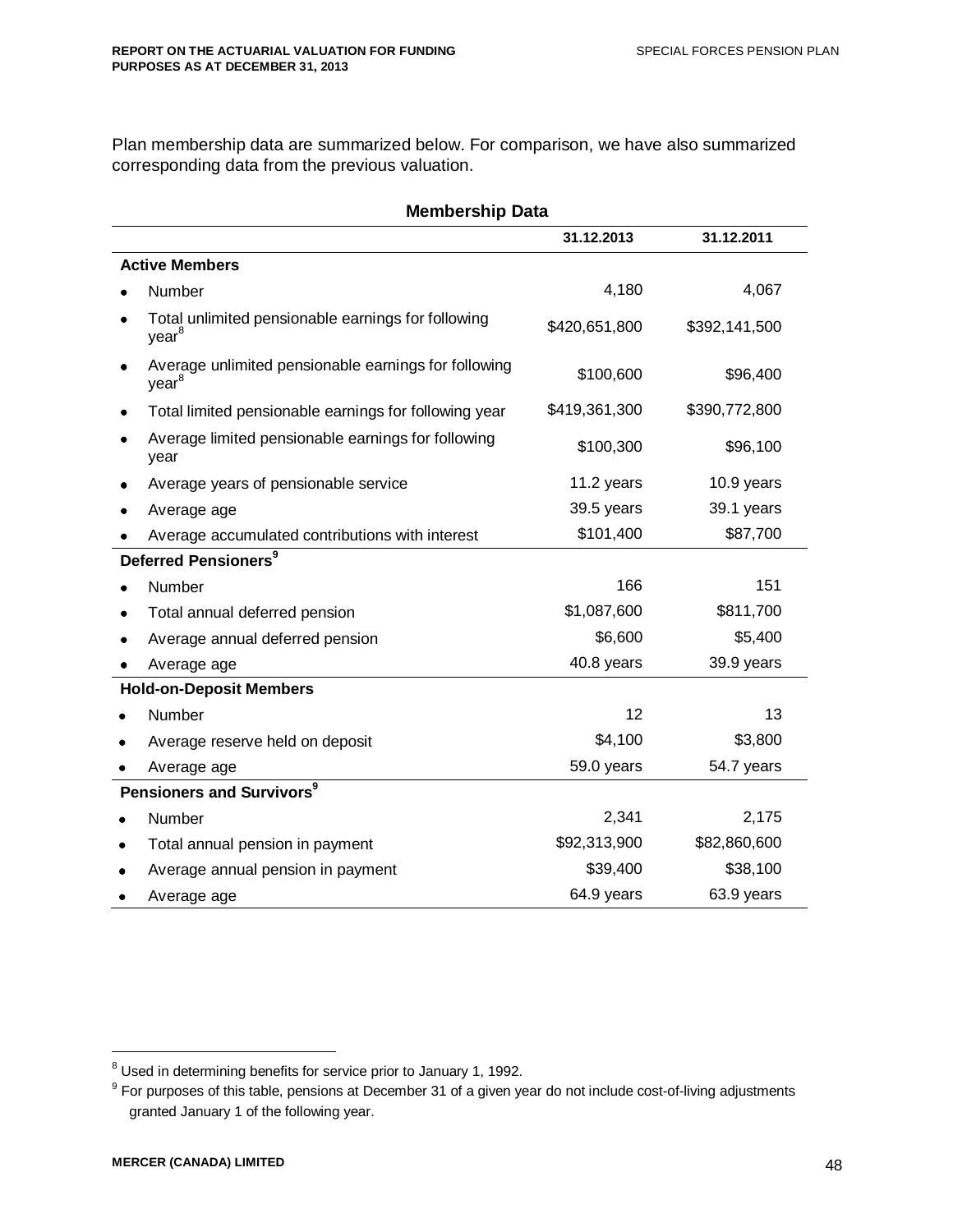The membership movement for all categories of membership since the previous actuarial valuation is as follows:

|                       | <b>Membership Reconciliation</b> |                                 |                             |                                           |       |  |  |  |
|-----------------------|----------------------------------|---------------------------------|-----------------------------|-------------------------------------------|-------|--|--|--|
|                       |                                  | <b>Active</b><br><b>Members</b> | <b>Deferred</b><br>and HODs | <b>Pensioners and</b><br><b>Survivors</b> | Total |  |  |  |
|                       | Number at December 31, 2011      | 4,067                           | 164                         | 2,175                                     | 6,406 |  |  |  |
| New entrants          |                                  | 385                             |                             |                                           | 385   |  |  |  |
|                       | Return to active status          | 4                               | (4)                         |                                           |       |  |  |  |
| Retirements           |                                  | (179)                           | (5)                         | 184                                       |       |  |  |  |
|                       | Terminations of employment       |                                 |                             |                                           |       |  |  |  |
| ٠                     | Held on deposit                  |                                 |                             |                                           |       |  |  |  |
| $\blacksquare$        | Deferred pensions                | (40)                            | 40                          |                                           |       |  |  |  |
| ٠                     | Refunds and lump sum             | (50)                            | (17)                        |                                           | (67)  |  |  |  |
| Deaths                |                                  |                                 |                             |                                           |       |  |  |  |
| ٠                     | With further entitlement         | (4)                             |                             | (39)                                      | (43)  |  |  |  |
| ٠                     | Without further entitlement      | (3)                             |                             | (21)                                      | (24)  |  |  |  |
|                       | Expiry of guarantee              |                                 |                             | (1)                                       | (1)   |  |  |  |
| New survivor pensions |                                  |                                 |                             | 43                                        | 43    |  |  |  |
|                       | Number at December 31, 2013      | 4,180                           | 178                         | 2,341                                     | 6,699 |  |  |  |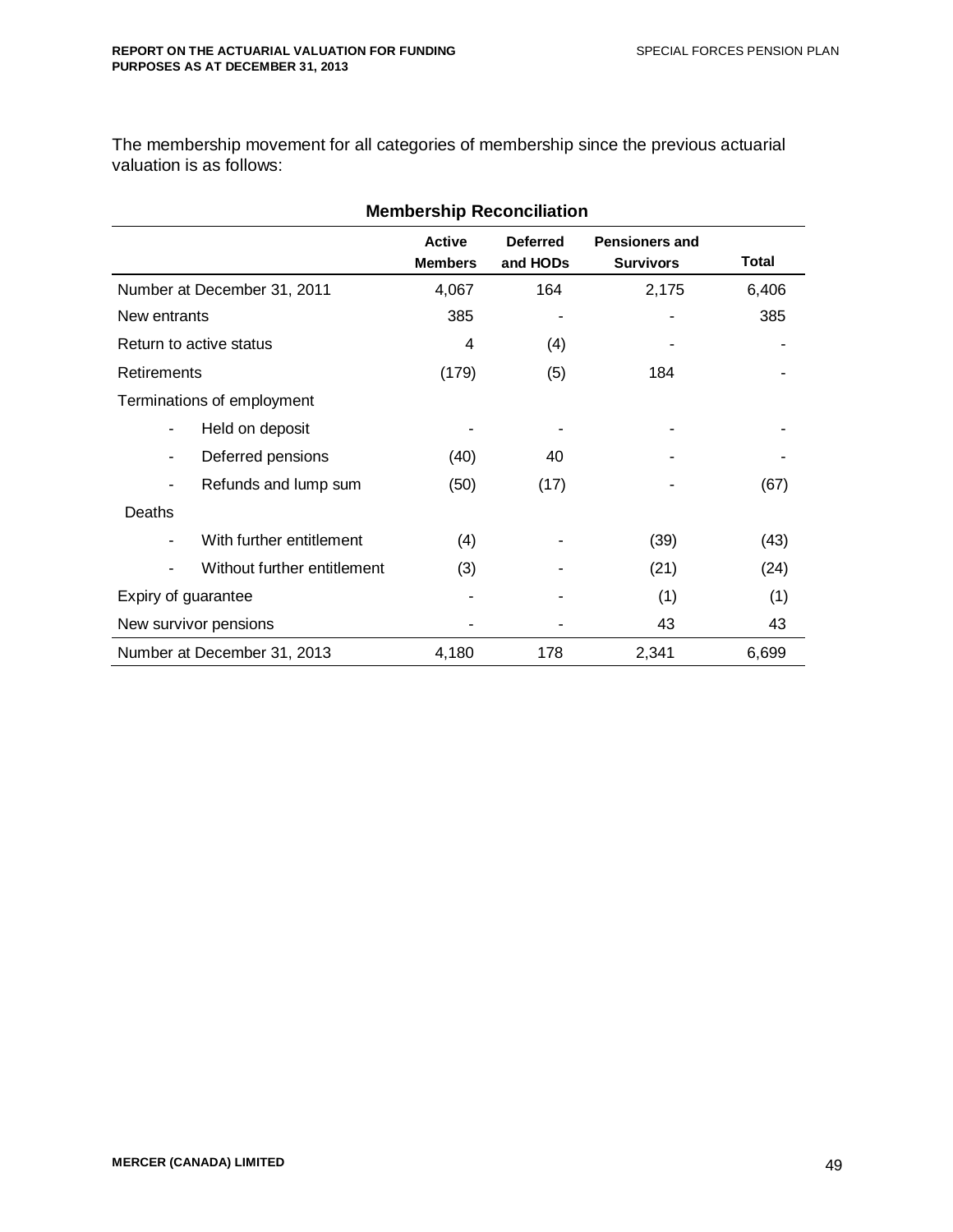The distribution of the active members by age and pensionable service (and including 2014 expected unlimited annualized earnings for all members) as at December 31, 2013, is summarized as follows:

| <b>Service Group</b> |           |           |              |           |                |                |           |           |                          |
|----------------------|-----------|-----------|--------------|-----------|----------------|----------------|-----------|-----------|--------------------------|
| Age                  |           |           |              |           |                |                |           |           |                          |
| Group                | $0 - 4$   | $5-9$     | $10 - 14$    | 15-19     | 20-24          | 25-29          | 30-34     | $35+$     | <b>Total</b>             |
|                      |           |           |              |           |                |                |           |           | #<br>Average<br>Earnings |
| Under 25             | 101       | 1         |              |           |                |                |           |           | 102                      |
|                      | \$68,014  | $\star$   |              |           |                |                |           |           | $\star$                  |
| $25 - 29$            | 364       | 129       |              |           |                |                |           |           | 493                      |
|                      | \$76,358  | \$96,738  |              |           |                |                |           |           | \$81,690                 |
| $30 - 34$            | 255       | 441       | 58           |           |                |                |           |           | 754                      |
|                      | \$80,696  | \$98,207  | \$105,053    |           |                |                |           |           | \$92,812                 |
| $35 - 39$            | 155       | 366       | 296          | 50        |                |                |           |           | 867                      |
|                      | \$85,948  | \$98,478  | \$106,563    | \$112,527 |                |                |           |           | \$99,808                 |
| $40 - 44$            | 91        | 225       | 276          | 252       | 43             |                |           |           | 887                      |
|                      | \$86,079  | \$100,028 | \$107,676    | \$113,743 | \$116,954      |                |           |           | \$105,694                |
| $45 - 49$            | 30        | 83        | 96           | 138       | 226            | 55             |           |           | 628                      |
|                      | \$89,157  | \$101,872 | \$106,923    | \$111,472 | \$117,517      | \$127,610      |           |           | \$112,031                |
| $50 - 54$            | 14        | 24        | 28           | 27        | 92             | 68             | 53        | 1         | 307                      |
|                      | \$109,627 | \$102,099 | \$105,287    | \$106,591 | \$114,361      | \$124,629      | \$121,639 | $\star$   | $\star$                  |
| $55 - 59$            | 2         | 6         | $\mathbf{1}$ | 3         | $\overline{7}$ | 17             | 50        | 24        | 110                      |
|                      |           | \$114,570 |              | \$99,903  | \$115,189      | \$113,646      | \$127,369 | \$125,022 | $\star$                  |
| $60+$                | 1         |           |              |           | $\overline{2}$ | $\overline{2}$ | 13        | 14        | 32                       |
|                      | $\star$   |           |              |           | $\star$        | $\star$        | \$119,512 | \$115,979 | $\star$                  |
| <b>Total</b>         | 1,013     | 1,275     | 755          | 470       | 370            | 142            | 116       | 39        | 4,180                    |
|                      | $\star$   | $\star$   | $\star$      | \$112,448 | \$116,541      | \$124,307      | \$123,870 | $\star$   | \$100,634                |

**Distribution of Active Members as of December 31, 2013**

\* Certain cells have been suppressed in order to preserve confidentiality.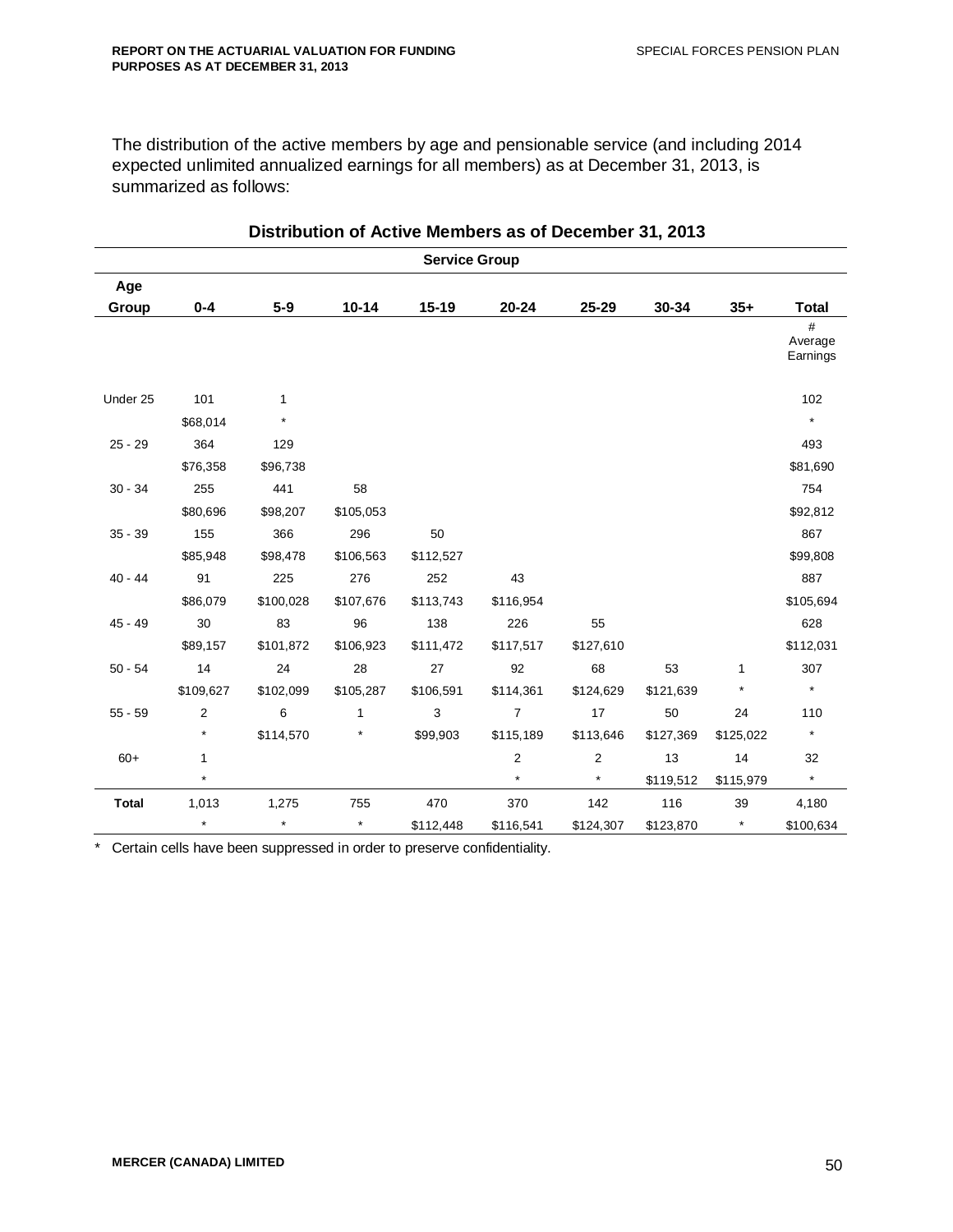The distribution of the inactive members (pensioners, survivors and deferreds) by age and average annual pension (excluding January 1, 2014 COLA) as at December 31, 2013, is summarized as follows:

|           | <b>Deferred Pensioners</b> |                               |               | <b>Pensioners and Survivors</b> |
|-----------|----------------------------|-------------------------------|---------------|---------------------------------|
| Age       | <b>Number</b>              | <b>Average Annual Pension</b> | <b>Number</b> | <b>Average Annual Pension</b>   |
| Under 25  | 1                          | $\star$                       | 1             | $\star$                         |
| $25 - 29$ | 8                          | \$771                         |               |                                 |
| $30 - 34$ | 32                         | \$1,420                       |               |                                 |
| $35 - 39$ | 37                         | \$3,934                       | 1             | $\star$                         |
| $40 - 44$ | 46                         | \$5,920                       | 5             | \$17,134                        |
| $45 - 49$ | 24                         | \$12,199                      | 46            | \$45,734                        |
| $50 - 54$ | 12                         | \$14,743                      | 234           | \$45,437                        |
| $55 - 59$ | 5                          | \$29,578                      | 533           | \$45,416                        |
| $60 - 64$ | 1                          | $\star$                       | 475           | \$42,245                        |
| $65 - 69$ |                            |                               | 433           | \$35,047                        |
| $70 - 74$ |                            |                               | 256           | \$34,669                        |
| $75 - 79$ |                            |                               | 159           | \$32,876                        |
| $80 - 84$ |                            |                               | 141           | \$31,088                        |
| $85 - 89$ |                            |                               | 47            | \$27,513                        |
| $90 - 94$ |                            |                               | 9             | \$24,123                        |
| $95 - 99$ |                            |                               | 1             | $^\star$                        |
| Total     | 166                        | \$6,552                       | 2,341         | \$39,434                        |

| Distribution of Inactive Members by Age Group as of December 31, 2013 |  |  |  |  |  |  |
|-----------------------------------------------------------------------|--|--|--|--|--|--|
|-----------------------------------------------------------------------|--|--|--|--|--|--|

\* Cells with fewer than 3 members have been suppressed in order to preserve confidentiality.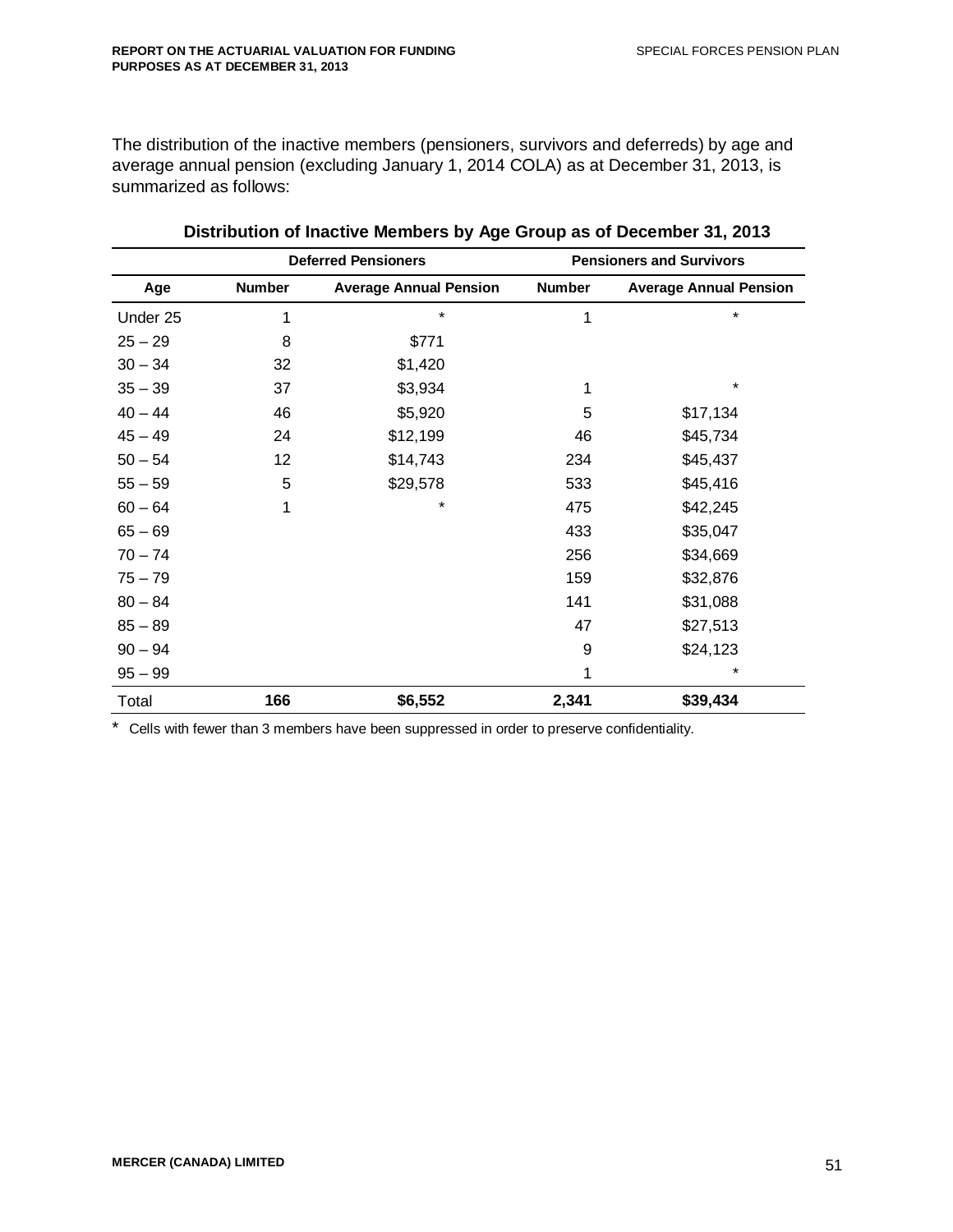# APPENDIX D

# Summary of Plan Provisions

Mercer has used and relied on the plan documents, including amendments and interpretations of plan provisions, supplied by the Special Forces Pension Plan and Alberta Pensions Services Corporation. If any plan provisions supplied are not accurate and complete, the results of any calculation may differ significantly from the results that would be obtained with accurate and complete information. Moreover, plan documents may be susceptible to different interpretations, each of which could be reasonable, and the results of estimates under each of the different interpretations could vary.

This valuation is based on the plan provisions in effect on December 31, 2013. Since the previous valuation, the Plan has been amended.

The following is a summary of the plan's main provisions in effect on December 31, 2013. This summary is not intended as a complete description of the plan.

| Origin                                      | The Special Forces Pension Plan is a contributory defined benefit pension plan for<br>police officers employed by participating employers in Alberta. Prior to 1993, the<br>Special Forces Pension Plan Act provided for the payment of pension and related<br>ancillary benefits to eligible participants. In 1993, the Public Sector Pension Plans Act<br>covering six public sector pension plans (including the Special Forces Pension Plan)<br>was passed. |
|---------------------------------------------|-----------------------------------------------------------------------------------------------------------------------------------------------------------------------------------------------------------------------------------------------------------------------------------------------------------------------------------------------------------------------------------------------------------------------------------------------------------------|
| <b>Eligibility for</b><br><b>Membership</b> | Eligible participants include full-time and part-time police officers who are employed<br>by a participating local police authority. All eligible participants are required to join the<br>plan effective from their date of hire.                                                                                                                                                                                                                              |
| <b>Pensionable</b><br><b>Service</b>        | Pensionable service, as defined under the provisions of the plan, is limited to<br>35 years. Pensionable service is used to determine eligibility for benefits, credit<br>service and determination of highest average salary.                                                                                                                                                                                                                                  |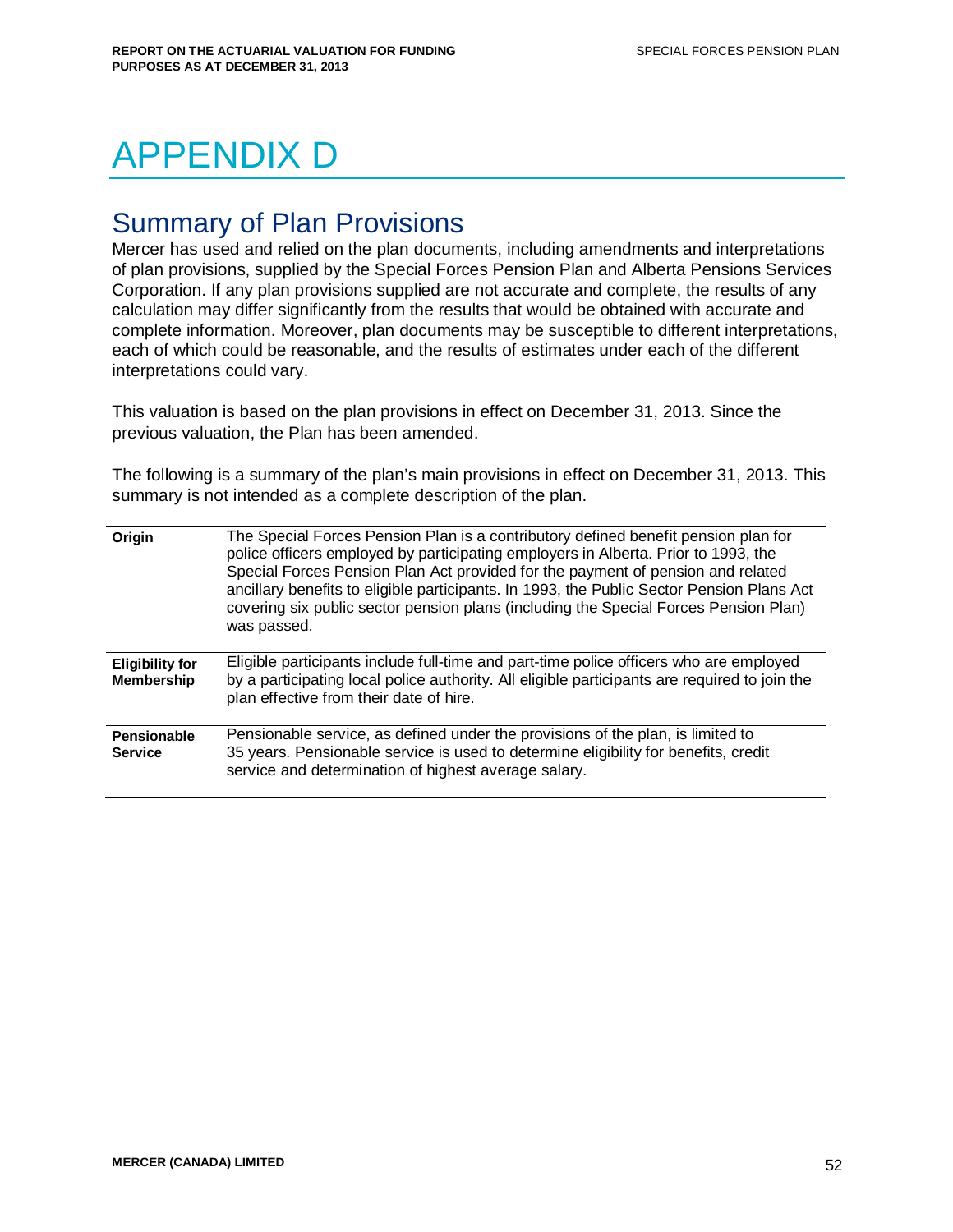| <b>Contributions</b>                  | Members and employers are required to make contributions to the plan in order to<br>meet the funding requirements of the Public Sector Pension Plans Act.                                                                                                                                                                                                           |
|---------------------------------------|---------------------------------------------------------------------------------------------------------------------------------------------------------------------------------------------------------------------------------------------------------------------------------------------------------------------------------------------------------------------|
|                                       | <b>Current Service Contributions</b>                                                                                                                                                                                                                                                                                                                                |
|                                       | Members and employers contribute to current service costs until members attain<br>35 years of pensionable service. Employers are required to contribute 1.1% of                                                                                                                                                                                                     |
|                                       | pensionable earnings in excess of member contribution rates.                                                                                                                                                                                                                                                                                                        |
|                                       | <b>Cost-of-Living Adjustment Contributions</b><br>In addition to current service contributions, members and employers contribute to an                                                                                                                                                                                                                              |
|                                       | indexing fund. The indexing fund is used to provide cost-of-living adjustments in<br>respect of service after December 31, 2000.                                                                                                                                                                                                                                    |
|                                       | <b>Unfunded Liability Contributions</b>                                                                                                                                                                                                                                                                                                                             |
|                                       | The pre-1992 unfunded liability is funded through additional contributions by<br>members, employers and the Government of Alberta. The post-1991 unfunded liability<br>is funded through additional equal contributions by members and employers.                                                                                                                   |
| <b>Credited</b><br>Interest           | Prior to January 1, 1994, members' contributions were accumulated at the rate of 4%<br>per annum, compounded semi-annually. Effective January 1, 1994, the rate of interest<br>credited to members' contributions is the average yield of five year personal fixed term<br>chartered bank deposits (CANSIM series V122515) over the most recent 12 month<br>period. |
| <b>Vesting</b>                        | Benefits for members are vested on the completion of five years of pensionable<br>service.                                                                                                                                                                                                                                                                          |
| <b>Retirement</b>                     | <b>Normal Retirement Date</b>                                                                                                                                                                                                                                                                                                                                       |
| <b>Dates</b>                          | The normal retirement age is age 55 with five years of pensionable service, or the age<br>at which the member attains 25 years of pensionable service, if earlier.                                                                                                                                                                                                  |
|                                       | <b>Early Retirement Date</b>                                                                                                                                                                                                                                                                                                                                        |
|                                       | Members are not eligible to retire before their normal retirement age.                                                                                                                                                                                                                                                                                              |
| <b>Normal</b><br><b>Retirement</b>    | The annual pension payable at retirement is determined as follows:                                                                                                                                                                                                                                                                                                  |
| <b>Pension</b>                        | 2.0% of the highest average pensionable earnings, less<br>٠<br>0.6% of the lesser of the highest average pensionable earnings and the average<br>$\bullet$<br>YMPE, beginning at age 65,                                                                                                                                                                            |
|                                       | all multiplied by pensionable service.                                                                                                                                                                                                                                                                                                                              |
| <b>Pensionable</b><br><b>Earnings</b> | Highest average pensionable earnings are the member's average eligible earnings in<br>the five consecutive years of service (including service in excess of 35 years) in which<br>such average is the highest.                                                                                                                                                      |
|                                       | Average YMPE is the average of the Year's Maximum Pensionable Earnings in the<br>years used in calculating the member's highest average pensionable earnings.                                                                                                                                                                                                       |
|                                       | Pensionable earnings used to calculate benefits for service prior to January 1, 1992<br>are not limited by the Income Tax Act. Pensionable earnings used to calculate<br>benefits for service after December 31, 1991 are limited to: the Income Tax Act<br>maximum benefit limit divided by 2%, plus 30% of the YMPE (a limit of \$147,364 in<br>2012).            |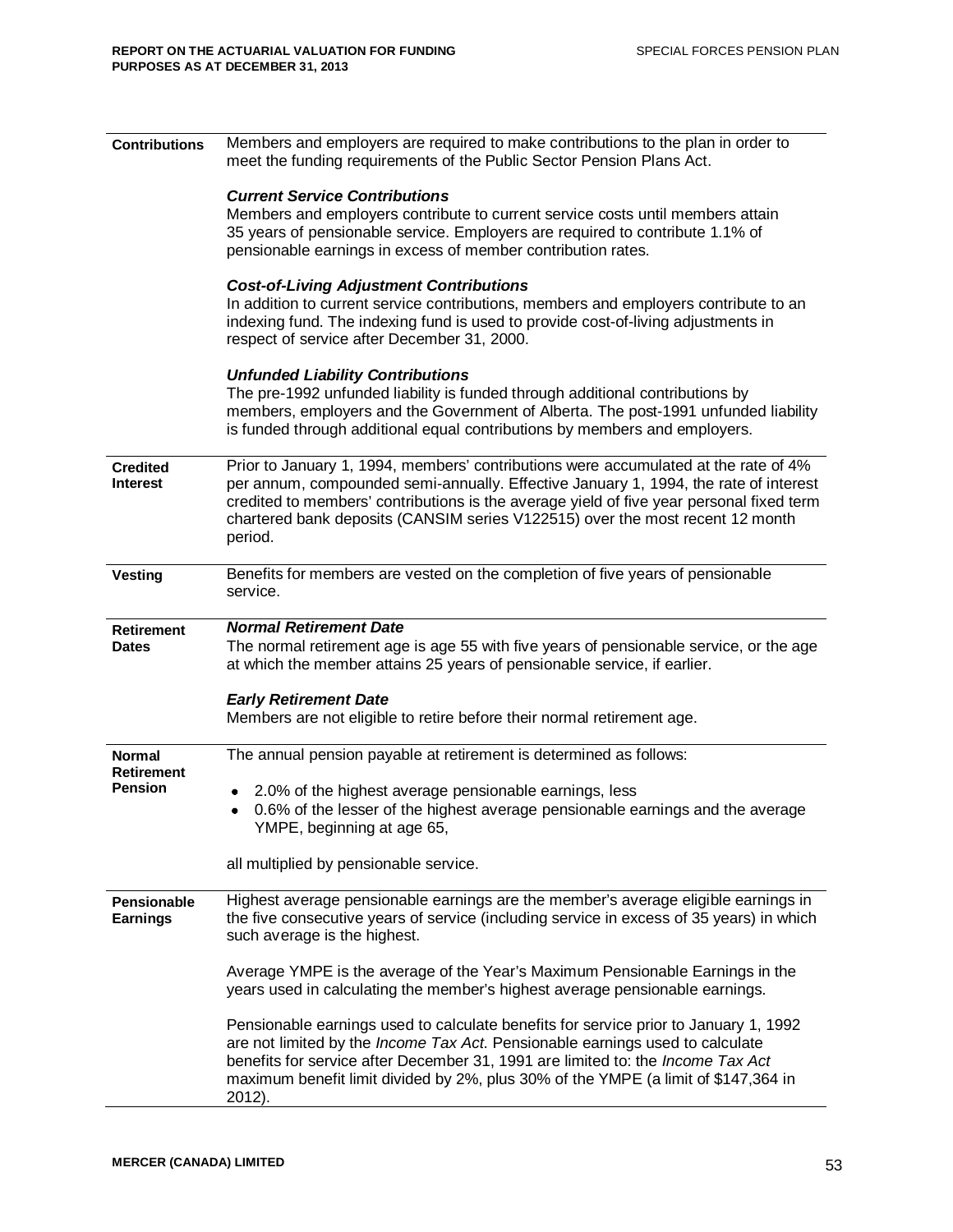#### **Death Benefits** *Death After Retirement*

If the member does not have a spouse at retirement, the normal form pension is a life annuity guaranteed for five years. If the member dies before 60 monthly payments are made, the balance of the 60 payments are payable to the member's spouse or beneficiary.

If the member has a spouse at retirement, the normal form pension is a joint and survivor 65% annuity guaranteed for five years. If the member dies and the spouse is still alive, the spouse receives a pension for life that is equal to 65% of the pension that would have been payable to the pensioner had he continued to live. If both the member and the spouse die before 60 monthly payments are made, the balance of the 60 payments are payable to the member's beneficiary.

Optional forms of pension are available on an actuarially equivalent basis.

| Pre-1992 Service |                                                   |  | <b>Benefit</b>                                                                                                                                                                                                    |  |  |  |
|------------------|---------------------------------------------------|--|-------------------------------------------------------------------------------------------------------------------------------------------------------------------------------------------------------------------|--|--|--|
|                  | No Spouse                                         |  |                                                                                                                                                                                                                   |  |  |  |
|                  | Not vested and death not as<br>an active employee |  | Refund of the member's<br>contributions with interest.                                                                                                                                                            |  |  |  |
|                  | Vested or died while an<br>active employee        |  | A pension equal to 15% of the<br>accrued pension for each<br>dependent child, up to a<br>maximum of four dependents;<br>or.<br>Refund of two times the<br>member's contributions with<br>interest.                |  |  |  |
|                  | Spouse                                            |  |                                                                                                                                                                                                                   |  |  |  |
|                  | Not vested and death not as<br>an active employee |  | Refund of the member's<br>contributions with interest.                                                                                                                                                            |  |  |  |
|                  | Vested or died while an<br>active employee        |  | 65% of the accrued pension,<br>plus 10% of the accrued<br>pension for each dependent<br>child, up to a maximum of three<br>dependents; or,<br>Refund of two times the<br>Member's contributions with<br>interest. |  |  |  |

#### *Death Prior to Retirement*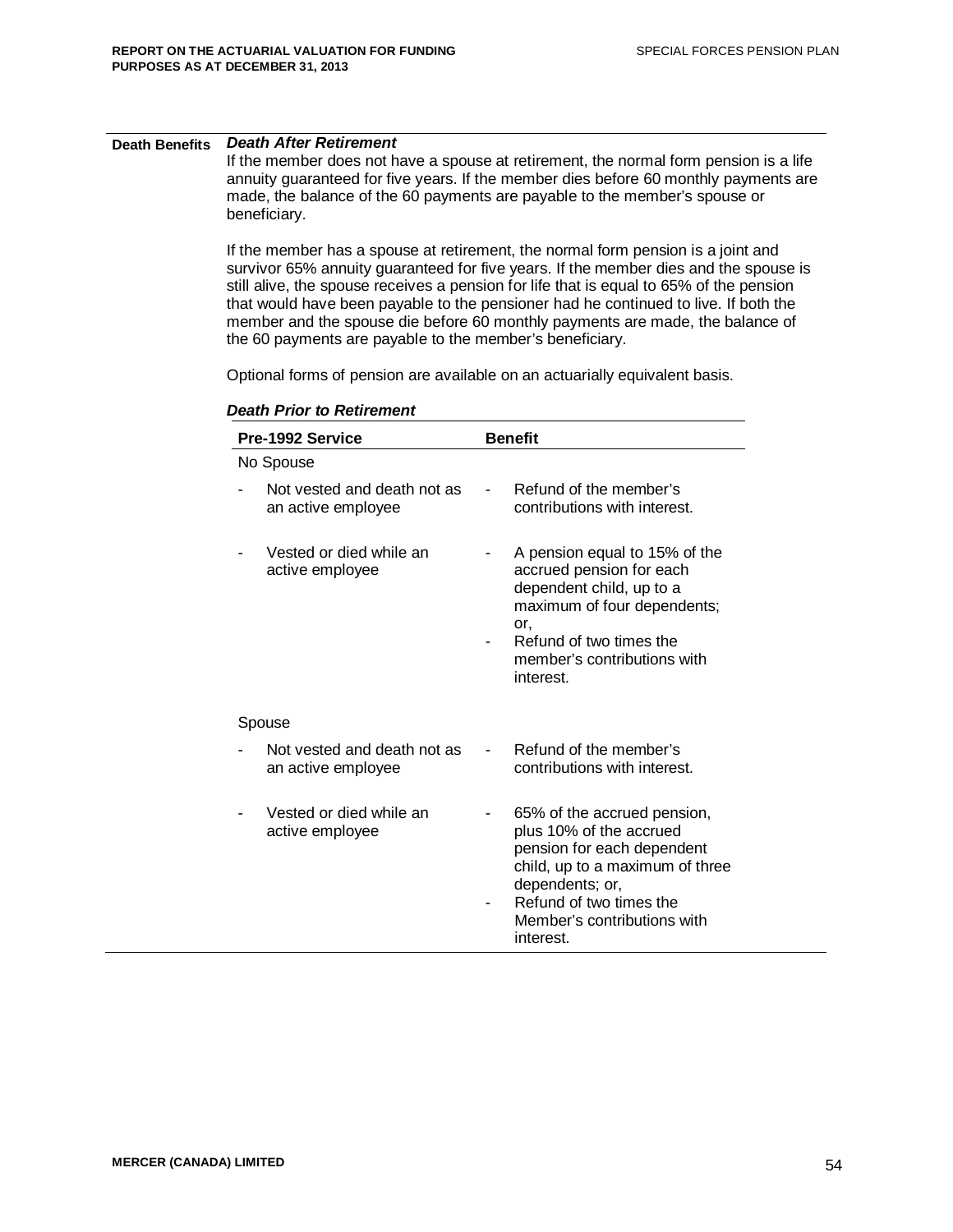| <b>Death Benefits</b>                 | Post-1991 Service                                  | <b>Benefit</b>                                                                                                                                                                                                                                                                                                                                                                                                                               |  |  |  |
|---------------------------------------|----------------------------------------------------|----------------------------------------------------------------------------------------------------------------------------------------------------------------------------------------------------------------------------------------------------------------------------------------------------------------------------------------------------------------------------------------------------------------------------------------------|--|--|--|
|                                       | No Spouse                                          |                                                                                                                                                                                                                                                                                                                                                                                                                                              |  |  |  |
|                                       | Not vested                                         | Refund of the member's<br>contributions with interest.                                                                                                                                                                                                                                                                                                                                                                                       |  |  |  |
|                                       | Vested                                             | Transfer of 100% of commuted<br>value plus excess contributions.                                                                                                                                                                                                                                                                                                                                                                             |  |  |  |
|                                       | Spouse                                             |                                                                                                                                                                                                                                                                                                                                                                                                                                              |  |  |  |
|                                       | Not vested                                         | Refund of the member's<br>contributions with interest.                                                                                                                                                                                                                                                                                                                                                                                       |  |  |  |
| <b>Termination</b><br><b>Benefits</b> | Vested<br>membership, as follows:                  | A pension for life determined as<br>$\blacksquare$<br>though the member had retired<br>on the day before death and<br>elected a J&S 100% optional<br>form pension, plus excess<br>contributions; or,<br>Transfer of 100% of commuted<br>value plus excess contributions.<br>If a member's employment terminates for reasons other than death or retirement, the<br>benefits payable from the plan will depend on the member's length of plan |  |  |  |
|                                       | Benefits in the Event of Termination of Employment |                                                                                                                                                                                                                                                                                                                                                                                                                                              |  |  |  |
|                                       | Pre-1992 Service                                   | <b>Benefit</b>                                                                                                                                                                                                                                                                                                                                                                                                                               |  |  |  |
|                                       | Not vested                                         | Refund of the member's<br>contributions with interest.                                                                                                                                                                                                                                                                                                                                                                                       |  |  |  |
|                                       | Vested                                             | Deferred pension; or                                                                                                                                                                                                                                                                                                                                                                                                                         |  |  |  |
|                                       |                                                    | Refund of the member's<br>contributions with interest.                                                                                                                                                                                                                                                                                                                                                                                       |  |  |  |
|                                       | Post-1991 Service                                  | <b>Benefit</b>                                                                                                                                                                                                                                                                                                                                                                                                                               |  |  |  |
|                                       | Not vested                                         | Refund of the member's<br>contributions with interest.                                                                                                                                                                                                                                                                                                                                                                                       |  |  |  |
|                                       | Vested                                             | Deferred pension plus excess<br>contributions; or<br>Transfer of 100% of commuted<br>value plus excess contributions.                                                                                                                                                                                                                                                                                                                        |  |  |  |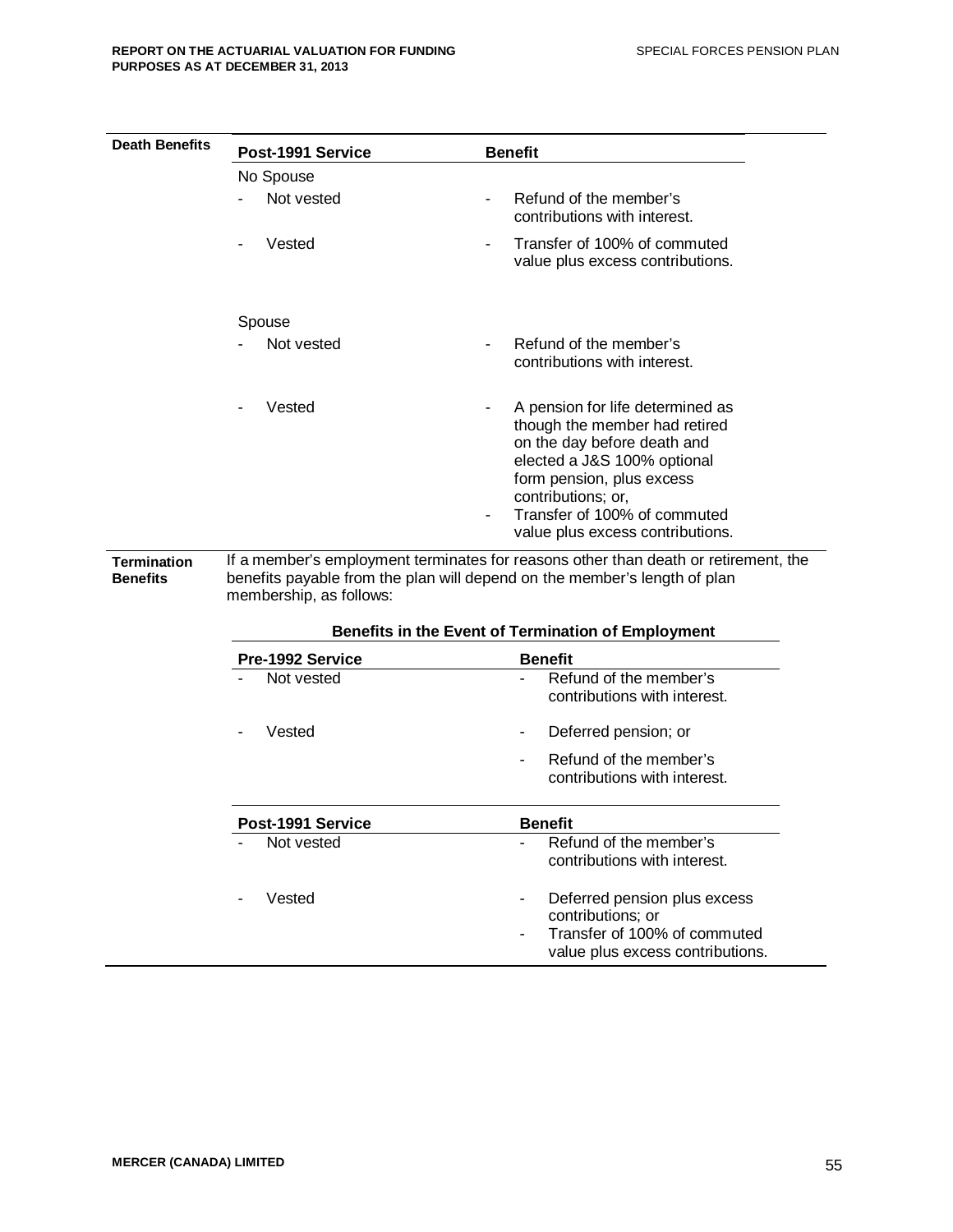| <b>Disability</b><br><b>Benefits</b> | If the member is permanently and totally disabled, and the member is vested, the<br>member is entitled to an immediate unreduced pension based on pensionable service<br>and salary to the date of the disability. If the member is partially disabled, the pension<br>is reduced before age 55, in accordance with the plan. Members in receipt of disability<br>income from an approved plan continue to accrue current service. |
|--------------------------------------|------------------------------------------------------------------------------------------------------------------------------------------------------------------------------------------------------------------------------------------------------------------------------------------------------------------------------------------------------------------------------------------------------------------------------------|
| Cost-of-Living<br><b>Increases</b>   | For service up to December 31, 2000, cost-of-living increases based on 60% of the<br>Alberta CPI apply to both deferred pensions and pensions in payment.                                                                                                                                                                                                                                                                          |
|                                      | For service after December 31, 2000, cost-of-living increases are based on Board<br>policy and financial affordability.                                                                                                                                                                                                                                                                                                            |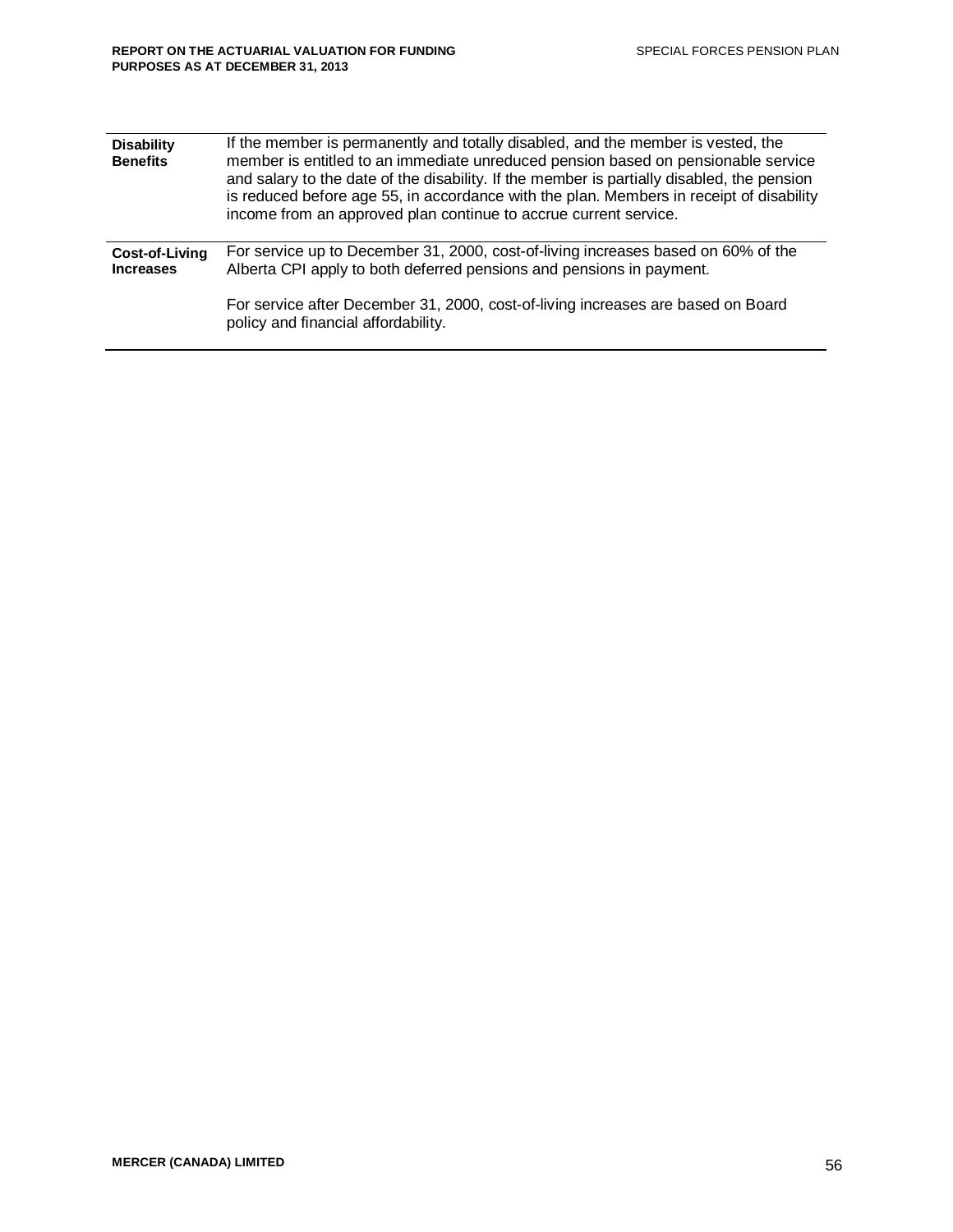# **APPENDIX E**

# **Alberta Pensions Services Corporation Certification**

With respect to the report on the actuarial valuation of the Special Forces Pension Plan, as at December 31, 2013, on behalf of Alberta Pensions Services Corporation, I hereby certify that, to the best of my knowledge and belief:

- The membership data provided to the actuary is reasonably free of material misstatement under the terms of the plan for service up to December 31, 2013, and
- All events that I am aware of subsequent to December 31, 2013, which I believe would have  $\bullet$ a material impact on the results of the valuation have been communicated to the actuary.

#### ALBERTA PENSIONS SERVICES CORPORATION

Sept 12, 2014

Sianed

Lesley Bowering<br>Via President, Policy &<br>Research